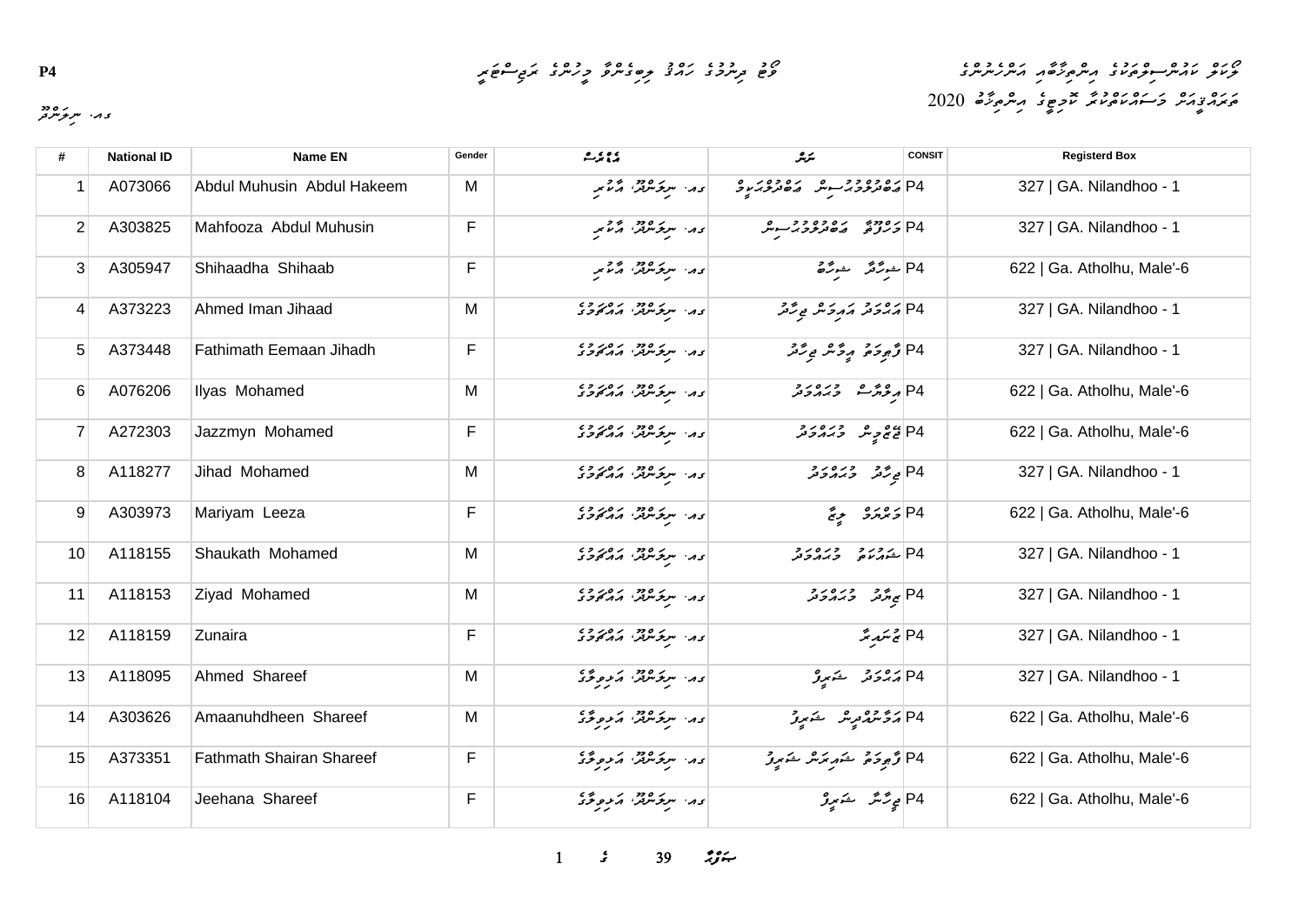*sCw7q7s5w7m< o<n9nOoAw7o< sCq;mAwBoEw7q<m; wBm;vB 2020<sup>, م</sup>وجدة المصرورة المجموعة المستورجة والم*جموعة والمجموعة والمجموعة والمجموعة والمجموعة والمجموعة والمجموعة

| 17 | A303622 | Mariyam Shafag Shareef    | F            | ىمە سرىگەن كەرەپچى                     | P4 كۆپرى خۇرقى خ <i>ەير</i> ۇ                 | 327   GA. Nilandhoo - 1      |
|----|---------|---------------------------|--------------|----------------------------------------|-----------------------------------------------|------------------------------|
| 18 | A303616 | Shahdha Shareef           | F            | ىمە سرىگەنگە كەنوموگەن                 | P4 شەرقە شەمرى <sub>ر</sub>                   | 327   GA. Nilandhoo - 1      |
| 19 | A303613 | Shahurudheen Shareef      | M            | ى رە سرىۋىرى كەر ئەرگە                 | P4 ڪريمروپر شمېرو                             | 622   Ga. Atholhu, Male'-6   |
| 20 | A303624 | Shamuruhdheen Shareef     | M            | ىمە سەئەشلىقى مەدەپچى                  | .<br>P4 خو <i>د مهرمرینز</i> څو <i>بېرو</i>   | 327   GA. Nilandhoo - 1      |
| 21 | A303619 | Shaushath Shareef         | F            | ىمە سەقەشلى مەدەق ك                    | P4 خەرگىشكە ھەمرىر                            | 327   GA. Nilandhoo - 1      |
| 22 | A255209 | Fathimath Shaaheen Waheed | $\mathsf F$  | ى مەسىر سىر بەر بەر                    | P4 وَجوحَة حُديث وَرِيْرَ                     | 327   GA. Nilandhoo - 1      |
| 23 | A255208 | Mariyam Shaffa Waheed     | $\mathsf F$  | دە. سركەش ئەرمە                        | P4 <i>وَ بُرْمَرْ وَ شَهْرُوٌ وَ بِ</i> سِّرَ | 622   Ga. Atholhu, Male'-6   |
| 24 | A304241 | Shafiu Waheed             | M            | זו יישליטר. גלם                        | P4 ڪ <i>ُورٽ وَپ</i> يٽر                      | 622   Ga. Atholhu, Male'-6   |
| 25 | A075925 | Shamheeda                 | $\mathsf F$  | ى مەسىر ئىقتى ئەمەم                    | P4 حەرىرىتر                                   | 622   Ga. Atholhu, Male'-6   |
| 26 | A304242 | Shaufa Waheed             | $\mathsf{F}$ | ىم سرىمى ئەلەھ                         | P4 شەرقى ئ <i>ەب</i> ەتر                      | 622   Ga. Atholhu, Male'-6   |
| 27 | A304240 | Shazeem Waheed            | M            | ىما سرىكى ئەرمە                        | P4 ڪنوپر5 کوبرنگر                             | 622   Ga. Atholhu, Male'-6   |
| 28 | A096203 | Shazuma Waheed            | F            | ىد. سركرىقى كەلگە                      | P4 شتەيج ئ <i>ۇ ب</i> وتر                     | 622   Ga. Atholhu, Male'-6   |
| 29 | A061060 | Shimhad Waheed            | M            | ى مەستىر سىزى ئەرە                     | P4 جو <i>وگۇ ق ب</i> وتر                      | 622   Ga. Atholhu, Male'-6   |
| 30 | A103213 | Siyadha Waheed            | $\mathsf F$  | .<br>15. سرکوسرفر، مرکز ح              | P4 سوارتمر تحریر تر                           | 622   Ga. Atholhu, Male'-6   |
| 31 | A048735 | Mohamed Azim              | M            | ىم سرىگەن مەك                          | P4 دېرورو گړي و                               | 378   Hithadhoo Ehenihen - 1 |
| 32 | A303872 | Aishath Nazifa            | $\mathsf F$  | ر ده دود در دوره دره<br>در سروسهن مسرس | P4 مەم ئىستىم ئىستى <i>مى</i> ئى              | 327   GA. Nilandhoo - 1      |
| 33 | A099154 | Amir Adam                 | M            | وړ . سربوسربو . د ه په وه و            | P4 مَجْرِيمُ مُحْمَد <i>ُ</i>                 | 327   GA. Nilandhoo - 1      |

*2 sC 39 nNw?mS*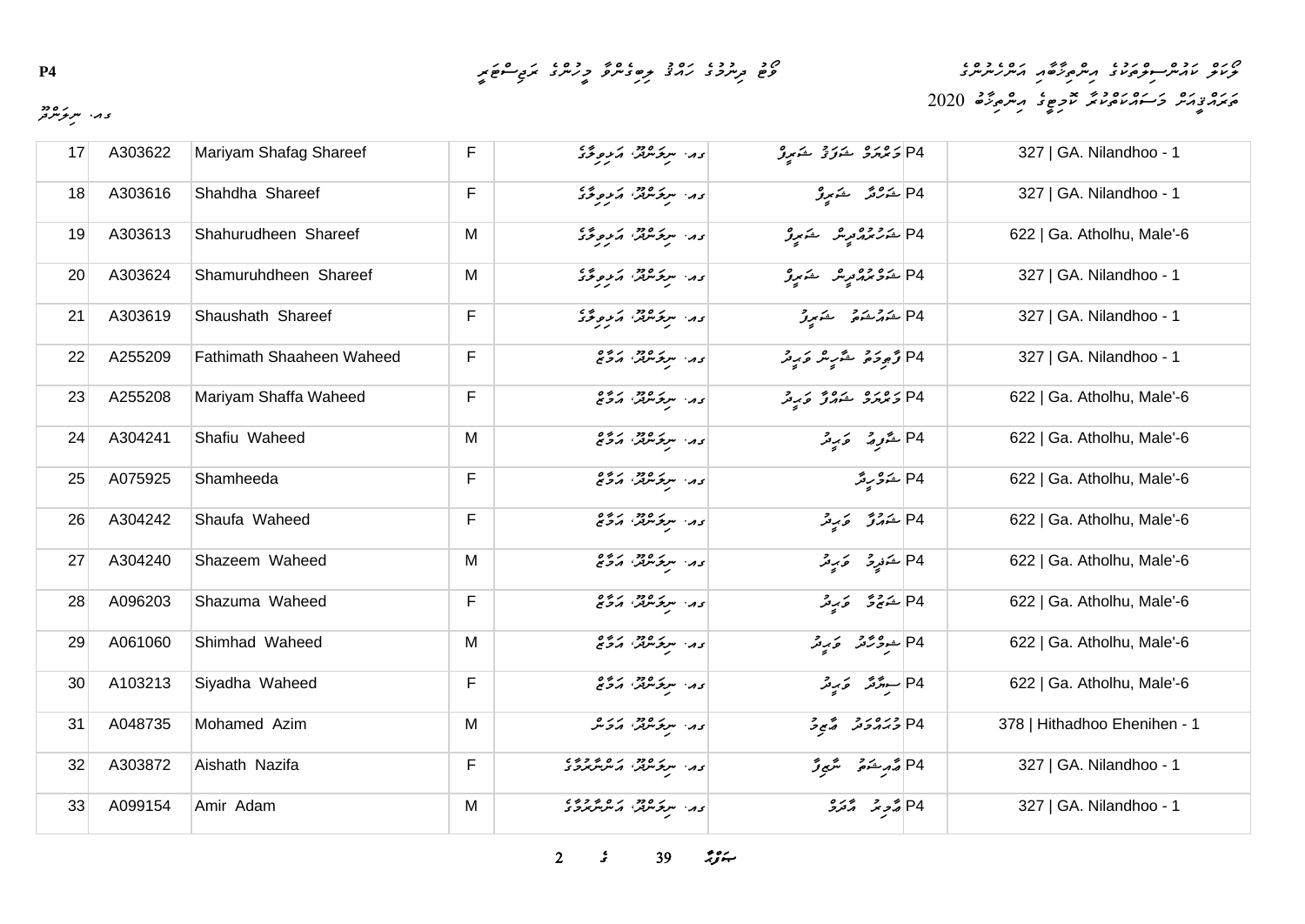*sCw7q7s5w7m< o<n9nOoAw7o< sCq;mAwBoEw7q<m; wBm;vB* م من المرة المرة المرة المرجع المرجع في المركبة 2020<br>مجم*د المريض المربوط المربع المرجع في المراجع المركبة* 

| 34 | A118118 | Fathimath Didi           | F | ی د سرخ سرد د سرسر د د د                                 | P4 ژَّجِ دَ مُجْ مِرْمِرِ                    | 327   GA. Nilandhoo - 1         |
|----|---------|--------------------------|---|----------------------------------------------------------|----------------------------------------------|---------------------------------|
| 35 | A255120 | Hawwa Reesha Adam        | F | د ۱۸ سرو سره اسر شرور د د د د                            |                                              | 622   Ga. Atholhu, Male'-6      |
| 36 | A255122 | Maufooz Adam             | M | د ۱۸۶۴ میلی میتوانید و ۲۵۶<br>دار میلی میلی از میلی میلی | P4 <i>ووده پره</i>                           | 327   GA. Nilandhoo - 1         |
| 37 | A303874 | Mauz Adam                | M | د ۱۸ سرو سره اسر شرور د د د د                            | P4 دَرُمْ مَرْمَرْدْ                         | 327   GA. Nilandhoo - 1         |
| 38 | A303873 | Mohamed Lihaaz Adham     | M | ود. سرپرسرتر، پرسرسربرد و                                | P4 در درو بررو درو                           | 327   GA. Nilandhoo - 1         |
| 39 | A118116 | Rishfa Adam              | F | در سرخسربی در هند در در<br>در سرخسربی دسرسربردد          | P4 برشۇ ئەترى                                | 562   Hulhumale', Ehenihen - 10 |
| 40 | A255243 | Ahmed Ziyaan Najeeb      | M | זו יישליטרי ומש                                          | P4 كەندى تەركىس س <i>كە</i> م 6              | 622   Ga. Atholhu, Male'-6      |
| 41 | A118251 | Ali Najeeb               | M | צוני ייתו <i>ב ייתורי וריוב</i>                          | P4 <i>ڇَجِ سَمَعِ</i> ءَ                     | 327   GA. Nilandhoo - 1         |
| 42 | A118261 | Dhon Didi                | F | צו ייתול מינה ובית ב                                     | P4 قرىرىرىر                                  | 327   GA. Nilandhoo - 1         |
| 43 | A255248 | Fathmath Sharuma Najeeb  | F | בגי ייקו <i>ב ייקודי היב</i> ב                           | P4 تَ <i>وجوه</i> شَمَعَرَ سَمِعٍ صَ         | 327   GA. Nilandhoo - 1         |
| 44 | A373341 | Mariyam Shizna Najeeb    | F | בגי ייקו <i>ב ייקודי היב</i> ב                           | P4 كەنگەر ئىش ئىش ئىكدىن كىلەر ئىل           | 327   GA. Nilandhoo - 1         |
| 45 | A255250 | Mohamed Shaxeem Najeeb   | M | ى دا سرىمىدى كام بور                                     | P4 دېرو د تر شور تر پره مخ                   | 327   GA. Nilandhoo - 1         |
| 46 | A118262 | Shaukath Mohamed         | M | צוני ייתו <i>ב ייתורי וריוב</i>                          | P4 خەرىمە دىرەرد                             | 327   GA. Nilandhoo - 1         |
| 47 | A373384 | Aishath Rishaama Haashim | F | وړ سرخس که هغه ده ده<br>در سرخس                          | P4 مٌ مِشَمَّ مِرْشَرَّ گَسْوِدْ             | 622   Ga. Atholhu, Male'-6      |
| 48 | A255129 | Aminath Rifa Hashim      | F | وړ سربوسربر، کار دوه<br>در سربوسربر، کار دروس            | P4 مٌرجِ سَمَةٌ مِنْ مُرْشَرِدْ              | 622   Ga. Atholhu, Male'-6      |
| 49 | A011567 | Hashim Ibrahim           | M | ود. سرخ سربو. به شورو در د                               | P4 جَسِعِو <i>ڤ م</i> ِر <i>ة مُ</i> رْبِرةِ | 327   GA. Nilandhoo - 1         |
| 50 | A118275 | <b>Ahmed Didi</b>        | M | ىم سرخ شرق مەم ئە                                        | P4 كەبرى تەربىرىد                            | 327   GA. Nilandhoo - 1         |

**3 39** *<i>f f s*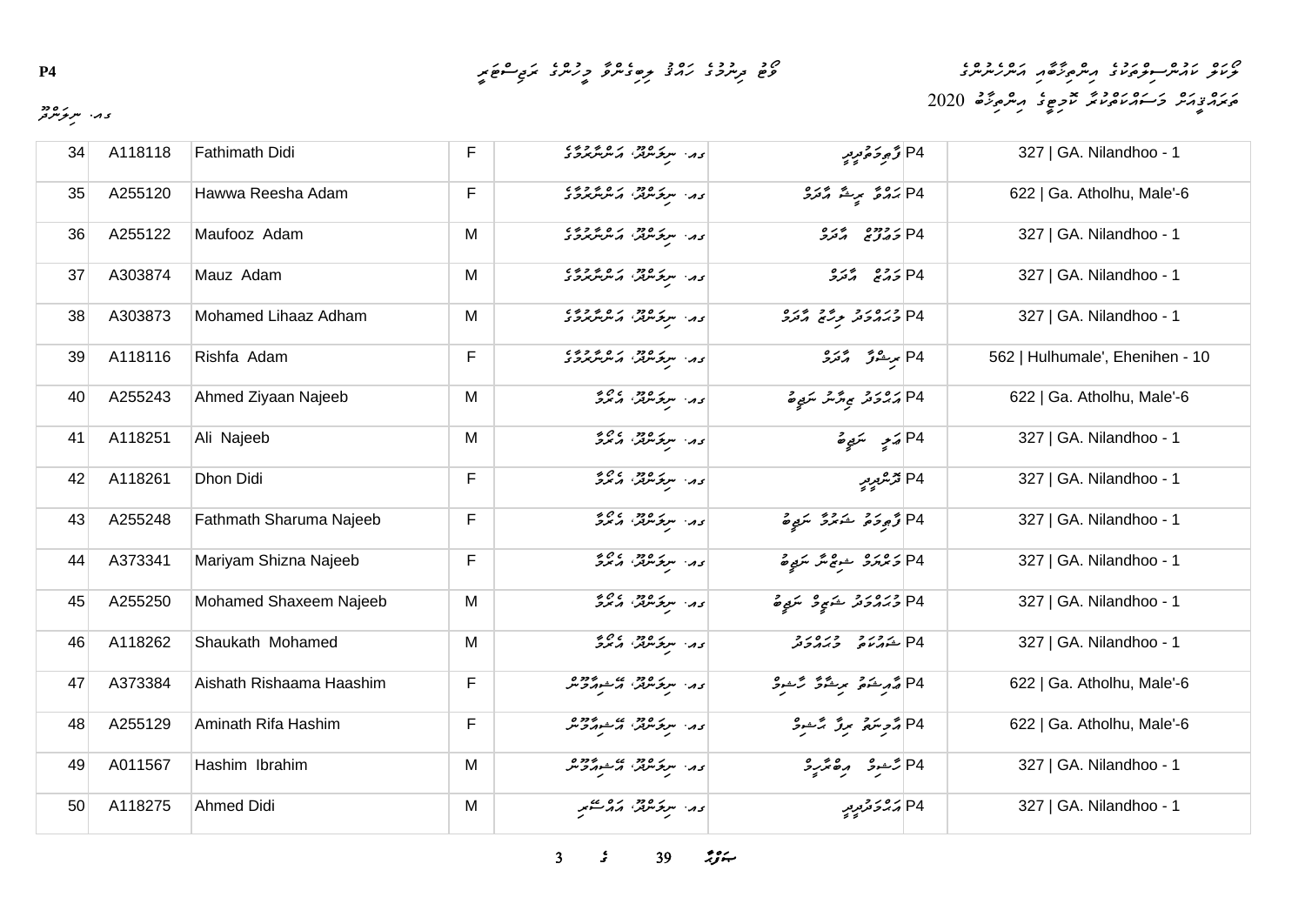*sCw7q7s5w7m< o<n9nOoAw7o< sCq;mAwBoEw7q<m; wBm;vB* م من المرة المرة المرة المرجع المرجع في المركبة 2020<br>مجم*د المريض المربوط المربع المرجع في المراجع المركبة* 

| 51 | A255215 | Aishath Nihaa Ahmed | F            | ىم سرىگىرى كەرت بىر             | P4 مُرمِشَمَ سِرَّ مَدَوَمَر                 | 327   GA. Nilandhoo - 1                                     |
|----|---------|---------------------|--------------|---------------------------------|----------------------------------------------|-------------------------------------------------------------|
| 52 | A373443 | Ali Ameer Ahmed     | M            | ى مەسىر ھەدە ئەم ئەسىمى         | P4 كەي كەي كەردىتى                           | 327   GA. Nilandhoo - 1                                     |
| 53 | A118271 | Aminath Ahmed       | F            | ىم سرىمىدى مەھتىر               | P4 مَّحِسَمَ مَدَّدَمَّر                     | 327   GA. Nilandhoo - 1                                     |
| 54 | A304302 | Dheena Ahmed        | $\mathsf{F}$ | ىم سرىمىدى مەھتىر               | P4 مِرِسَّر     پرگرونر                      | 327   GA. Nilandhoo - 1                                     |
| 55 | A304300 | Fathimath Ahmed     | $\mathsf F$  | ىما سرىمىرى مەرەبىي             | P4 وَجِعَةِ مَدَّوَمَ                        | 325   GA. Vilin'gili - 3                                    |
| 56 | A118234 | Mariyam Didi        | $\mathsf F$  | ىم سرىگىرى مەرئىتى              | P4 كەبەر ئەرەپر                              | 327   GA. Nilandhoo - 1                                     |
| 57 | A118235 | Mohamed Naeem       | M            | ىم سرىمىدى مەھتىر               | P4  3223 سَمَعٍ 5                            | 327   GA. Nilandhoo - 1                                     |
| 58 | A118245 | Faiza Ahmed         | F            | ى مەستىر ئىرى ئىس ئى            | P4 وَمِعَ مَدَوَمَد                          | 327   GA. Nilandhoo - 1                                     |
| 59 | A304318 | Ilham Rafeeg        | M            | ى مەستىر ئىرىمى ئىستى ئى        | P4 م <i>ونژی پزو</i> یځ                      | 327   GA. Nilandhoo - 1                                     |
| 60 | A118246 | Imraan Rafeegu      | M            | ى مەستىر ئىرىمى ئىستى ئى        | P4 مەۋىر مىرىمىتى ئىچە ئىچە ئىچە ئىچە ئىچە ئ | 622   Ga. Atholhu, Male'-6                                  |
| 61 | A118097 | Aminath Zahira      | F            | ر ہے ۔<br>وہ سرخ سربل کا سرو ہے | P4 مَجْ سِمَعَةٍ مَجْ سِمَّد                 | 161   K. Guraidhoo - 2                                      |
| 62 | A303824 | Fathimath Hidhaya   | $\mathsf F$  | ی در سروسربو، کامرو دی          | P4 وَج <i>وحَمْ بِ</i> قَرَّمَّ              | 327   GA. Nilandhoo - 1                                     |
| 63 | A303822 | Hamid Ismail        | M            | ی در سروسربو، کامرو دی          | P4 جُعِيمٌ مِ سُعَمَّمٍ مِ                   | 327   GA. Nilandhoo - 1                                     |
| 64 | A255226 | Hawwa Aifa Ismail   | F            | ی در سروسربو، کامرو دی          | P4 يَرْدُوَّ بَرْبِرْدُ بِرِ سُتَرَّبِرِ وَ  | 622   Ga. Atholhu, Male'-6                                  |
| 65 | A295166 | Mariyam Sharoona    | F            | ی در سروسربو، کامرو دی          | P4 كەبىر بىر ئەيرىتر                         | 568   Villimale' Ehenihen - 3                               |
| 66 | A131068 | Mohamed Habeeb      | M            | ى مەسترىسى ھىردى                | $20222$ P4                                   | 727   Four Seasons Resort Maldives at<br>Landaa Giraavaru-1 |
| 67 | A118091 | Shaheema Adam       | F            | ى مەسترىسى ھىردى                | P4 ڪربرڱ گ <i>رنر</i> و                      | 327   GA. Nilandhoo - 1                                     |

*4 s* 39 *i*<sub>s</sub>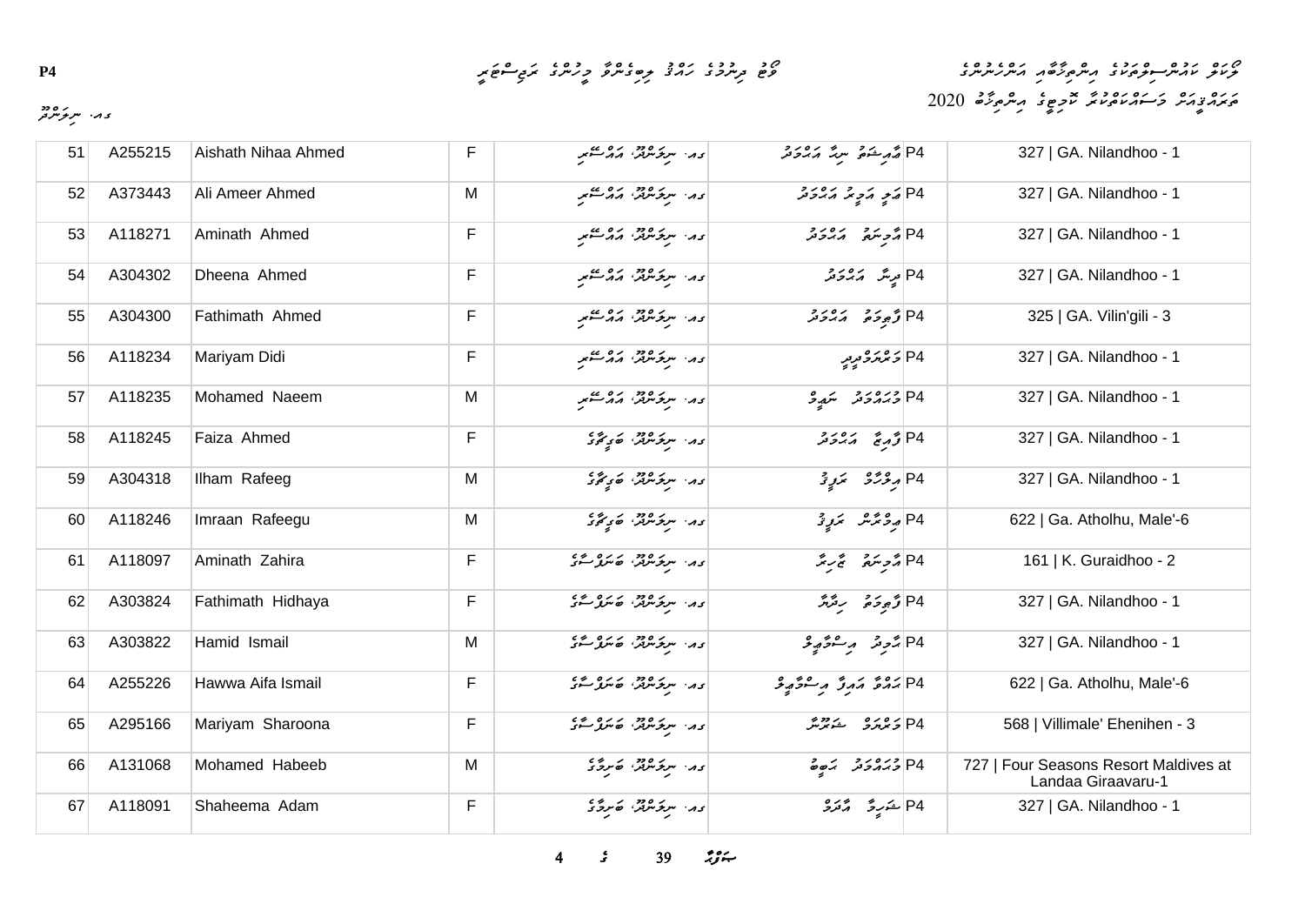*sCw7q7s5w7m< o<n9nOoAw7o< sCq;mAwBoEw7q<m; wBm;vB 2020*<br>*په پوهر وسوډيرونو لومو د موجو د مرمونه* 2020

| 68 | A057756 | Faruhaad Abdul Rasheed  | M            | ى مەسرىم سوچىدىكى ئەسرىمىت                   | P4 و پر پره په پره پر شوټر                   | 622   Ga. Atholhu, Male'-6      |
|----|---------|-------------------------|--------------|----------------------------------------------|----------------------------------------------|---------------------------------|
| 69 | A138610 | Abdulla Zihunee         | M            | وړ سرکرسرګي ځورکو دی دی                      | P4 صَ®قراللَه فرِرْسِرِ                      | 622   Ga. Atholhu, Male'-6      |
| 70 | A048177 | Adam Mohamed            | M            | وړ سروسرتي صمر وجوړي کړي                     | P4 څنره وره ده.                              | 622   Ga. Atholhu, Male'-6      |
| 71 | A102215 | Adhyba Adam             | $\mathsf{F}$ | وړ سرکرسرتي صمر څخه تور د                    | P4 أ <i>مَّ بوج</i> أَمُحْرَدُ               | 622   Ga. Atholhu, Male'-6      |
| 72 | A075449 | Ahmed Shifau            | M            | در سرگرسری مورود در                          | P4 <i>ډېر دو</i> شوگ <i>ه</i>                | 562   Hulhumale', Ehenihen - 10 |
| 73 | A303767 | Fathimath Rifua         | F            | وړ٠ سرکرسرګي د ورکومرځ رځ                    | P4 وَجودَة مِروَةً                           | 562   Hulhumale', Ehenihen - 10 |
| 74 | A121704 | Ibrahim Zihunee         | M            | در سرکرسرفر، صدر مدرج ر <sub>ی</sub>         | P4 م <i>وھنڈر</i> و مرت <sup>ق</sup> س ا     | 622   Ga. Atholhu, Male'-6      |
| 75 | A078785 | Mohamed Shifau          | M            | وړ سرنومرټر، صمر څرينو لري                   | P4 <i>3222 شووَّة.</i>                       | 622   Ga. Atholhu, Male'-6      |
| 76 | A255232 | Ahamed Rashmu Ziraru    | M            | وړ سربوسره وروه ده<br>وړ سربوسرن ځوروس       | P4 كەندى كىر كىر كىلىمى ئىستىر كىر           | 622   Ga. Atholhu, Male'-6      |
| 77 | A304031 | Aishath Rashaga Ziraru  | $\mathsf{F}$ | ر مرد ده دود ۲۵۶۵<br>دار سروسربل صوروس       | P4 مُ مِسْمَعْ مَرْسُمَّةً سِمَّتَمْ         | 327   GA. Nilandhoo - 1         |
| 78 | A118222 | Fathimath Nazeeha Moosa | $\mathsf{F}$ | ر مرد ده دود ۲۵۶۵<br>دار سروسربل صوروس       | P4 ۇ <sub>ج</sub> ودۇ ئىي ئ <sup>ەس</sup> گە | 273   F. Bilehdhoo - 1          |
| 79 | A118166 | Lirar Abdul Latheef     | M            | وړ سرخسرنۍ ه د ده ده<br>وړ سرخسرنۍ ه مرکز ش  | P4 ښ <i>وند م</i> صر د وو                    | 327   GA. Nilandhoo - 1         |
| 80 | A255233 | Mohamed Risham Ziraru   | M            | ور سرخ سربی موروس<br>در سرخ سربی صوروس       | P4 <i>ورەرو برىشۇ بېرىگە</i>                 | 327   GA. Nilandhoo - 1         |
| 81 | A158952 | Shamsunnahar            | $\mathsf{F}$ | وړ سرخسربی صوروس<br>دړ سرخسربی صوروس         | P4 شۇھەتتە <i>ر بورى</i> ر                   | 327   GA. Nilandhoo - 1         |
| 82 | A118273 | Abdulla Jamaal          | M            | גם ייתוב ייתוב סיבוג כ-2<br>גם ייתוב ייתוב י | P4 مَرْهُ مَرَاللّه مَعَرَّمْتَر             | 327   GA. Nilandhoo - 1         |
| 83 | A118189 | Ahmed Jamal             | M            | ور سروسربر مدرد م                            | P4 كەنزىق ئە <del>ڭ</del> مى                 | 327   GA. Nilandhoo - 1         |
| 84 | A304114 | Aishath Shirufaa Jamal  | F            | در سرخس صور ده<br>در سرخس                    | P4 مُەمِسْەمْ سومْرُوٌ ئۆڭۈ                  | 327   GA. Nilandhoo - 1         |

*5 sC 39 nNw?mS*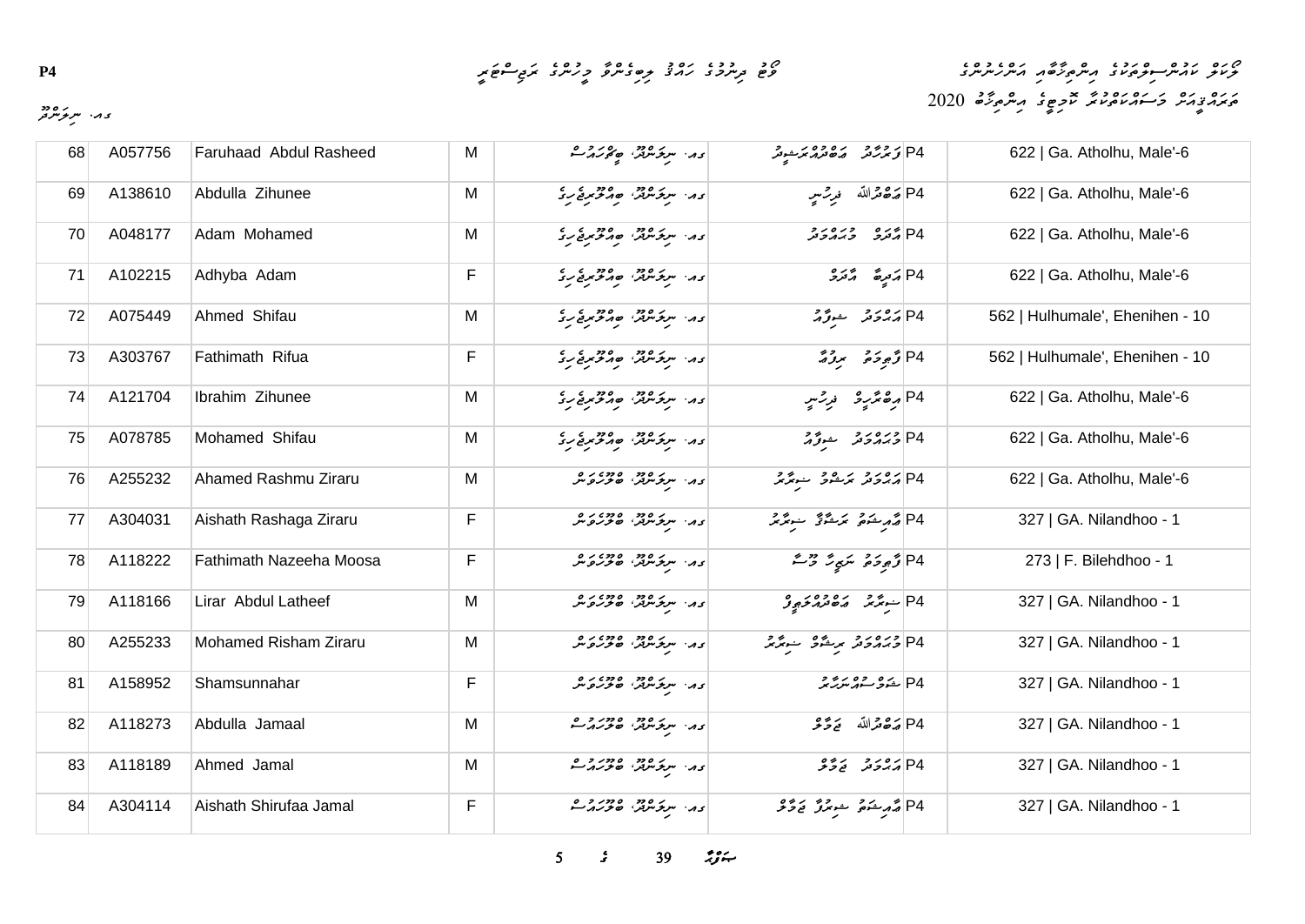*sCw7q7s5w7m< o<n9nOoAw7o< sCq;mAwBoEw7q<m; wBm;vB 2020*<br>*په پوهر وسوډيرونو لومو د موجو د مرمونه* 2020

| 85  | A118190 | Aminath Faanu            | F            | ر مرد سرورس در در در در در در در سر<br>د مرد سروسربر ۱۳۶۷ مرکز در              | P4 مَّ مِ سَهْوَ تَسْرَ                          | 327   GA. Nilandhoo - 1    |
|-----|---------|--------------------------|--------------|--------------------------------------------------------------------------------|--------------------------------------------------|----------------------------|
| 86  | A118193 | Fareesha Jamal           | $\mathsf{F}$ |                                                                                | P4 كۆمچىنىڭ كۆڭۈكى                               | 327   GA. Nilandhoo - 1    |
| 87  | A390217 | Fathimath Afaasha Jamaal | $\mathsf F$  |                                                                                | P4 زَّج <i>ودَ ۾ دَ</i> ڙَڪَ نَحَرَ حَرَ         | 327   GA. Nilandhoo - 1    |
| 88  | A304110 | Ibrahim Jamal            | M            | גם ייתוב ייתוב סיבוג כ-2<br>גם ייתוב ייתוב י                                   | P4 م <i>ِ هُ مَّرِ وَ</i> مَحَمَّى               | 622   Ga. Atholhu, Male'-6 |
| 89  | A304097 | Khadeeja Jamal           | $\mathsf{F}$ | גם ייתוב ייתוב סיבוג כ-2<br>גם ייתוב ייתוב י                                   | P4 كَتَوِيعٌ - يَحَرُّحْرُ -                     | 327   GA. Nilandhoo - 1    |
| 90  | A118188 | Shahleena Jamal          | $\mathsf F$  | גם ייתוב ייתוב סיבוג כ-2<br>גם ייתוב ייתוב י                                   | P4 خەرىچە ئەركى ئىچ                              | 327   GA. Nilandhoo - 1    |
| 91  | A304112 | Shazuraa Jamaal          | $\mathsf F$  | ره سرورسور ده در د ه<br>در سروسربر، صوربر ب                                    | P4 شَمَعْ مَنْ صَوَّرْ                           | 327   GA. Nilandhoo - 1    |
| 92  | A118192 | Zunaira Jamal            | $\mathsf F$  | גם ייתו <i>ב ייתור סיבג</i> ם.<br>גם ייתו <i>ב יית</i> ול י <i>ים יבג</i> ם יי | P4 يُسَمِعٌ يَحُو                                | 622   Ga. Atholhu, Male'-6 |
| 93  | A118184 | Aishath Abdul Samad      | F            | ى مەسرىكەن ئەسرىر سى                                                           | P4 مەم شەھ مەھەرمەدىر<br>P4                      | 327   GA. Nilandhoo - 1    |
| 94  | A304094 | Hawwa Abdul Samad        | F            | ىم سركومور كەشكەس                                                              | P4 بزوره ده وه برد و<br>P4 بزوره د ه تورر جودر   | 327   GA. Nilandhoo - 1    |
| 95  | A118182 | Jameela Ahmed            | $\mathsf F$  | ى مەسرىكرىلىقى ئەھرىكى مىزد                                                    | P4 تح <i>وِیْ پروون</i> ر                        | 327   GA. Nilandhoo - 1    |
| 96  | A118183 | Mohamed Afzal            | M            | ىم سركومى كەمكىرىدى                                                            | P4 <i>ۋېزە دو پروت و</i>                         | 327   GA. Nilandhoo - 1    |
| 97  | A118278 | Naazmeen Abdul Samad     | $\mathsf F$  | ى مەسرىترىنى ئۇسرىرسى                                                          | P4 مُرْج و مَرَ مَصْ مَرْد و مِرْدِ و            | 327   GA. Nilandhoo - 1    |
| 98  | A118024 | Nizama Abdul Samad       | $\mathsf{F}$ | ى مەسرىترىنى ئۇسرىرسى                                                          | P4 سِهْرَ دەھەردە بەد                            | 327   GA. Nilandhoo - 1    |
| 99  | A255112 | Aminath Raya Adhil       | $\mathsf F$  | ى مەسىر ئىرلىق كۆركى                                                           | P4 مُّحِسَمَةٌ مُمَّتَّرٌ مُّتَعِرَّدٌ           | 327   GA. Nilandhoo - 1    |
| 100 | A045974 | Mohamed Adil             | M            | ىمە سوڭسى كۆڭ                                                                  | P4 <i>32828 مگیر</i> و                           | 327   GA. Nilandhoo - 1    |
| 101 | A063304 | Nazeema Abdul Samad      | F            | ى مەسىرىگەنى كۆرك                                                              | P4 سَمَعٍ حَمَّ صَ <i>مَّة مِنْ مَرْدِ حَمَّ</i> | 327   GA. Nilandhoo - 1    |

*6 sC 39 nNw?mS*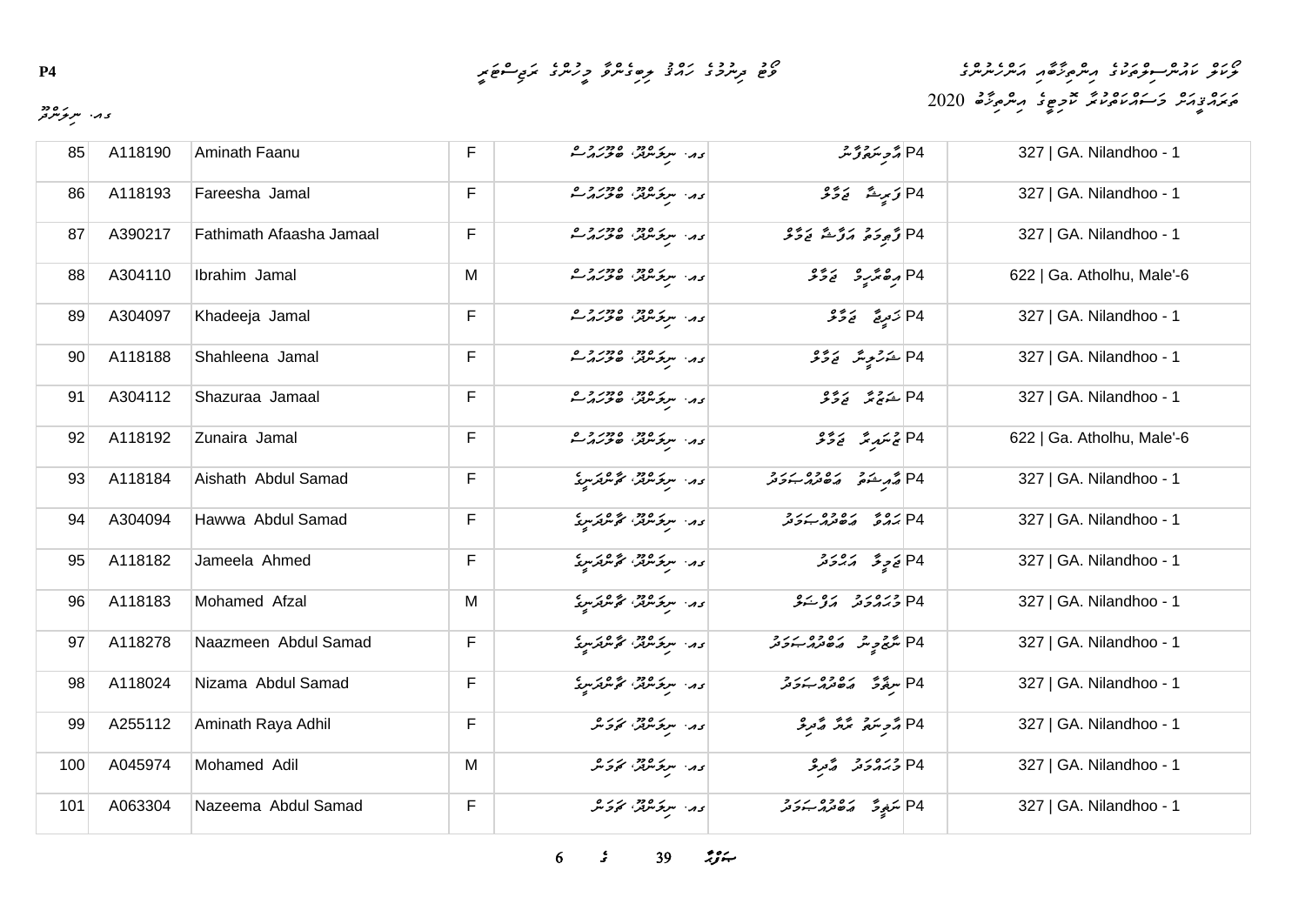*sCw7q7s5w7m< o<n9nOoAw7o< sCq;mAwBoEw7q<m; wBm;vB* م من المرة المرة المرة المرجع المرجع في المركبة 2020<br>مجم*د المريض المربوط المربع المرجع في المراجع المركبة* 

| 102 | A255157 | Ahmed Jamshaadh           | M           | در سرگرس در ۶۶۵ و                                       | P4 كەندى قىم ئىقى ئىسىمبىر                           | 327   GA. Nilandhoo - 1         |
|-----|---------|---------------------------|-------------|---------------------------------------------------------|------------------------------------------------------|---------------------------------|
| 103 | A118223 | Hassan Moosa              | M           | ى مەسىرى ئىگەن ئەس ئى                                   | P4 پرسک وینگ                                         | 327   GA. Nilandhoo - 1         |
| 104 | A304156 | Hussain Moosa             | M           | ى مەستىر ئىش كۆستۈر                                     | P4 پرڪ <i>ي پر چي</i> ءُ                             | 327   GA. Nilandhoo - 1         |
| 105 | A304171 | Nausha Moosa              | $\mathsf F$ | ى مەسىر ئەسىر ئەھمەدى                                   | 44 سَرَمْتُہُ حَرْثَہُ                               | 327   GA. Nilandhoo - 1         |
| 106 | A303561 | Amjad Abdulla             | M           | ى ئەستۇش ئەتى ئ                                         | P4 مَرْوَمَ مَرْ مَرْهُ مِّرَاللَّه                  | 327   GA. Nilandhoo - 1         |
| 107 | A118250 | Fazna Mohamed             | F           | ىم سركرمركز وكرموه                                      | P4 زَجْ شَرَ وَبَرُودَوَرَ                           | 327   GA. Nilandhoo - 1         |
| 108 | A117981 | Adhil Ali                 | M           | د ۱۰ سرتوسرس مرسمبرد ع<br>  د ۱۰ سرتوسرس مرسمبرد        | P4 صُّمِر حُمَّ مِيَّةٍ مِيْتِي                      | 622   Ga. Atholhu, Male'-6      |
| 109 | A118098 | Ahmed Ali                 | M           | ا دە. سرىگەش مەسىرى<br>ئەمەسىرىگەنگە مەسىرى             | P4  كەبۇرى كەم يە                                    | 327   GA. Nilandhoo - 1         |
| 110 | A103121 | Aishath Ali               | $\mathsf F$ | ى مەسىرى ئىقى بېرىترىنى ئ                               | P4 مُصِيَّمَة مَعِ                                   | 327   GA. Nilandhoo - 1         |
| 111 | A118112 | Ali Adam                  | M           | ى مەسىرىگەنى بېرىگرىنى                                  | P4 كەبىي مەترى                                       | 327   GA. Nilandhoo - 1         |
| 112 | A081030 | <b>Ibrahim Manik</b>      | M           | دە. سرگەشتى مەمگەدى                                     | P4 <sub>مر</sub> ە ئ <sub>ىرى</sub> ئى ئىرى <i>ق</i> | 155   K. Hinmafushi - 2         |
| 113 | A303803 | Mariyam Ali               | $\mathsf F$ | در سروکرد.<br>در سروکرد پرترمرد                         | P4 كانترنى كەم ب                                     | 327   GA. Nilandhoo - 1         |
| 114 | A118099 | Mohamed Ali               | M           | .<br>۱۵۶ سرخ شرقل مرفر برد .<br>۱۵۶ سرخ شرقل مرفر برد . | P4 ديرورو ک <i>ړي</i>                                | 622   Ga. Atholhu, Male'-6      |
| 115 | A118100 | Shareefa Ali              | $\mathsf F$ | دە سرىگەنگرى موتگرىنى                                   | P4 ڪيپو <i>گا ڪچ</i>                                 | 332   GA. Gemanafushi - 1       |
| 116 | A303802 | Shuaiba Ali               | F           | دە سرىگەنگرى مەترىرى                                    | P4 شەمەھ مەر                                         | 327   GA. Nilandhoo - 1         |
| 117 | A079603 | <b>Abdul Hameed Nasir</b> | M           | در سرگرمریں مرماسی                                      | P4 مَ®ترو2 برج مَّر سَّرَسِيمَ                       | 327   GA. Nilandhoo - 1         |
| 118 | A117979 | Ahmed Hameed              | M           | وړ٠ سرنځسرتن افراد سره.<br>د پر سرنځسرتن افراد سره.     | P4 كەندى كەر بۇ ئىگە                                 | 562   Hulhumale', Ehenihen - 10 |

*7 sC 39 nNw?mS*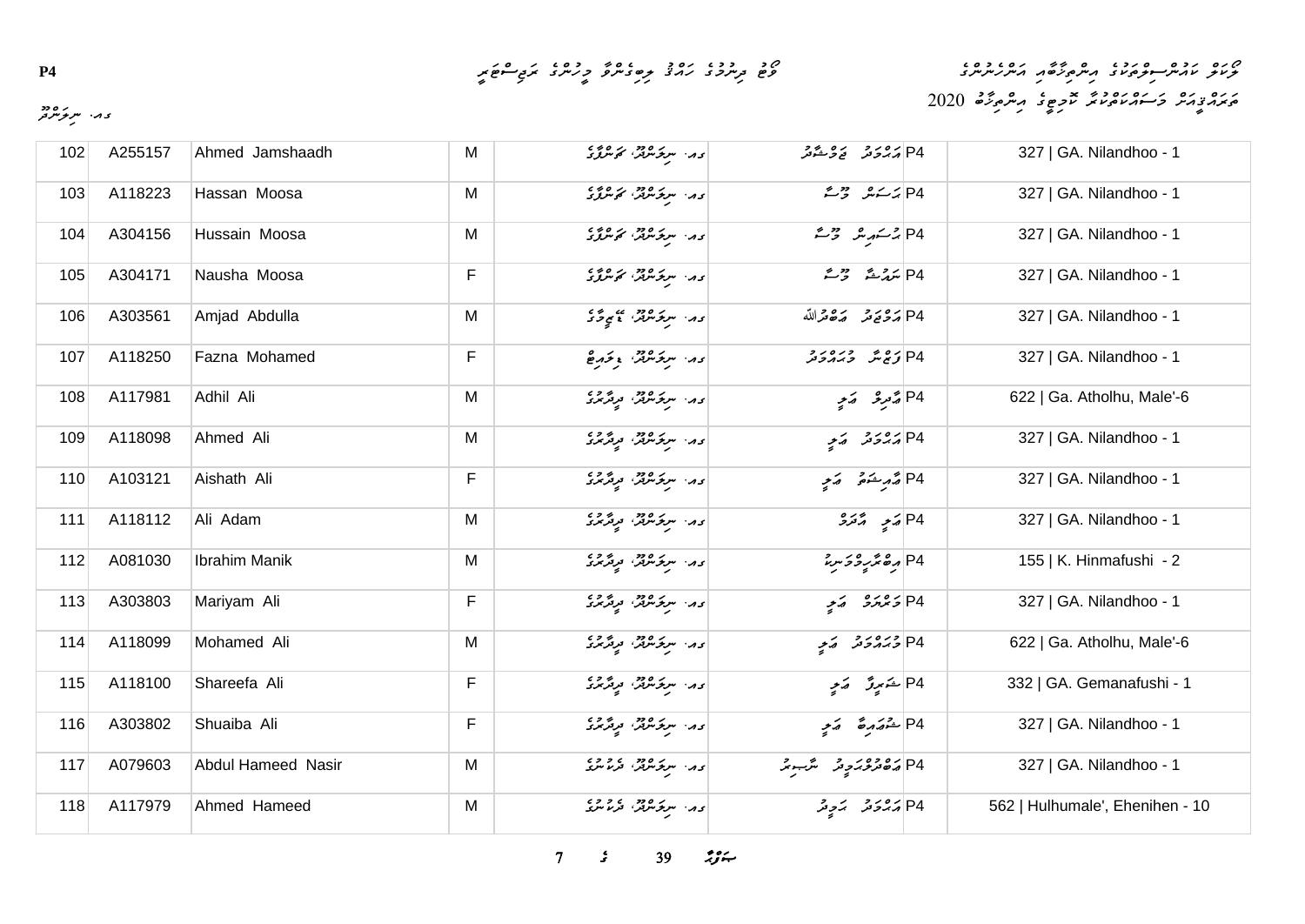*sCw7q7s5w7m< o<n9nOoAw7o< sCq;mAwBoEw7q<m; wBm;vB* م من المسجد المسجد المسجد المسجد المسجد العام 2020<br>مسجد المسجد المسجد المسجد المسجد المسجد المسجد المسجد المسجد ال

| 119 | A118086 | Ali Hameed                  | M            | ى مەسىر ئىروم ئى ئالاش ئى                           | P4  رَمِ بَرَدِيْرُ                       | 327   GA. Nilandhoo - 1         |
|-----|---------|-----------------------------|--------------|-----------------------------------------------------|-------------------------------------------|---------------------------------|
| 120 | A118096 | Aminath Didi                | $\mathsf{F}$ | ی د سرنگریزی فرماسری                                | P4 مُ <i>وِ سَهوْ مِ</i> رِمِرِ           | 562   Hulhumale', Ehenihen - 10 |
| 121 | A118094 | Arifa Ahmed                 | F            | وړ٠ سرنځسرتن افراد سره.<br>د پر سرنځسرتن افراد سره. | P4 صَّمِرَةٌ صَدَّدَتَرُ                  | 327   GA. Nilandhoo - 1         |
| 122 | A303717 | Hassan Hameedh Naasir       | M            | ی د سربوسی او د د د د                               | P4 كەسكەش كەچەتمە ئىگرىيەتتى              | 562   Hulhumale', Ehenihen - 10 |
| 123 | A118093 | Hussain Hameed              | M            | در سرخس ده در ده<br>در سرخس در مرد سر               | P4 پر کے مربائل کے برقد                   | 562   Hulhumale', Ehenihen - 10 |
| 124 | A162761 | <b>Mohamed Hameed Nasir</b> | M            | در سروکرده و دوه<br>در سروکرد ترم سر                | P4 دُبَرْدْدَتْدْ بَرْدِيْرْ مُرْسِدِيْرْ | 562   Hulhumale', Ehenihen - 10 |
| 125 | A140647 | Abdulla Mohamed             | M            | ىم سركەنلەر ئەر ئەت                                 | P4 مَەھْمَراللە م <i>ەرەب</i> و           | 327   GA. Nilandhoo - 1         |
| 126 | A118151 | Fathimath Waheeda Abdulla   | F            | ى مەسرىكەن مەم ئەت                                  | P4 وَجِعَةً تَدَبِعَّهُ صَهْدَاللّهَ      | 327   GA. Nilandhoo - 1         |
| 127 | A303958 | Firushan Mohamed            | M            | ىم سركەشلى مەدە                                     | P4 وير شگ <i>مر وبرودو</i> ر              | 150   K. Thulusdhoo - 1         |
| 128 | A285349 | Aishath Suhaa Ashraf        | F            | ى مەسىر ئىروم ئەرگەنى                               | P4 مەم ئىسىم ھايىر كى ئىشلىرى ئىس         | 622   Ga. Atholhu, Male'-6      |
| 129 | A099153 | Ashraf Ali                  | M            | ىمىستېرىقى قرىزلىقى                                 | P4 كەشقىقى كەمچە                          | 327   GA. Nilandhoo - 1         |
| 130 | A373391 | Inasha Ashraf               | $\mathsf F$  | ىمە سرىگىرى ترىرىدى                                 | P4 مِسَّرْتُ مَسْمَو <i>رٌ</i>            | 327   GA. Nilandhoo - 1         |
| 131 | A285351 | Mohamed Yamaan Ashraf       | M            | .<br>15. سرکوسرتر، ترم پر د                         | P4 ورەرو روما مەمدەرە                     | 562   Hulhumale', Ehenihen - 10 |
| 132 | A255110 | Ahmed Vishaam               | M            | ىم سرقىرى مركىشىگونۇ                                | P4 كەيرى قىم ھەر بىر يۇنجا ئىش            | 327   GA. Nilandhoo - 1         |
| 133 | A118101 | Ali Shakir                  | M            | ىم سرىقلۇر قرىرىشكى ئى                              | P4 ڪپو گھو <i>نگ</i> ر                    | 327   GA. Nilandhoo - 1         |
| 134 | A118102 | Dhihshana Hilmy             | F            | ىم سركرود مركز شگرېگر                               | P4 مربر شرکتر ہوتے <sub>ہے</sub>          | 622   Ga. Atholhu, Male'-6      |
| 135 | A303810 | Fathimath Niusha            | F            | ىە سۆسى قويىشگىدۇ.                                  | P4 زَّەپرەَ ئ <sup>و</sup> ر سرەڭ ب       | 622   Ga. Atholhu, Male'-6      |

**8** *s* **39** *n***<sub>s</sub>**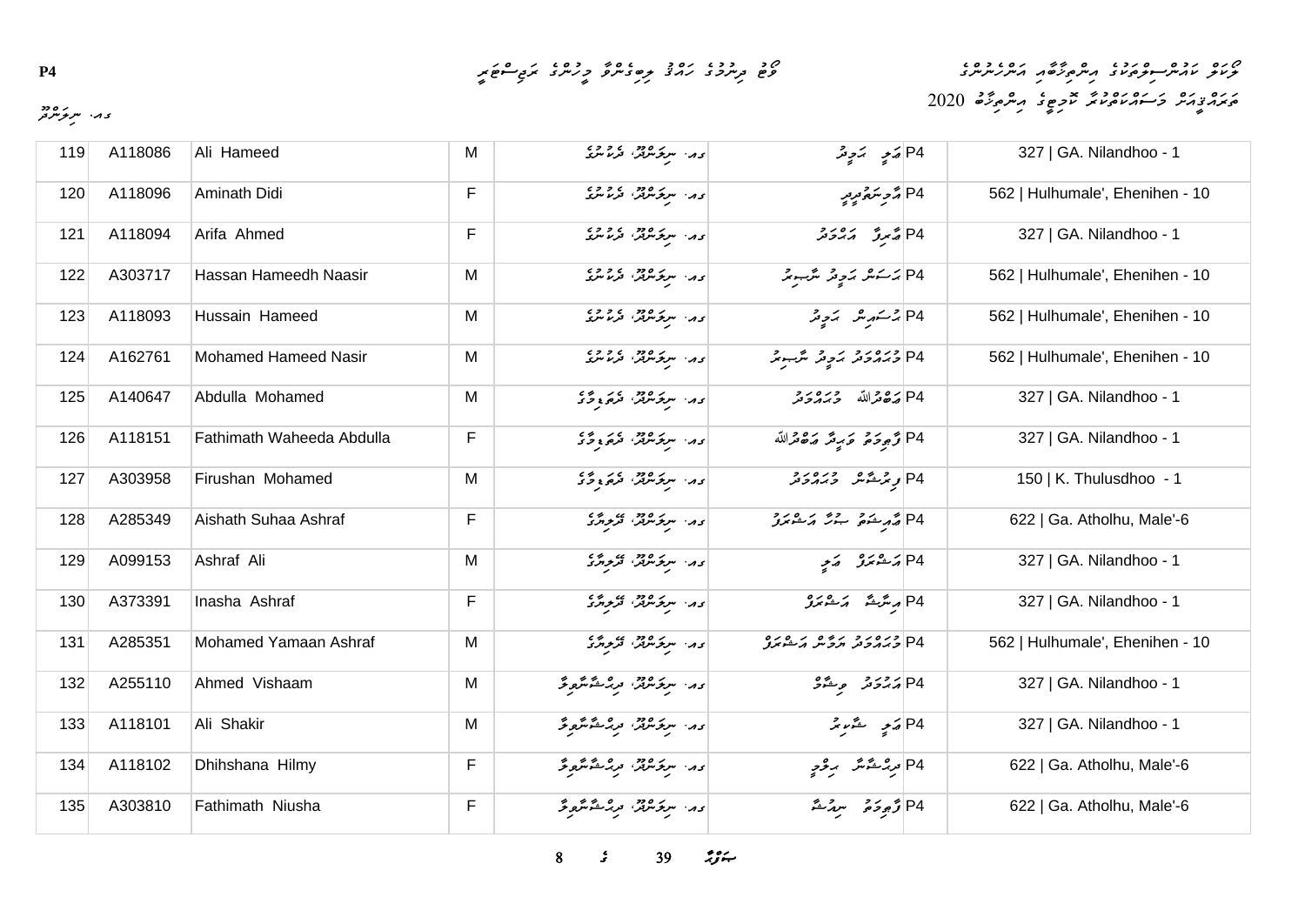*sCw7q7s5w7m< o<n9nOoAw7o< sCq;mAwBoEw7q<m; wBm;vB 2020<sup>, م</sup>وجدة المصرورة المجموعة المستورجة والم*جموعة والمجموعة والمجموعة والمجموعة والمجموعة والمجموعة والمجموعة

| 136 | A118085 | Hilmy Ahmed                  | M | ى مەسىر ئىرىگە ئورگەڭ ئىگرىمۇ ئى        | P4 برقوي <i>م برون</i> گر           | 327   GA. Nilandhoo - 1         |
|-----|---------|------------------------------|---|-----------------------------------------|-------------------------------------|---------------------------------|
| 137 | A118110 | Safiyya Ali                  | F | ىم سركەندى مەرشەتكى گ                   | P4 ج <i>زوده م</i> َر               | 622   Ga. Atholhu, Male'-6      |
| 138 | A118131 | Shamsath Hilmy               | F | ىما سركان بررىشگرېگر                    | P4 خەۋىس <i>ەۋە بە</i> ۋەپە         | 622   Ga. Atholhu, Male'-6      |
| 139 | A336608 | Aminath Abdul Rasheed        | F | ى مەسىر سىر ئىس ئىقلىر                  | P4 مُجِسَع مَصْرَمْ مَشْرِيْنِ مِنْ | 241   AA. Feridhoo - 1          |
| 140 | A303772 | Baiza                        | F | ى مەسىر سىر ئەر                         | P4 عَهريثَهِ                        | 327   GA. Nilandhoo - 1         |
| 141 | A255108 | Mariyam Nasiha Abdul Rasheed | F | دەستىر ئىرلىقى ئىرلىر                   | P4 كرەرە شەر مەدە برەر كىشى         | 327   GA. Nilandhoo - 1         |
| 142 | A271825 | Mohamed Abdul Rasheedh       | M | ى مەسىرى ئىس ئىقرىسى قىلىپ قىل          | P4 ورورو دووور روديد                | 327   GA. Nilandhoo - 1         |
| 143 | A118077 | Ahmed Hamdhoon               | M |                                         | P4 كەردىس بەھ دەھ                   | 327   GA. Nilandhoo - 1         |
| 144 | A118078 | Aishath                      | F | ى مەسىرى ئىزىدىن ھەر ئىلىمى ئىسىم       | P4 مەم شەم                          | 327   GA. Nilandhoo - 1         |
| 145 | A389018 | Fathimath Zuhaa Hamdhoon     | F | ا دار . سرگر سرگر به در در ه            | P4 ژَجِرَ ۾ پِرَ بَروترين           | 327   GA. Nilandhoo - 1         |
| 146 | A303585 | Mariyam Ifashaa Hamdhoon     | F | ى مەسرى مەسىر بولى ئە                   | P4 كەبەر ئەرگە ئەرەدە يە            | 327   GA. Nilandhoo - 1         |
| 147 | A304072 | Jaavidh Shaahidh             | M | ىمە سۆسىل ئەرىكى ئوگ                    | P4 قَ مِ قَدْ سُنَّةٍ مِرْدَّ       | 150   K. Thulusdhoo - 1         |
| 148 | A320140 | Zumarrad Ali                 | F | ىمە سۆسىل ئەرىكى ئوگ                    | P4 ىن <i>25 مىڭ ھەم</i>             | 161   K. Guraidhoo - 2          |
| 149 | A069396 | Ahmed Shaheeb                | M | ی د سرپوسی و د ده                       | P4 كەبرى تەرىخ                      | 622   Ga. Atholhu, Male'-6      |
| 150 | A042434 | Ali Siraj                    | M | در سرگرمرد ، دوره<br>در سرگرمرد ، دومرد | P4 <i>ھَ۔</i> سِگُھُ                | 622   Ga. Atholhu, Male'-6      |
| 151 | A155941 | Hussain Shakeel              | M | ى دار سرپۇش كەر دەرى                    | P4 پرستمبر بھر جنگ تھے۔<br>ا        | 562   Hulhumale', Ehenihen - 10 |
| 152 | A102049 | Mariyam Shafeega             | F | وړ٠ سربوکلونو، د وروه                   | P4 كۆچر <i>ى ئىمو</i> گە            | 622   Ga. Atholhu, Male'-6      |

*9 s* 39  $23$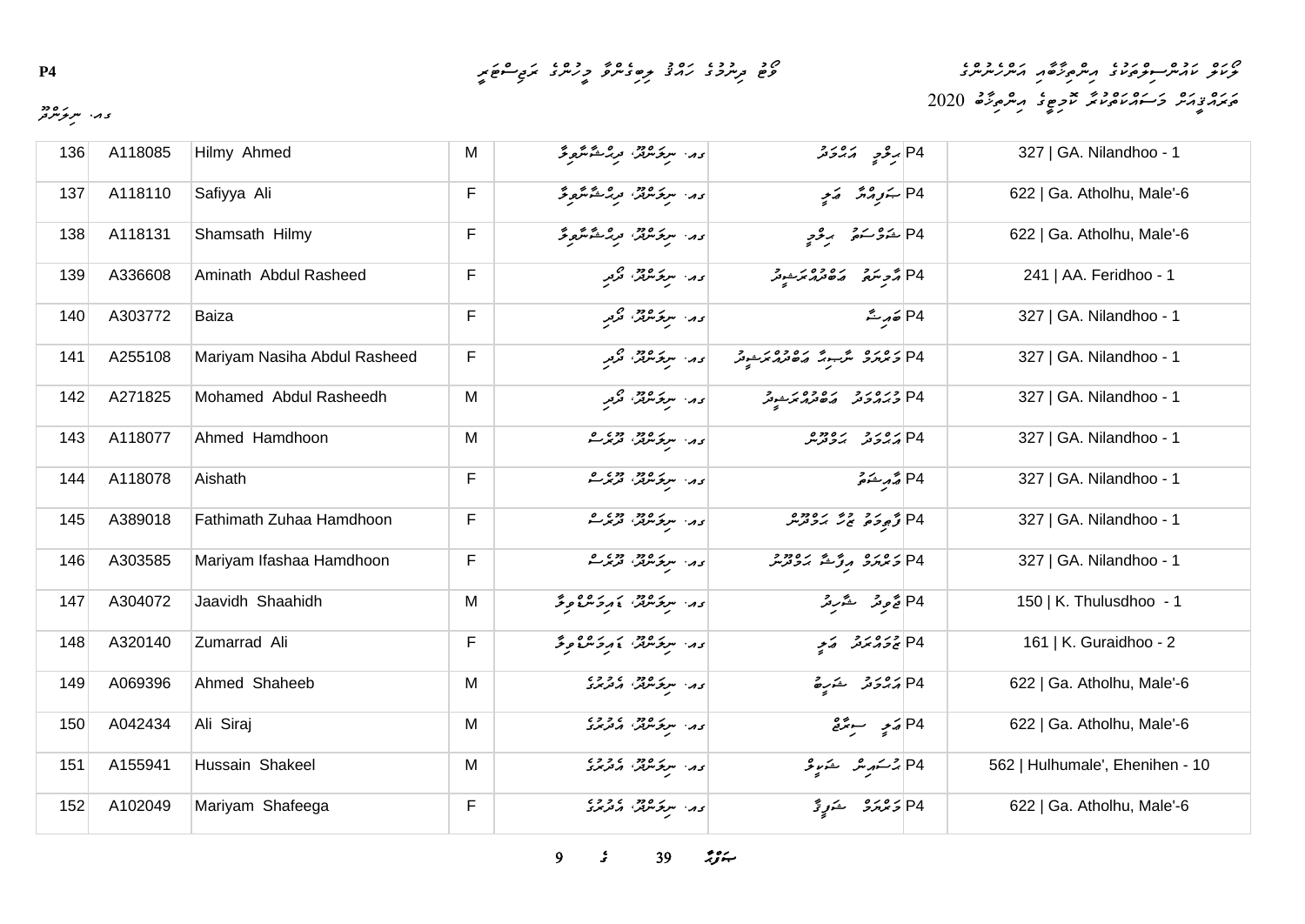*sCw7q7s5w7m< o<n9nOoAw7o< sCq;mAwBoEw7q<m; wBm;vB* م من المرة المرة المرة المرجع المرجع في المركبة 2020<br>مجم*د المريض المربوط المربع المرجع في المراجع المركبة* 

| 153 | A303643 | Shahumeela Mohamed       | F           | در سرگرس دود.<br>در سرگرس      | P4 خەرىچە ئەرەپە دىر                                                                                | 622   Ga. Atholhu, Male'-6      |
|-----|---------|--------------------------|-------------|--------------------------------|-----------------------------------------------------------------------------------------------------|---------------------------------|
| 154 | A118232 | Aminath Manikfaanu       | F           | دە سرىۋىرى قرىرى دەر           | P4 مَّ حِ سَمَعْ حَ سِرْءٌ وَّ سَر                                                                  | 327   GA. Nilandhoo - 1         |
| 155 | A255214 | Fathimath Nishaya Hassan | F           | دەس بىر ھەدە بىر كەر دەپ ق     | P4 ژَمِوَدَةُ سِشَهَّرَ بَرَسَسَّ                                                                   | 562   Hulhumale', Ehenihen - 10 |
| 156 | A118254 | Hassan Thakurufaanu      | M           | دەس بىر ھەدە بىر كەر دەپ ق     | P4 ئەسەھەر <i>مەرۋىت</i> ر                                                                          | 327   GA. Nilandhoo - 1         |
| 157 | A304285 | Ibrahim Fayaz            | M           | .<br>دەسىرى ئىرلىق كۆپەر ئەيرى | P4 مەھەرىرى ئەمەت                                                                                   | 327   GA. Nilandhoo - 1         |
| 158 | A255213 | Mohamed Najah            | M           | .<br>دەسىرى ئىرلىق كۆپەر ئەيرى | P4 <i>32823</i> سَمَةَ بَرْ                                                                         | 327   GA. Nilandhoo - 1         |
| 159 | A304289 | Mohamed Najah            | M           | .<br>دەسىرى ئىرلىق كۆپەر ئەيرى | P4 <i>3222 سرق بر</i>                                                                               | 327   GA. Nilandhoo - 1         |
| 160 | A120082 | Nazim Ali                | M           | ىما سرىقىدى كۆركەندى           | P4 سَّمَوِدَ - مَ <sup>م</sup> ِرِ                                                                  | 327   GA. Nilandhoo - 1         |
| 161 | A102231 | Niyaz Hassan             | M           | ىما سرىقىدى كۆركەندى           | P4 س <i>رمزی بر ش</i> ہر                                                                            | 327   GA. Nilandhoo - 1         |
| 162 | A100212 | Niyaza Hassan            | $\mathsf F$ | ىمە سەئەس كېرىتىدى             | P4 سرگريج کرک کر                                                                                    | 622   Ga. Atholhu, Male'-6      |
| 163 | A118266 | Shaan Hassan             | M           | ىما سرىمىدە ئۇرۇپرىدى          | P4 حَدَّش بَرَسَسْ                                                                                  | 327   GA. Nilandhoo - 1         |
| 164 | A304159 | Aishath Shimna           | F           | ىمە سرىگەنگە كۆرۈش             | P4 مَيْ مِ شَوَقَ مَدْ اللَّهِ عَلَى اللَّهِ مِنْ اللَّهِ مِنْ اللَّهِ مِنْ اللَّهِ مِنْ اللَّهِ مِ | 622   Ga. Atholhu, Male'-6      |
| 165 | A370581 | Fathimath Shahula Hassan | F           | دەر سرىگەنگرى كۆرۈشكە          | P4 <i>وَّجِ وَجَمْ شَرْكَةَ</i> بَرَسَةَ شَرْ                                                       | 327   GA. Nilandhoo - 1         |
| 166 | A118141 | Hassan Futhu             | M           | ىمە سرىگىرىگە كۆرۈش            | P4 ئەستەمىۋە                                                                                        | 327   GA. Nilandhoo - 1         |
| 167 | A243152 | Mausoom Hassan           | M           | ىمە سىۋىترىش ۋىرەپتر           | P4 كەرمىيى ئەسكەنلەر                                                                                | 327   GA. Nilandhoo - 1         |
| 168 | A303859 | Mumin Hassan             | M           | دەر سرىگەنگە كۆرۈش             | P4  35 مربر برسکر میں م                                                                             | 327   GA. Nilandhoo - 1         |
| 169 | A118200 | Sadhuna                  | F           | ىمە سەكەش ۋىرەش                | P4 گىقرىتر                                                                                          | 327   GA. Nilandhoo - 1         |

*10 s* 39 *if*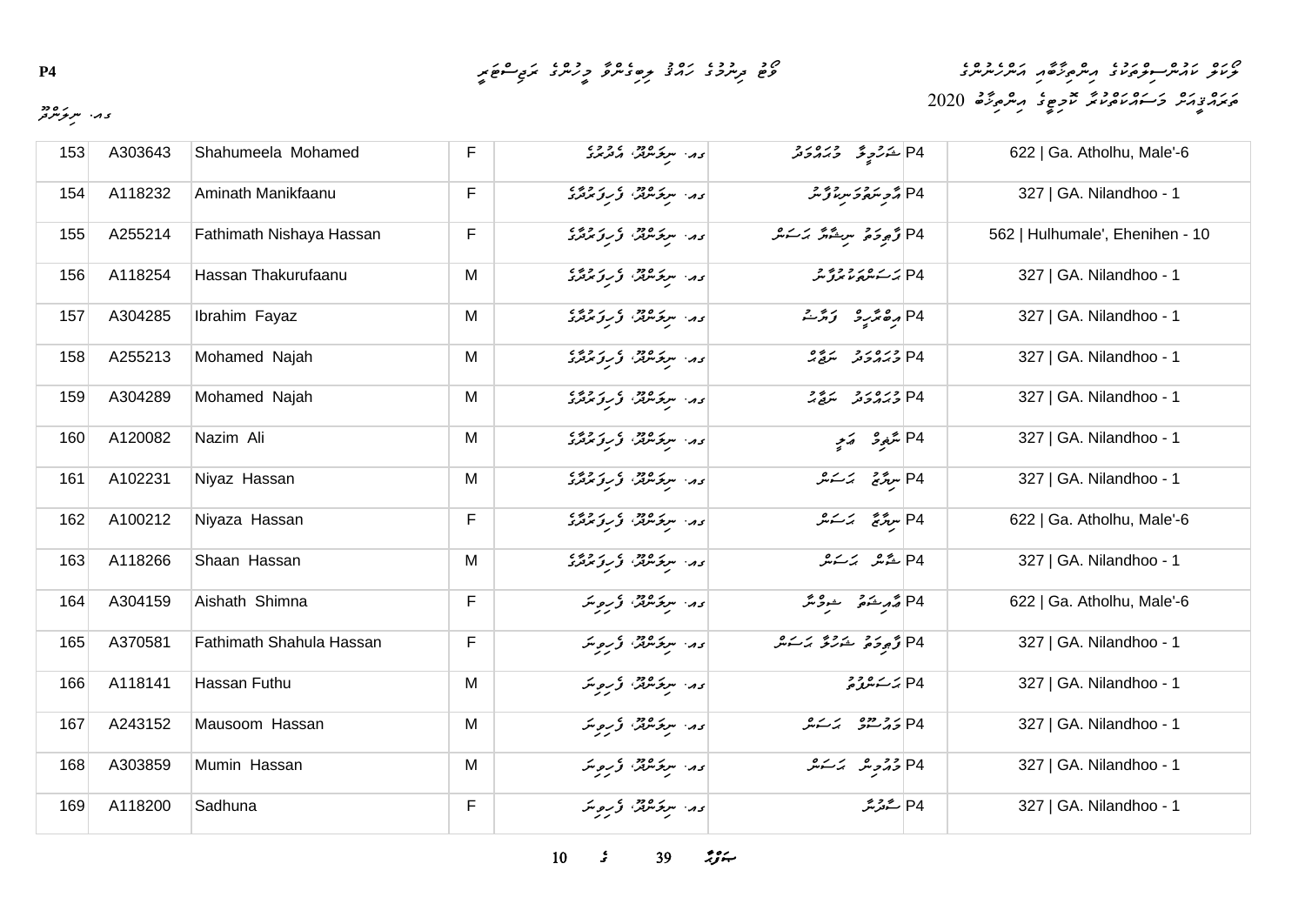*sCw7q7s5w7m< o<n9nOoAw7o< sCq;mAwBoEw7q<m; wBm;vB* م من المرة المرة المرة المرجع المرجع في المركبة 2020<br>مجم*د المريض المربوط المربع المرجع في المراجع المركبة* 

| 170 | A303592 | Mariyam Didi         | $\mathsf F$ | .<br>دەسرىگىرى ئۇيغۇر ئويغۇر ئىرى | P4 كەنگەتك <sub>ە</sub> تەرىپە          | 137   Lh. Naifaru - 2           |
|-----|---------|----------------------|-------------|-----------------------------------|-----------------------------------------|---------------------------------|
| 171 | A255147 | Aishath Shiran Gasim | F           | ىم سركەشتى كەستركى                | P4 مەم شەھ سىمەتكى ئۇسىرى               | 327   GA. Nilandhoo - 1         |
| 172 | A118255 | Gasim Ali            | M           | ىما سركرىمى كسرمى                 | P4 تخ ہے میں پر                         | 327   GA. Nilandhoo - 1         |
| 173 | A028081 | Fathuhulla Abbas     | M           | ىما سركان بورومات                 | P4 وَحْدَاللّه صَدْرَةَ هُ              | 562   Hulhumale', Ehenihen - 10 |
| 174 | A303964 | Jadulla Abbas        | M           | ىما سركان ووي كروم                |                                         | 622   Ga. Atholhu, Male'-6      |
| 175 | A163301 | Saudullah Abbas      | M           | ىما سركان وويور م                 | $2222$ سَمَّدَتَّرَاللَّهُ $222$ $ P4 $ | 327   GA. Nilandhoo - 1         |
| 176 | A118029 | Sharafulla Abbas     | M           | ىما سركان بورومات                 | P4 خەتترىق الله كەرگە ئەت               | 622   Ga. Atholhu, Male'-6      |
| 177 | A306281 | Abdul Salam          | M           | ىما سركەنگە ۋىرىدىگوڭ             | P4 ھۇھەر مەمۇر                          | 155   K. Hinmafushi - 2         |
| 178 | A255173 | Aishath Dhulha       | F           | ىمە سۆسىگە ۋسىدىگەنج              | P4 مەم شىم قىمى قىلىمىتىگە              | 161   K. Guraidhoo - 2          |
| 179 | A118743 | Aminath Haseena      | F           | ىمە سۆسىگە ۋسىدىگەنج              | P4 مُتَّحِسَمُ مَسِيَّتَر               | 280   Dh. Bandidhoo - 1         |
| 180 | A254301 | Mohamed Visham       | M           | ىمە سۆسى ۋسرىرگوڭ                 | P4  ج <i>زہ جو جھ</i> ی ع               | 327   GA. Nilandhoo - 1         |
| 181 | A152739 | Mohamed Waheed       | M           | ىما سركەنگە وسرىرگوگ              | P4 <i>\$ بَرُوْدَوْ وَبِ</i> وْرَ       | 622   Ga. Atholhu, Male'-6      |
| 182 | A304198 | Ramiza Waheed        | $\mathsf F$ | ىما سركەنگە وسرىرگوگ              |                                         | 327   GA. Nilandhoo - 1         |
| 183 | A118741 | Saeeda Aboobakuru    | F           | ىما سركەشتى وسرىرگوگ              | P4 کوپونگر م <i>صف پ</i> ر              | 327   GA. Nilandhoo - 1         |
| 184 | A118249 | Abdulla Saeed        | M           | در سرگرمرفر و پژونرد              | P4 مَەھمَّدَاللَّهُ سَمَّصِمَّر         | 327   GA. Nilandhoo - 1         |
| 185 | A255126 | Ahmed Ashween Siyam  | M           | ىمە سرىگەنگە ۋەگەنزى              | P4 كەبرى <i>تەر كەشمۇ بىر سەرگ</i> ۇ    | 327   GA. Nilandhoo - 1         |
| 186 | A118147 | Aminath Ibrahim      | F           | ىمە سرىگىرى ۋە ئىچ ئ              | P4 مَّحِسَمَّة مِنْ مَّرْبِة مَّ        | 327   GA. Nilandhoo - 1         |

 $11$  *s* 39  $23$   $-$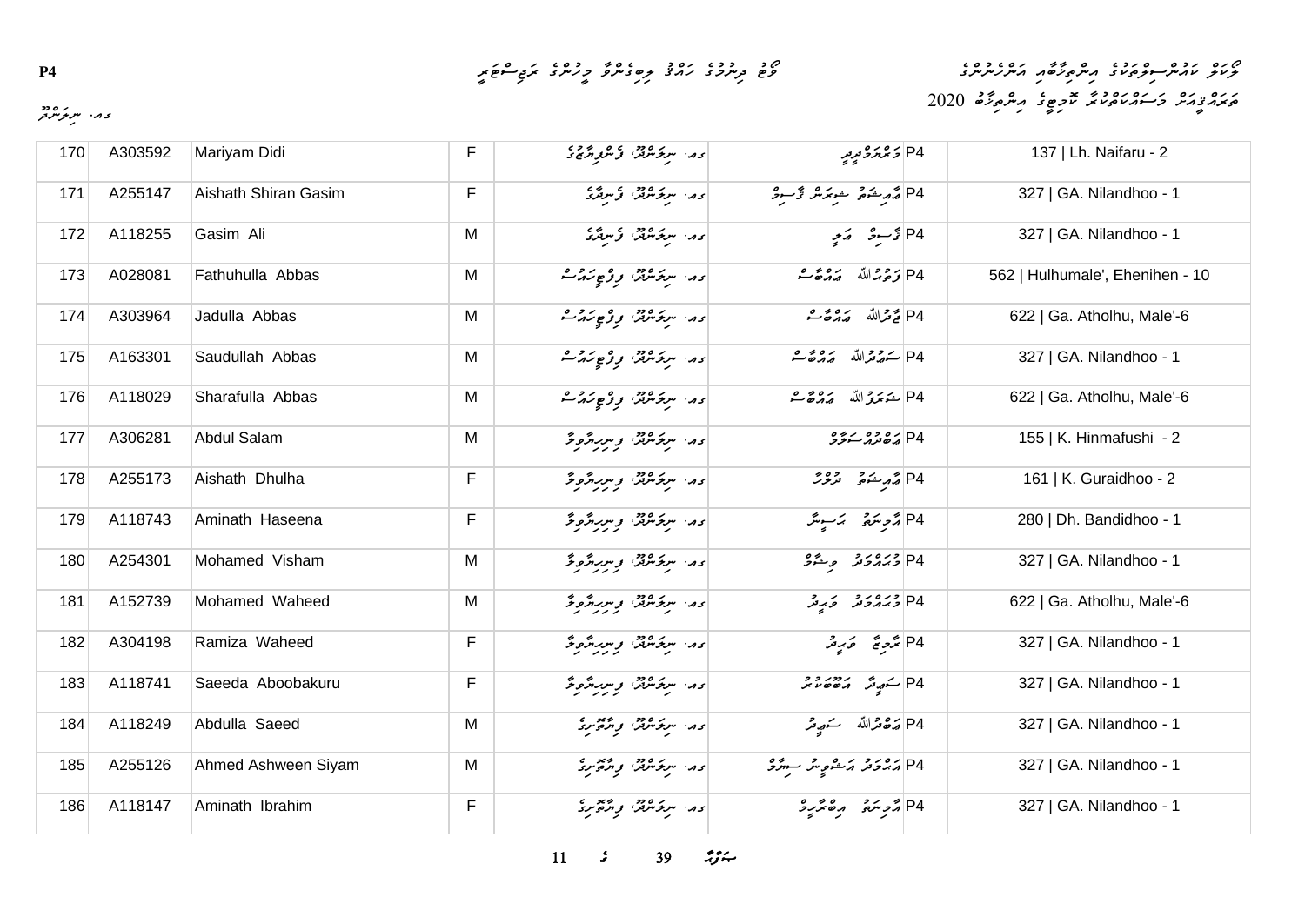*sCw7q7s5w7m< o<n9nOoAw7o< sCq;mAwBoEw7q<m; wBm;vB* م من المرة المرة المرة المرجع المرجع في المركبة 2020<br>مجم*د المريض المربوط المربع المرجع في المراجع المركبة* 

| 187 | A085329 | Azlifa Ibrahim                | F            | ىمە سرىگىرى ۋە ئەسرى           | P4 أَرَجْعِرْزٌ مِنْ مُرْسِرْدٌ                      | 622   Ga. Atholhu, Male'-6 |
|-----|---------|-------------------------------|--------------|--------------------------------|------------------------------------------------------|----------------------------|
| 188 | A118148 | Fareeda Ibrahim               | F            | ىما سرىگىرى و ئىچ ئ            | P4 وَمِرِمَّر مِرْهُ مَرْرِدْ                        | 327   GA. Nilandhoo - 1    |
| 189 | A373428 | <b>Fazeel Faisal</b>          | M            | ىمە سرىۋىنىڭ بەلگەندى          | P4 ۇىيدۇ   تەرىبكى                                   | 622   Ga. Atholhu, Male'-6 |
| 190 | A118136 | Ibrahim Sodig                 | M            | ىمە سرىگەنگە و ئەترى           | P4 م <i>ەھتىر بى</i> ئىستى <i>ر قى</i>               | 327   GA. Nilandhoo - 1    |
| 191 | A303926 | Mariyam Shazleen              | F            | در سرگرمرفز، و معر             | P4  <i>5 پر<sub>م</sub>رو</i> گھج م <sub>و</sub> یٹر | 622   Ga. Atholhu, Male'-6 |
| 192 | A118138 | Mohamed Aneel                 | M            | ىما سرىگەنگە و ئەترىپى         | P4 <i>3222 كەيدى</i>                                 | 327   GA. Nilandhoo - 1    |
| 193 | A255127 | Mohamed Asnau Siyam           | M            | در سرگرمرفر و پژونرد           | P4 כממכנג מיישית היית                                | 327   GA. Nilandhoo - 1    |
| 194 | A124534 | Abdulla Ali                   | M            | ىد. سرىگەنگە ئۇلارى            | P4 كەڭداللە ك <i>ە</i> م                             | 327   GA. Nilandhoo - 1    |
| 195 | A303842 | Aminath Liufa Ramzee          | F            | ىما سرىگەن ۋىرەپ               | P4 مُرْحِسَةُ سِيمَةٌ مَرْدْمٍ                       | 327   GA. Nilandhoo - 1    |
| 196 | A040640 | Athif Abdulla                 | M            | ىد. سرىگەنگە ئۇلارى            | P4 صَعِرِ قَ صَنْ صَدَاللّه                          | 622   Ga. Atholhu, Male'-6 |
| 197 | A023333 | Mohamed Riyaz                 | M            | ىد. سرىگەنگە ئۇلارى            | P4 دېرونه په پرسه                                    | 622   Ga. Atholhu, Male'-6 |
| 198 | A255113 | <b>Mohamed Shavin Hussain</b> | M            | در سرکرسربی ودود .<br>در سرکرس | P4 <i>وبرودو حقو</i> مر بر <i>سکر</i> مر             | 327   GA. Nilandhoo - 1    |
| 199 | A154084 | Nasheed Abdulla               | M            | .<br>۱۸۶ سرخسرتی و دوم         | P4 سَرَسْوِتْر     رَصْحَرْ اللّه                    | 327   GA. Nilandhoo - 1    |
| 200 | A118130 | Riyasa Abdulla                | $\mathsf{F}$ | ورا البرنج مروج ودواء          | P4 بربز مصر کی تھوراللہ                              | 327   GA. Nilandhoo - 1    |
| 201 | A118113 | Safiyya Jameela               | $\mathsf{F}$ | ىما سرىگىرى دوەن               | P4 جَو <i>َهُ مَدَّ فَيَ</i> حِرَّدُ                 | 327   GA. Nilandhoo - 1    |
| 202 | A255118 | Shaaniu Moosa                 | M            | ى دار سرپۇسى ئەرەپ ئ           | $23$ $202$ $\degree$ P4                              | 327   GA. Nilandhoo - 1    |
| 203 | A131374 | Shaheena Abdulla              | F            | ىد. سرىگەنگە ۋىزدە             | P4 ڪُرپِسَ 525ْرالله                                 | 327   GA. Nilandhoo - 1    |

*12 s* 39 *if*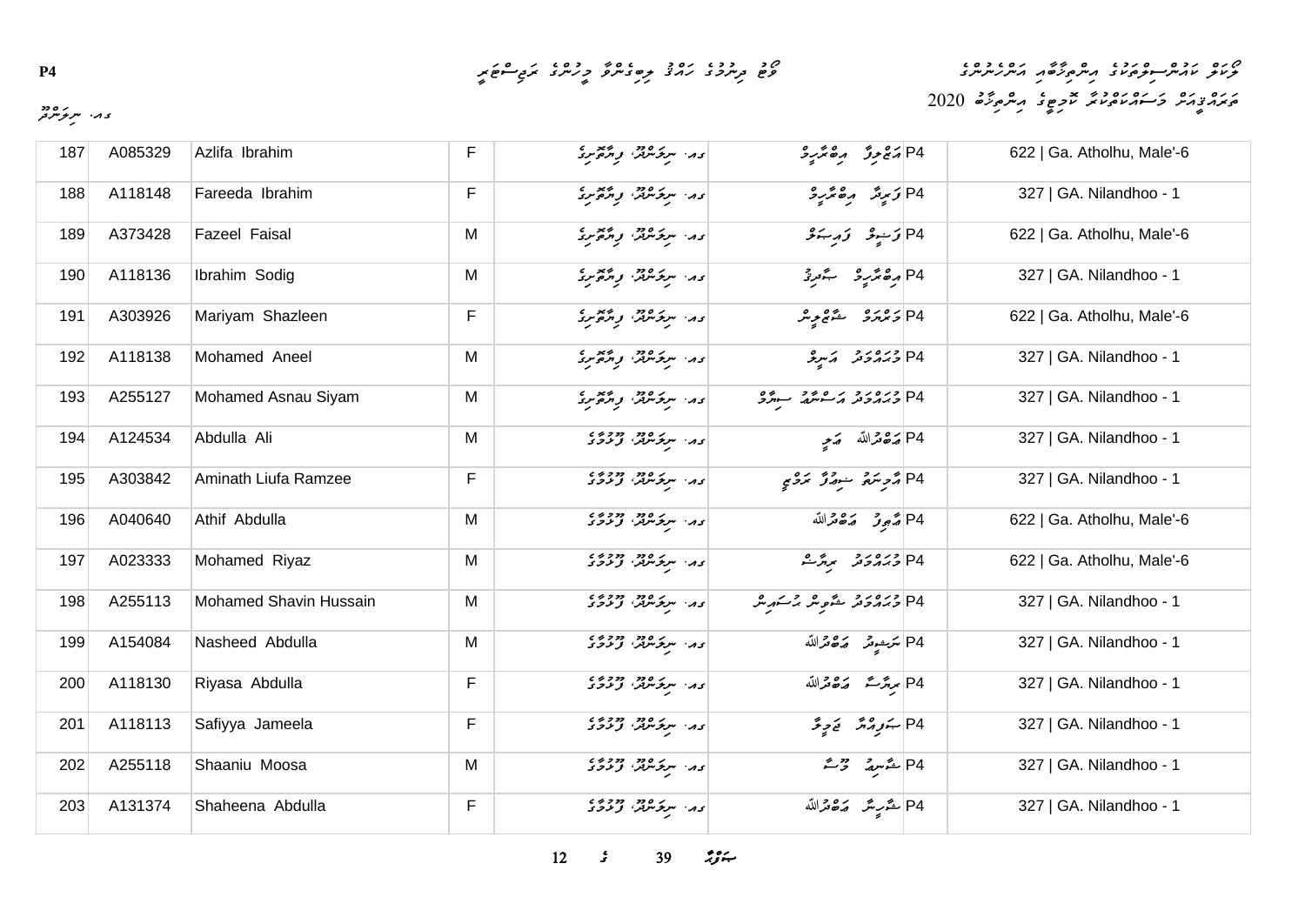*sCw7q7s5w7m< o<n9nOoAw7o< sCq;mAwBoEw7q<m; wBm;vB* م من المسجد المسجد المسجد المسجد المسجد العام 2020<br>مسجد المسجد المسجد المسجد المسجد المسجد المسجد المسجد المسجد ال

| 204 | A255116 | Shimau Ahmed            | M           | ى يە سۆسى تەرەپ ئ                                                                                                                                                                                                               | P4   شو <i>دَّة كەندۇن</i> تر            | 622   Ga. Atholhu, Male'-6      |
|-----|---------|-------------------------|-------------|---------------------------------------------------------------------------------------------------------------------------------------------------------------------------------------------------------------------------------|------------------------------------------|---------------------------------|
| 205 | A048915 | Shimla Abdulla          | F           | در سرکرسربی ورود .<br>در سرکرسربی و دود                                                                                                                                                                                         | P4 جومو كەھەراللە                        | 327   GA. Nilandhoo - 1         |
| 206 | A154782 | Wajeeh Abdulla          | M           | ىد. سرىگەنگرى ۋىزدى                                                                                                                                                                                                             | P4 حَ مِي صِ صَرَّةَ مَدَّاللَّهَ        | 562   Hulhumale', Ehenihen - 10 |
| 207 | A118264 | Mohamed Didi            | M           | ىما سرىگەنى ۋىرە ئ                                                                                                                                                                                                              | P4   تر پر پر تورمبر پر                  | 327   GA. Nilandhoo - 1         |
| 208 | A118228 | Thasleem Mohamed        | M           | ا دە. سرۇشلار قاسىدە ئا                                                                                                                                                                                                         | P4 يَرْسْعِوِدْ - وَبَرْدُونْدْ          | 327   GA. Nilandhoo - 1         |
| 209 | A304194 | Fareeda                 | F           | ى سوڭىدى ئەرەپ                                                                                                                                                                                                                  | P4 وَمَدِمَّر                            | 327   GA. Nilandhoo - 1         |
| 210 | A118201 | <b>Fathimath Manike</b> | F           | ىمە سرىگەنگە ۋىرسىر                                                                                                                                                                                                             | P4 ۇ <sub>جو</sub> رۇ ئ <sub>ە</sub> رئە | 327   GA. Nilandhoo - 1         |
| 211 | A118203 | Mariyam Dhiya           | F           | ىمە سەئەس كەنتىسى                                                                                                                                                                                                               | P4 كەنگەرگە بىرى <i>گە</i>               | 327   GA. Nilandhoo - 1         |
| 212 | A041688 | Ahmed Fareeh            | M           | ىد. سركەشتى، ۋە جەر                                                                                                                                                                                                             | P4 كەنزى كى كى مور <sup>2</sup>          | 327   GA. Nilandhoo - 1         |
| 213 | A124202 | Nazima Abdul Samad      | $\mathsf F$ | ىما سركرسى وەرد                                                                                                                                                                                                                 | P4 شَهْرَ 2014 بروفر                     | 327   GA. Nilandhoo - 1         |
| 214 | A118269 | Abdul Gayyoom Hassan    | M           | وړ . سربوسربن کی ستورن                                                                                                                                                                                                          | P4 رە دەرە دەدە بەر بىر                  | 327   GA. Nilandhoo - 1         |
| 215 | A161832 | Ahmed Shaheel           | M           | وه سرخ سرق د ۱۵۶۵<br>ده سرخ سرق کاستورنری                                                                                                                                                                                       | P4  پَرْتِرَ پَرْ شَرِيْتِي              | 327   GA. Nilandhoo - 1         |
| 216 | A118156 | Ali Shageem             | M           | وه سرخ سرق د ۱۵۶۵<br>ده سرخ سرق کاستورنری                                                                                                                                                                                       | P4 <i>۾َ ڇِ</i> حَتَّةٍ وُ               | 622   Ga. Atholhu, Male'-6      |
| 217 | A303940 | Hawwa Zareena           | F           | و پر سربوسوی کر مصوبو ہ<br>اوپر سربوسویں کی سوٹرس                                                                                                                                                                               | P4 بَرَدْهٌ ت <sub>َ</sub> بِرِيْتَر     | 622   Ga. Atholhu, Male'-6      |
| 218 | A065924 | Mohamed Shaheem         | M           | و پر سربوسوی کر مصدو تا<br>او پر سربوسویں کا سطر مری                                                                                                                                                                            | P4  32,25 مَتَّمَرِ 2                    | 622   Ga. Atholhu, Male'-6      |
| 219 | A303943 | Shahmeel Abdul Gayyoom  | M           | ر ۲۵ ده در ۲۵ ور در ۲۵ ور در ۲۵ ور در ۲۵ در در ۲۵ در ۲۵ در ۲۵ در ۲۵ در ۲۵ در ۲۵ در ۲۵ در ۲۵ در ۲۵ در ۲۵ در ۲۵<br>در ۲۵ در سربو سربو سربو تر ۲۵ در ۲۵ در ۲۵ در ۲۵ در ۲۵ در ۲۵ در ۲۵ در ۲۵ در ۲۵ در ۲۵ در ۲۵ در ۲۵ در ۲۵ در ۲۵ در | P4 خەروپۇ ھەمر <i>ە دەرە</i>             | 622   Ga. Atholhu, Male'-6      |
| 220 | A303941 | Shehenaz Abdul Gayoom   | F           | ر ہے جو دوسرے میں دے<br>براہ سرپوسریں کی سوٹر کری                                                                                                                                                                               | P4 شورشی ره وه یره دوه                   | 381   Maradhoo - 3              |

*13 s* 39 *if*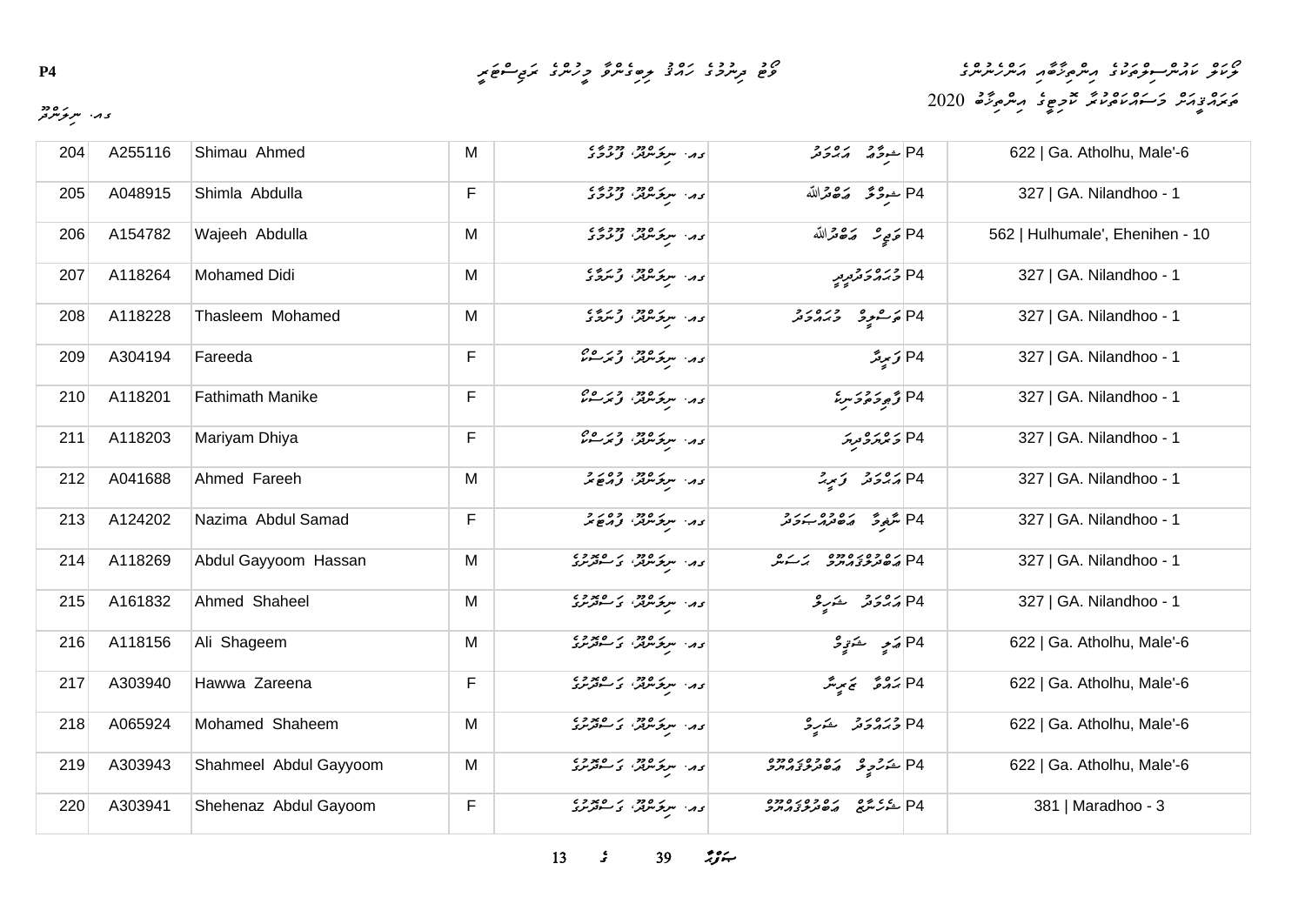*sCw7q7s5w7m< o<n9nOoAw7o< sCq;mAwBoEw7q<m; wBm;vB* م من المرة المرة المرة المرجع المرجع في المركبة 2020<br>مجم*د المريض المربوط المربع المرجع في المراجع المركبة* 

| 221 | A303946 | Shifza Abdul Gayyoom        | F | و پر سربورتور، کر مصور و د<br>د پر سربورتور، کار مقرمزی                                 | P4 خوڅ مەھىر <i>و ۋە دە</i> رە            | 622   Ga. Atholhu, Male'-6      |
|-----|---------|-----------------------------|---|-----------------------------------------------------------------------------------------|-------------------------------------------|---------------------------------|
| 222 | A026090 | Nasrulla Abbas              | M | ى مەستىر ئىرى ئىستاق ئىستان ئىستان ئى                                                   | P4 يَرْبُ مِرْاللّه     رَمْرَةُ بِّ      | 327   GA. Nilandhoo - 1         |
| 223 | A146574 | Abdul Gafoor Mohamed        | M | ىمە سرىگەنگە ئەمرىگىرى                                                                  | P4 ره وه برود و و پره د و                 | 562   Hulhumale', Ehenihen - 10 |
| 224 | A166344 | <b>AISHATH ROOYA SAWAD</b>  | F | ىمە سرىگەنگە ئەمرىگىرى                                                                  | P4 مەم شەم ئىمەم سىمى تە                  | 562   Hulhumale', Ehenihen - 10 |
| 225 | A166343 | <b>FATHMATH RAYYA SAWAD</b> | F | ىمە سرىگەنى دېرىمى ئەرە                                                                 | P4 تُجِرِحَةَ بِرَوْشَ سَوَسَ             | 562   Hulhumale', Ehenihen - 10 |
| 226 | A164752 | Hawwa Layaal Fathuhulla     | F | ىە سۆسى بەر ئەر                                                                         | P4 بَرْدْعٌ تَحَمَّدُ وَقْرَبُّهُ اللَّهُ | 562   Hulhumale', Ehenihen - 10 |
| 227 | A125221 | Nizy Abdul Gafoor           | F | ى ئەسىر ئەھىرى ئەسىر ئەسىرى ئەسىرى ئەسىرى ئەسىرى ئەسىرى ئەسىرى ئەسىرى ئەسىرى ئەسىرى ئەس | P4 سعي ص <i>قاد دوج</i> ر                 | 562   Hulhumale', Ehenihen - 10 |
| 228 | A080955 | Shadhiya Abdul Ghafoor      | F | ىمە سرىق ھەر ئەر ئۇسرى                                                                  | P4 شوره مەھەردە د                         | 562   Hulhumale', Ehenihen - 10 |
| 229 | A132713 | Zeeniya Abdul Gafoor        | F | ىمە سىگەش بەر ئەتتى بەر                                                                 | P4 يې سرگر مەھىر <i>خەردە د</i>           | 562   Hulhumale', Ehenihen - 10 |
| 230 | A303569 | Ahmed Naveez                | M | وە سرپۇس ئەھمەدە ئ                                                                      | P4 كەندى كىم ئىككى تىل ئىككى تىل بىل      | 622   Ga. Atholhu, Male'-6      |
| 231 | A118284 | Aishath Farushana           | F | ىمە سرىۋىنىڭ كەنتىشى كەنت                                                               | P4 <sub>م</sub> ەمرىسىمى ئىمرىشىتىر       | 161   K. Guraidhoo - 2          |
| 232 | A132703 | Aminath Shifana             | F | ی پر سربوسوی وہ برہ ہے                                                                  | P4 مَرْحِ سَرَمَّۃٌ مُسْبِرَتَ سَرَّ      | 622   Ga. Atholhu, Male'-6      |
| 233 | A303565 | <b>Ismail Fakhuree</b>      | M | ى پەر سوپۇرى تەھ بەھ ئارە                                                               | P4 مرڪو <i>ڻ وڏي</i> ديا                  | 161   K. Guraidhoo - 2          |
| 234 | A303567 | Mohamed Shaan               | M | ی پر سربوسوی وہ برہ ہے                                                                  | P4 <i>5585 مەممى</i> ر                    | 622   Ga. Atholhu, Male'-6      |
| 235 | A067929 | Ifaashath Mohamed           | M | ده ۱۰ سربومبرد وه بروه<br>ده ۱۰ سربومبرد و برویمبر                                      | P4 موثر شده و دره د و                     | 622   Ga. Atholhu, Male'-6      |
| 236 | A116092 | Shakeeb Zuhair              | M | وه به موتونتونو وه بو و ه<br>وه ب موتونتونو از موتغ نور                                 | P4 ڪَمِدٍ <i>ھ</i> ي تي <i>جي پر</i>      | 622   Ga. Atholhu, Male'-6      |
| 237 | A150217 | Sharuneela Zuhair           | F | ده ا سرنگریزی وه ۶۶ وه<br>ده ا سرنگریزی و نوم مرد                                       | P4 ڪويٽر سوچر ۾ <i>جي تام</i> ريٽر        | 622   Ga. Atholhu, Male'-6      |

*14 s* 39 *if*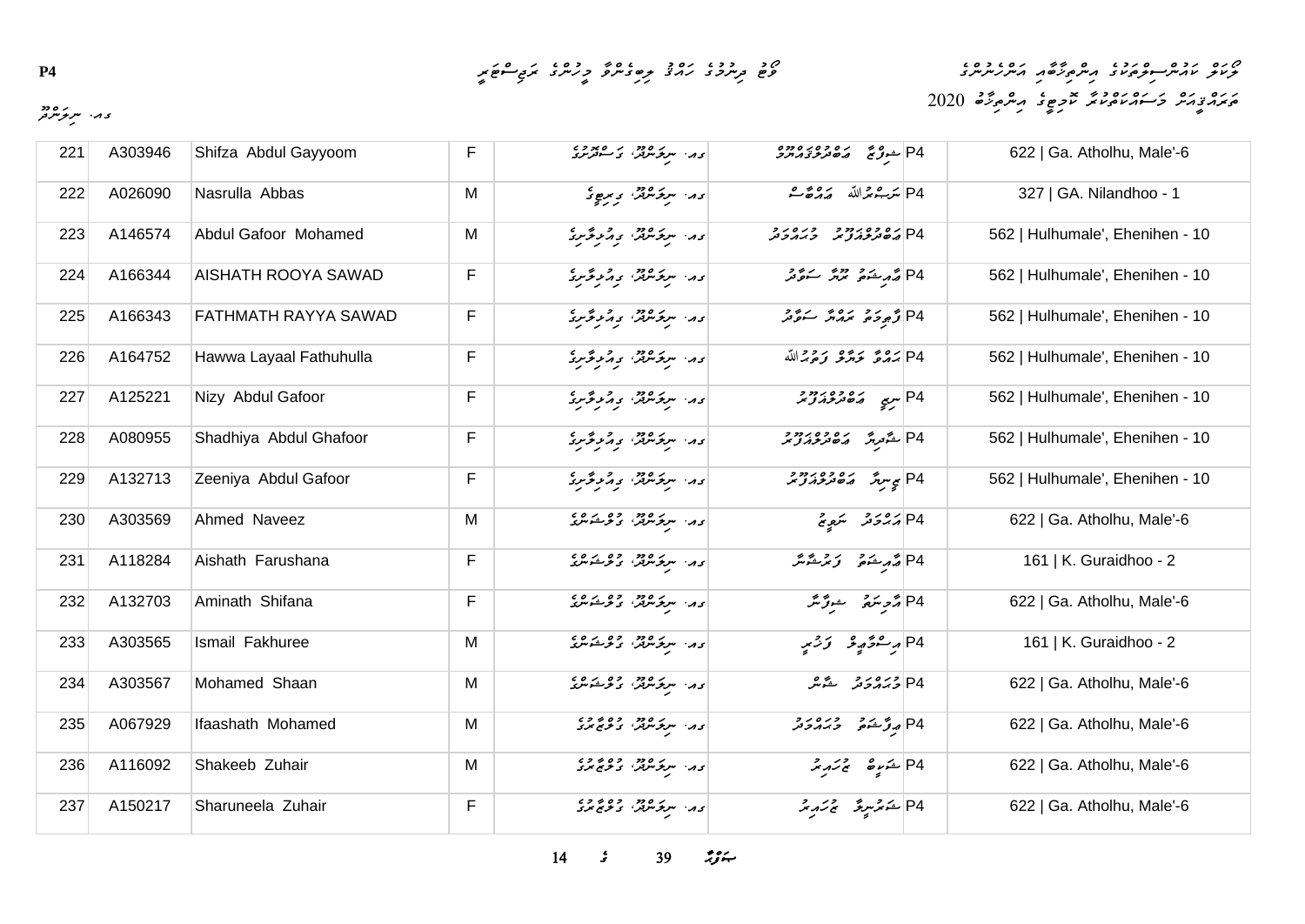*sCw7q7s5w7m< o<n9nOoAw7o< sCq;mAwBoEw7q<m; wBm;vB* م من المسجد المسجد المسجد المسجد المسجد العام 2020<br>مسجد المسجد المسجد المسجد المسجد المسجد المسجد المسجد المسجد ال

| 238 | A150115 | Sheela Zuhair             | $\mathsf F$  | ده ۱۰ سربومبرد وه بود و د                | P4 حيوتر كان تركي بر                  | 622   Ga. Atholhu, Male'-6 |
|-----|---------|---------------------------|--------------|------------------------------------------|---------------------------------------|----------------------------|
| 239 | A339896 | Thoyyib Zuhair            | M            | ده ۱۰ سرخ سربی د وه بود و د              | $2.22$ $3.27$ $8.72$ $74$             | 327   GA. Nilandhoo - 1    |
| 240 | A106688 | Zuhair Mohamed            | M            | در سرگرس در ده ده.<br>در سرگرس           | P4 ىخ ئەمەر ئەمەد ئەرگە               | 327   GA. Nilandhoo - 1    |
| 241 | A143920 | Ahmed Shaneez             | M            | ى مەسىر ھەجەب سىر ئەس بىر مەسىر ئەس      | P4 كەبرى قىرىقى ھەسرىتى               | 327   GA. Nilandhoo - 1    |
| 242 | A143998 | Ali Shazeel               | M            | ى مەسىر ھەجەب سىر ئەس بىر مەسىر ئەس      | P4 کړ <i>و</i> شمېو گ                 | 622   Ga. Atholhu, Male'-6 |
| 243 | A143877 | Aminath Shaany            | $\mathsf F$  | ور سروسرتي كسرور وه                      | P4 مُرْحِسَة مُسَّسِ                  | 327   GA. Nilandhoo - 1    |
| 244 | A143817 | Hawwa Sashna              | $\mathsf F$  | ى مەسىر ھەدە ئەس ھەر ئە                  | P4 بَرْدَةَ سَنَسْتَدَسَّر            | 327   GA. Nilandhoo - 1    |
| 245 | A143918 | Mariyam Didi              | $\mathsf F$  | ى مەسىر ھەجەب سىر ئەس بىر مەسىر ئەس      | P4 كەبەر ئەرەپ <sub>ر</sub>           | 327   GA. Nilandhoo - 1    |
| 246 | A088561 | Mohamed Shamheed          | M            | .<br>در سرگرس کسیرکو مهر                 | P4 دېرو دو شکورنگر                    | 327   GA. Nilandhoo - 1    |
| 247 | A143892 | Shahuleena Waleed         | $\mathsf F$  | در سرگرس کرس در در                       | P4 ڪر <i>گي سگر و</i> گريگر           | 327   GA. Nilandhoo - 1    |
| 248 | A050548 | Waleed Ali                | M            | ى مەسىر ھەدە ئەس ھەر ئە                  | P4 أَوَجِعْرَ - أَرْجِبِ              | 327   GA. Nilandhoo - 1    |
| 249 | A066992 | Khalid Ali                | M            | ى مەسىر ھەر ئەس ئەرەپ ئە                 | P4 جحوفہ کھیے                         | 622   Ga. Atholhu, Male'-6 |
| 250 | A106687 | Mariyam Didi              | $\mathsf{F}$ | ى مەسرىق سىر ئەسرىمى ئەسرىم كەنتى ئەر ئە | P4   <i>5 پر پر 9 پر</i> پر           | 327   GA. Nilandhoo - 1    |
| 251 | A303805 | Saeeda Ali                | F            | ىم سركومونى كسرترى                       | P4 ڪ <sub>ھي</sub> قر کرمي            | 622   Ga. Atholhu, Male'-6 |
| 252 | A255159 | Aishath Maayaa Mujuthaba  | F            | دە. سەئەشتى، ئابار ئىل                   | P4 مُمرِ شَوَءٌ وَمَمَّ وَمِعَ وَهِ   | 622   Ga. Atholhu, Male'-6 |
| 253 | A285354 | Mariyam Maashaa Mujuthaba | F            | ى مەسىر ئىرىش ئىر ئىر ئى                 | P4 وَيُرْمَرُو وَشَدَّ وَيَهْرَهُ     | 327   GA. Nilandhoo - 1    |
| 254 | A304169 | Mohamed Mujuthaba         | M            | ىم سرىرىدى ئېر ئىرى                      | P4 وبره د و و دره<br>P4 وبرورو د و وه | 332   GA. Gemanafushi - 1  |

*15 s* 39 *if*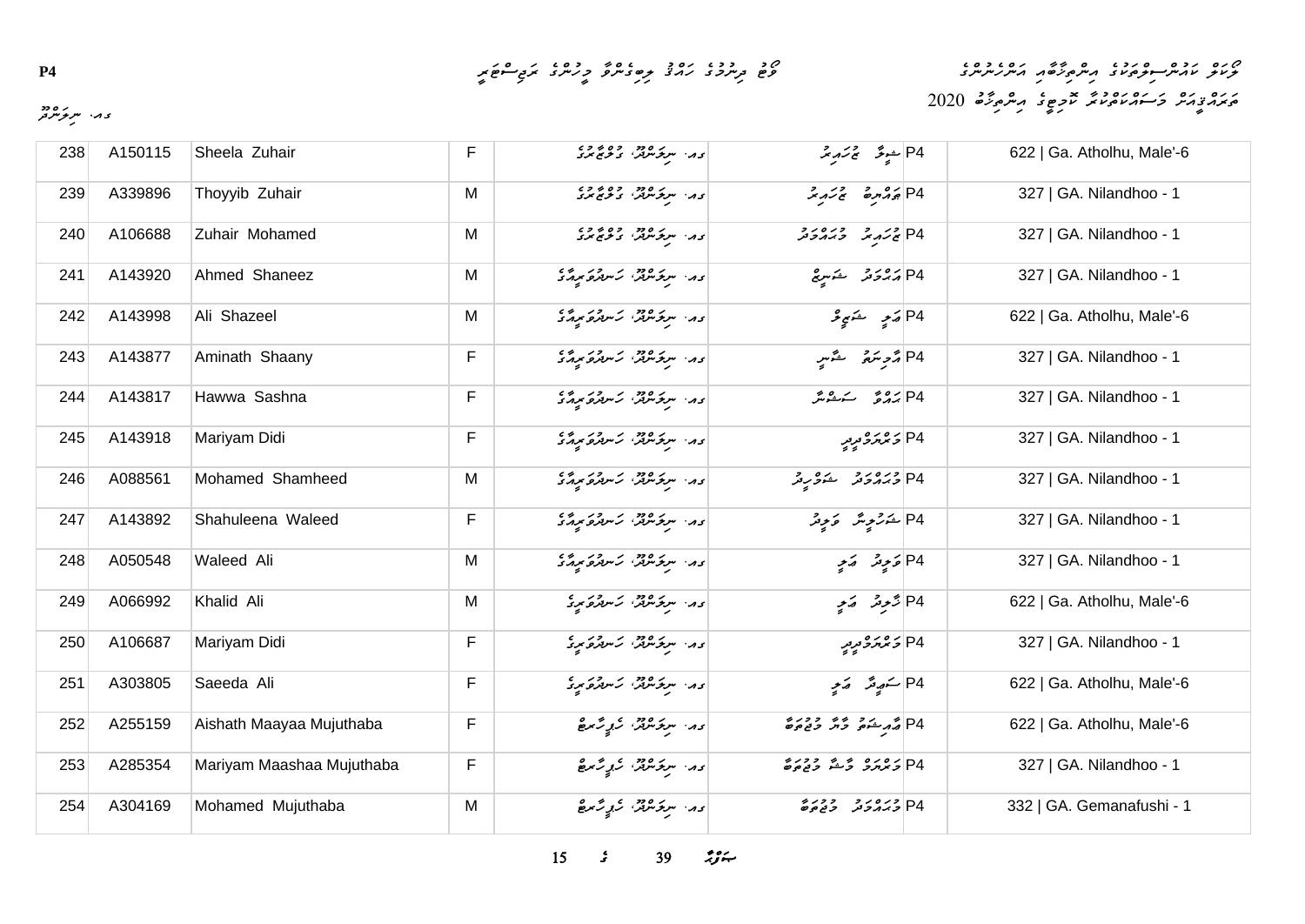*sCw7q7s5w7m< o<n9nOoAw7o< sCq;mAwBoEw7q<m; wBm;vB* م من المرة المرة المرة المرجع المرجع في المركبة 2020<br>مجم*د المريض المربوط المربع المرجع في المراجع المركبة* 

| 255 | A304437 | Aishath Leeshana Ramzee       | F            | ىمە سرىۋىلوق ئوپرىكىش   | P4 مُرمِشَمُ مِرمُدَّسَ مَرَوْمٍ        | 622   Ga. Atholhu, Male'-6      |
|-----|---------|-------------------------------|--------------|-------------------------|-----------------------------------------|---------------------------------|
| 256 | A304442 | Aminath Liufa Ramzee          | $\mathsf{F}$ | ىمە سەكەشكە ئېرىكتىر    | P4 مُرْحِسَمُ مِعْرُوْ مَرْدُمِ         | 622   Ga. Atholhu, Male'-6      |
| 257 | A304440 | Fathimath Lifza               | F            | ىمە سرىكىنىڭ ئەربىكىش   | P4 وَجِعَةٍ وَقَمَّةٍ                   | 327   GA. Nilandhoo - 1         |
| 258 | A304439 | Liuzana Ramzee                | F            | ىمە سىركىتىش كېرىمى ئىر | P4 <i>جەم ئا</i> ش ئىر <sub>قى</sub> يو | 562   Hulhumale', Ehenihen - 10 |
| 259 | A132423 | Mariyam Hassan                | F            | ىمە سىزىكى ئېرىمىگە     | P4 كەبىر بەر بەر يەر يەر يەر ب          | 622   Ga. Atholhu, Male'-6      |
| 260 | A086384 | Ramzee Abdulla                | M            | ىمە سىرىكىنى ئېرىكتىر   | P4 <i>بَدَدْ بِهِ مَ</i> هُ مَدَاللّه   | 327   GA. Nilandhoo - 1         |
| 261 | A304438 | Safwan Ramzee                 | M            | ىمە سىزىكى ئېرىمىگە     | P4 سەرۋە ئىر ئىردىپى                    | 622   Ga. Atholhu, Male'-6      |
| 262 | A255207 | Abdhulla Maain Shaheed        | M            | ىما سرىكى ئۇرگ          |                                         | 562   Hulhumale', Ehenihen - 10 |
| 263 | A304238 | Ahmed Imran                   | M            | ىمە سىزىكى ئېرىكى       | P4 <i>ב بدو تر مو بر</i> هر             | 562   Hulhumale', Ehenihen - 10 |
| 264 | A304234 | Aishath Ibrahim               | F            | ىمە سىۋىلىق ئېرىكى      | P4 مەم ئىقى مەھەر ي                     | 327   GA. Nilandhoo - 1         |
| 265 | A255189 | Ali Izwan                     | M            | ىمە سىۋىلىق ئېرىكى      | P4 <i>ھَ۔ مِ</i> فَر <i>َقَ مَّرَ</i>   | 622   Ga. Atholhu, Male'-6      |
| 266 | A118247 | Fathimath Shizna              | F            | ىم سرىمى ئۇرى           | P4 <i>وَّجوحَ</i> هُمَ شَبِّعْ مَدَّ    | 562   Hulhumale', Ehenihen - 10 |
| 267 | A118227 | Ibrahim Shaheed               | M            | ىمە سىزىكى ئېرىكى       | P4 م <i>ەھترى</i> رو شىرىتر             | 622   Ga. Atholhu, Male'-6      |
| 268 | A063303 | Mariyam Fariyad               | $\mathsf{F}$ | ىمە سۆسى ئېرىكى         | P4 <i>وَيُرْمَرُوْ وَيُرِمُّرُوْ</i>    | 394   Addu Meedhoo - 3          |
| 269 | A118025 | Mariyam Saada                 | $\mathsf F$  | ىمە سىۋىلىق ئېرىكى      | P4 كەبىر بىر سىر ئىقرىتىك               | 327   GA. Nilandhoo - 1         |
| 270 | A304237 | Mohamed Inaz                  | M            | ى يە سرىكىرى كۆرگۈ      | P4 <i>5525 م</i> ېنگر                   | 327   GA. Nilandhoo - 1         |
| 271 | A255206 | <b>Mohamed Maazin Shaheed</b> | M            | در سرگرسرس کرد کرد      | P4 <i>وَبَهُ وَبِ</i> وَ مِ مِ شَرِيرٌ  | 622   Ga. Atholhu, Male'-6      |

*16 s* 39 *if*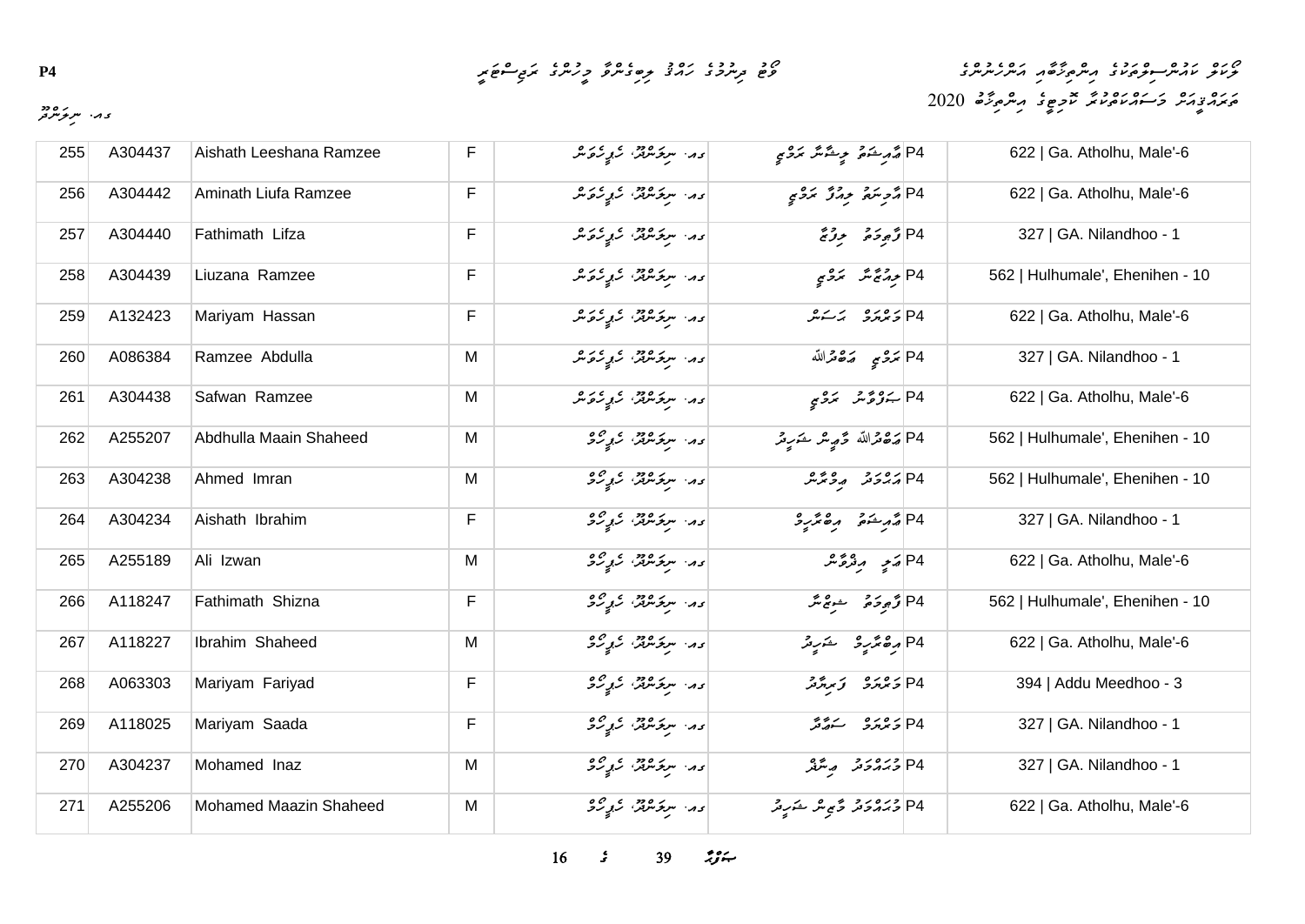*sCw7q7s5w7m< o<n9nOoAw7o< sCq;mAwBoEw7q<m; wBm;vB 2020*<br>*په پوهر وسوډيرونو لومو د موجو د مرمونه* 2020

| 272 | A113421 | Ahmed Yoosuf          | M           | ى سوكىمە سورگۇ                       | P4 كەبرى تەرىپى تۈرگىنى ئىلگەنلەر بول | 327   GA. Nilandhoo - 1         |
|-----|---------|-----------------------|-------------|--------------------------------------|---------------------------------------|---------------------------------|
| 273 | A255097 | Aishath Lahufa Aslam  | F           | ى مەسرى ئىرى بەلبەن ئ                | P4 مەم ھەر ئەرگە مەسىر ئەركىتى ئىشلار | 622   Ga. Atholhu, Male'-6      |
| 274 | A303589 | Aslam Ahmed           | M           | دەس سرىگەنگە بەلولىدىگە              | P4 كەشكى ھەر بەر دىر                  | 649   The Residence Maldives-1  |
| 275 | A255099 | Fathimath Lamha Aslam | $\mathsf F$ | دە، سرىگەنگە رىۋىرىگە                | P4 تَصِرَم بِمَرْدَ بِمَسْتَرَدَّ     | 327   GA. Nilandhoo - 1         |
| 276 | A307192 | Khadheeja Hamidh      | F           | ى ئەسىرىگەنى بەربەتى                 | P4 كَتْمِيعٌ مُتَّارِقْدُ ا           | 568   Villimale' Ehenihen - 3   |
| 277 | A157184 | Nadeem Ahmed          | M           | ى مەسرى ئىرى بەلبەت كە               | P4 سَعِرِدَ 12.2 مَدَ 2 مَد           | 327   GA. Nilandhoo - 1         |
| 278 | A341760 | Nazeef Ahmed          | M           | ى ئەسىرىگەنى بەربەتى                 | P4 سَمِرٍ <i>5 مَدَحَ</i> مَر         | 327   GA. Nilandhoo - 1         |
| 279 | A119525 | Nazeer Ahmed          | M           | در سروکرده روروی                     | P4 سَمْدِيْر - 1945 هـ                | 562   Hulhumale', Ehenihen - 10 |
| 280 | A080450 | Thohir Ahmed          | M           | ىمە سەق ئىڭ سۈرلۈكى                  | P4 پچ په په ډېر د کال                 | 327   GA. Nilandhoo - 1         |
| 281 | A066037 | Fuad Ahmed            | M           | ور سرتوسری رود.<br>در سرتوسری ربرتری | P4 زَیَرٌ پَرَ دَرَ                   | 622   Ga. Atholhu, Male'-6      |
| 282 | A036424 | Haleema Moosa         | $\mathsf F$ | دە سرگەش سەمدى                       | P4 ټرونځ تخ <sup>من</sup> گ           | 327   GA. Nilandhoo - 1         |
| 283 | A118170 | <b>Ahmed Didi</b>     | M           | ىمە سۆس ئەسەر ئەن                    | P4 كەبرى تۈپۈپىيە                     | 327   GA. Nilandhoo - 1         |
| 284 | A303726 | Mariyam Janafa        | $\mathsf F$ | در سروسرس رقم در در در               | P4 وَ بَرْبَرْدَ مَحَ سَمَدٌ          | 622   Ga. Atholhu, Male'-6      |
| 285 | A132448 | Mohamed Abidh         | M           | ى مەسرىمەن ئەسەر بەر                 | P4 دېم دې ه محمد پر                   | 622   Ga. Atholhu, Male'-6      |
| 286 | A077939 | Mohamed Faiz          | M           | در سروسری رفت در ده                  | P4 دُبَرْدْدَنْدْ كَرْمِنْجْ          | 622   Ga. Atholhu, Male'-6      |
| 287 | A132447 | Ramla Husham          | F           | ى مەسرىمەن ئەسەر بەر                 | P4 بَرْوْتَرْ گِسْتُوْ                | 622   Ga. Atholhu, Male'-6      |
| 288 | A252383 | Yashfa Husham         | F           | دە سرىر مەدەب ھەر ئەن                | P4 بَرْشْوَ گِسْتَوْتَ                | 327   GA. Nilandhoo - 1         |

*17 s* 39 *if*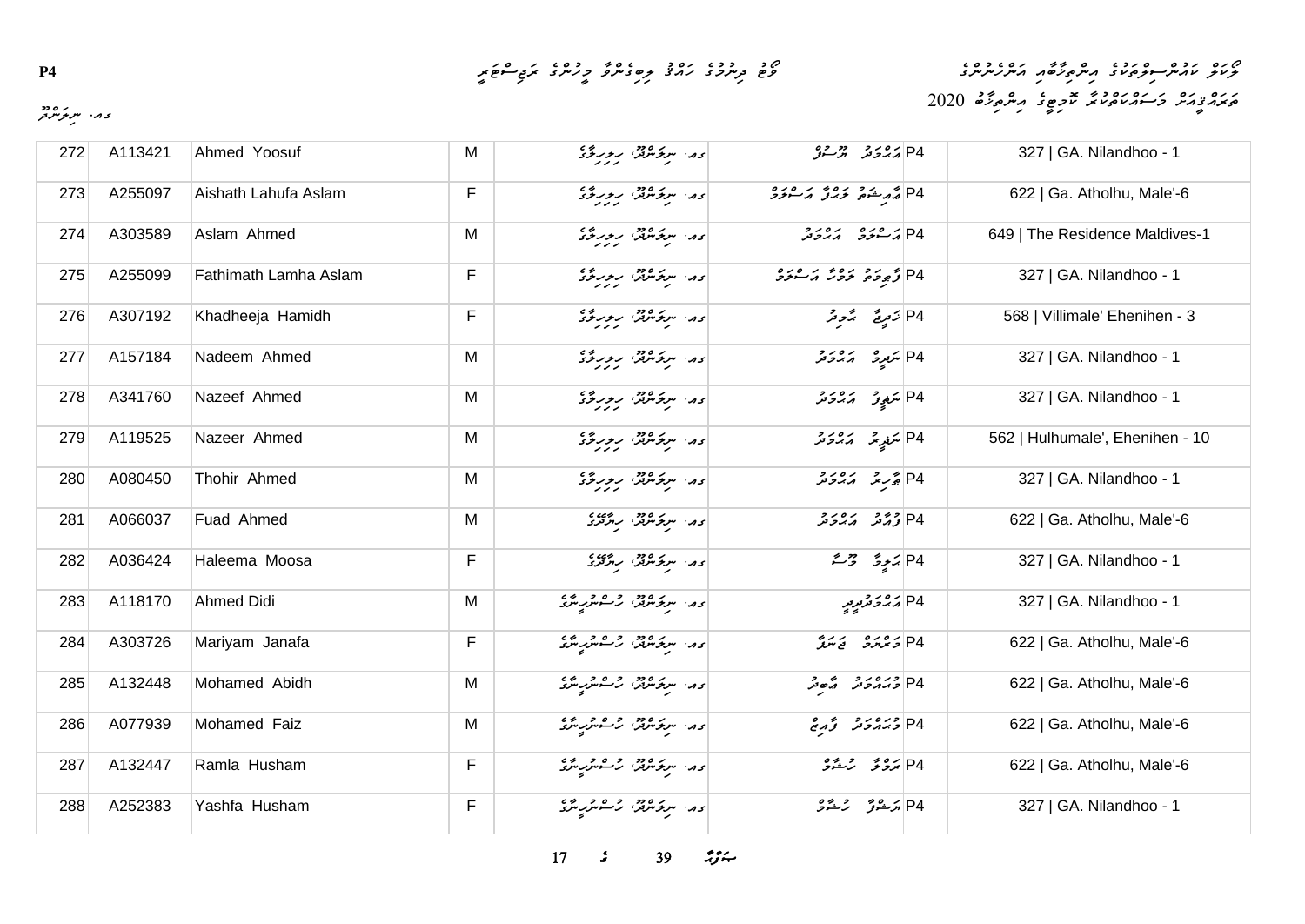*sCw7q7s5w7m< o<n9nOoAw7o< sCq;mAwBoEw7q<m; wBm;vB* م من المسجد المسجد المسجد المسجد المسجد العام 2020<br>مسجد المسجد المسجد المسجد المسجد المسجد المسجد المسجد المسجد ال

| 289 | A118122 | Abdulla Razeen      | M           | ى مەسىر شەھەر ئەرەپ ئەندىكى ئەندىكى ئەندىكى ئەندىكى ئەندىكى ئەندىكى ئەندىكى ئەندىكى ئەندىكى ئەندىكى ئ | P4  رَدْهُ قَرْاللَّهُ     مَرَى مَرْ            | 327   GA. Nilandhoo - 1    |
|-----|---------|---------------------|-------------|-------------------------------------------------------------------------------------------------------|--------------------------------------------------|----------------------------|
| 290 | A042551 | Hussain Fayaz       | M           | ی د سرنوشود. در دره د                                                                                 | P4 يُرْسَمبر مَثَر وَتَرْسُدُ                    | 327   GA. Nilandhoo - 1    |
| 291 | A132957 | Mariyam Shaheela    | F           | ىمە سرىۋىلون رەپرول                                                                                   | P4 <i>وَبُرْبُرْدُ</i> شَرِبُرُّ                 | 327   GA. Nilandhoo - 1    |
| 292 | A113725 | Mohamed Faisal      | M           | در سرکرسربر، دروده د                                                                                  | P4  <i>وُټرونو وَم</i> ِسَوَ                     | 327   GA. Nilandhoo - 1    |
| 293 | A267801 | Mohamed Shafeeu     | M           | . ده. سرنوکلون روم ده.<br>ده. سرنوکلون رومرو د                                                        | P4 <i>32828 شورة</i>                             | 327   GA. Nilandhoo - 1    |
| 294 | A118124 | Aminath Didi        | $\mathsf F$ | ور سروکرد وجه ده                                                                                      | P4 مُتَّحِ سَمَةٌ مَرِمْرٍ                       | 327   GA. Nilandhoo - 1    |
| 295 | A118125 | Athifa Muruthala    | F           | وړ سرنومونو پر ده، د د                                                                                | P4 مَّ مِوتَر حَمْدَ مَّتَ                       | 327   GA. Nilandhoo - 1    |
| 296 | A157481 | Faruzaana Muruthala | F           | وړ سرگرمون پر وړه ده<br>وړ سرگرمون                                                                    | P4 كَرْمَرْيَجْ مَثَرٍ حَمْرَ مِرْمَدٍ مِسَنَّمْ | 622   Ga. Atholhu, Male'-6 |
| 297 | A118126 | Mariyam Azeeza      | F           | وړ٠ سرتوسرټر٢ پر برورو و                                                                              | P4 حَمَد مَرَ صَبِي مَنْ مَ                      | 327   GA. Nilandhoo - 1    |
| 298 | A303914 | Mariyam Sheeba      | $\mathsf F$ | در سرنگریزی بر دوره د                                                                                 | P4 ك <i>رورو</i> ش <sub>و</sub> ڭ                | 327   GA. Nilandhoo - 1    |
| 299 | A118274 | Mohamed Muruthala   | M           | وړ سربوسربی پر وړونو                                                                                  | P4 دره د د در په                                 | 133   Lh. Hinnavaru - 3    |
| 300 | A303912 | Nazif Mohamed       | M           | ور سروکرد وجه ده                                                                                      | P4 مَّدْبِع وَمُسَرَّدَ قَرْ                     | 327   GA. Nilandhoo - 1    |
| 301 | A364580 | Wafaa Mohamed       | F           | وړ سرنومونو پر ده، د د                                                                                | P4 وَتَرَ وَبَرُودَتَرَ                          | 622   Ga. Atholhu, Male'-6 |
| 302 | A303909 | Yaniza Muruthala    | F           | وړ٠ سرتوسرټر٢ پر برورو و                                                                              |                                                  | 327   GA. Nilandhoo - 1    |
| 303 | A303913 | Yazeed Muruthala    | M           | در سرنگریز رورود                                                                                      | P4 كىرىم قىرىم ئىگە                              | 327   GA. Nilandhoo - 1    |
| 304 | A118163 | Mariyam Jameela     | F           | ور سرگرس ده.<br>در سرگرس در فص                                                                        | P4 وَبَرْبَرْدَ کَے جِرَّدَّ                     | 622   Ga. Atholhu, Male'-6 |
| 305 | A069640 | Nazim Mohamed       | M           | وړ . سرگرسرګر ، ده ده د                                                                               | P4 سَّمَٰوِ 25000 د                              | 622   Ga. Atholhu, Male'-6 |

*18 s* 39 *if*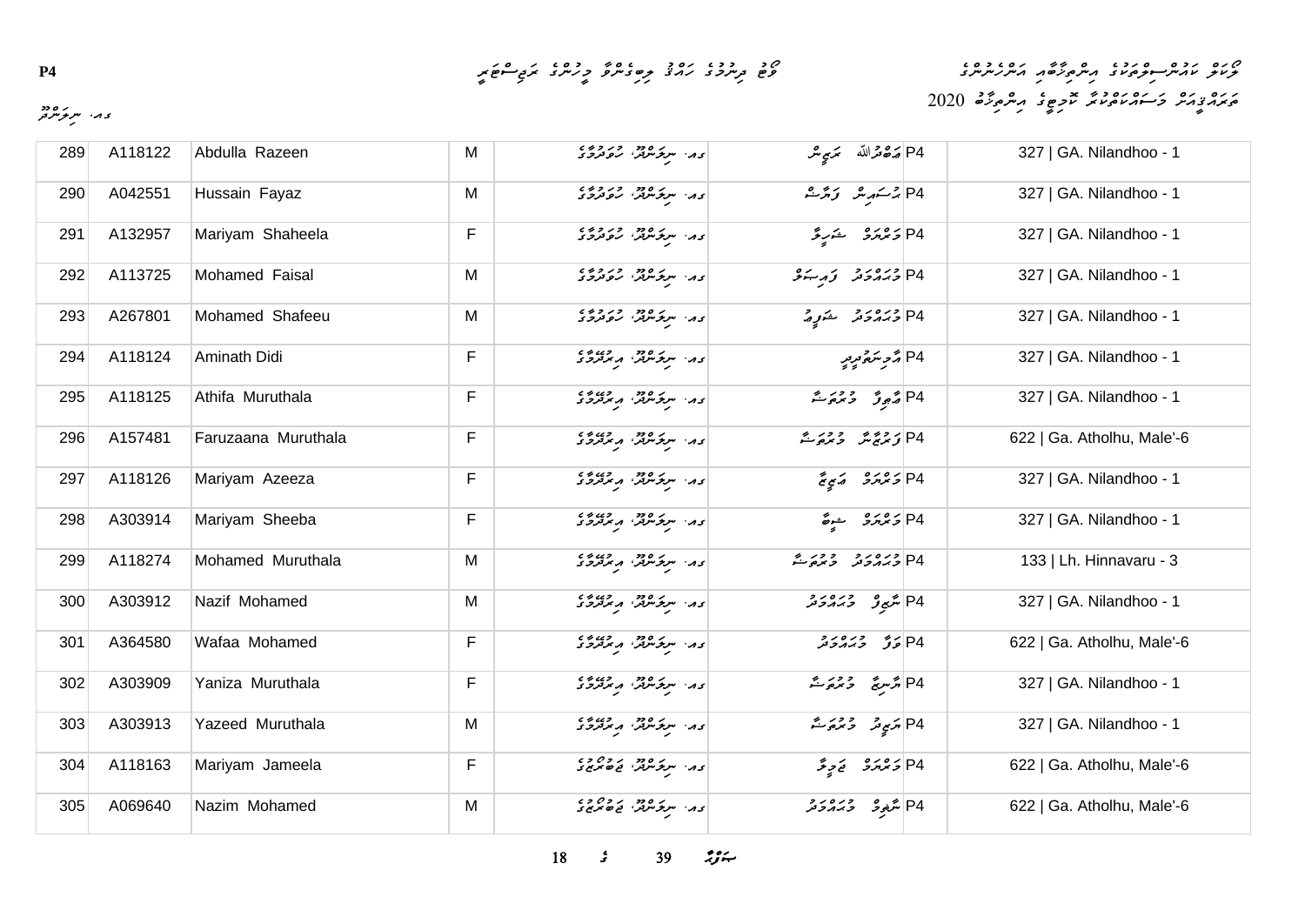*sCw7q7s5w7m< o<n9nOoAw7o< sCq;mAwBoEw7q<m; wBm;vB* م من المرة المرة المرة المرجع المرجع في المركبة 2020<br>مجم*د المريض المربوط المربع المرجع في المراجع المركبة* 

| 306 | A157234 | Safiyya Mohamed               | F           | وړ٠ سربر مرد د د د د د د                                | P4 بەروپۇ ئەمەدىر                      | 622   Ga. Atholhu, Male'-6      |
|-----|---------|-------------------------------|-------------|---------------------------------------------------------|----------------------------------------|---------------------------------|
| 307 | A132704 | Shaheedha Mohamed             | F           | ور سرکوروژ ده ده                                        | P4 خەرى <i>گە 25مەم</i> تىر            | 562   Hulhumale', Ehenihen - 10 |
| 308 | A125216 | Shahida Mohamed               | $\mathsf F$ | در سرگرس وه در دره د                                    | P4 شَرِيرٌ وَبَرُودَرٌ                 | 622   Ga. Atholhu, Male'-6      |
| 309 | A075926 | Sharafiyya Mohamed            | $\mathsf F$ | و در مرکز سرگرده و د<br>د د سرگز سرگران و همدی د        | P4 خەترومەر مەمەدىر                    | 622   Ga. Atholhu, Male'-6      |
| 310 | A303899 | Ahmed Sameer                  | M           | ى مەستۇسىلى ئەمەم                                       | P4 كەبرى بىر سىمبرىتى P4               | 327   GA. Nilandhoo - 1         |
| 311 | A255154 | Hawwa Suzana Sameer           | $\mathsf F$ | ى مەسىر ئىرى ئىچ ئەرە                                   | P4 بَرَدْهُ سَبَعْ مَّرْ سَوِيْرَ      | 327   GA. Nilandhoo - 1         |
| 312 | A364435 | <b>Mohamed Maishan Sameer</b> | M           | ى مەسىرى ئىش ئىق ئىچرىد                                 | P4 وبرووتر تروشگر سکوپر                | 327   GA. Nilandhoo - 1         |
| 313 | A368839 | <b>Ahmed Shaaif Imad</b>      | M           | وړ سرکوسرنۍ د وه وه و<br>وړ سرکوسرنۍ فاص پرې و و        | P4  كەندى كىرى ھەر ئەسلىم              | 622   Ga. Atholhu, Male'-6      |
| 314 | A024572 | Imad Mohamed                  | M           | ور سرکرس ور ده ده.<br>در سرکرس و صرح در                 | P4 مەۋتىر بەردە بىر                    | 562   Hulhumale', Ehenihen - 10 |
| 315 | A118152 | Khadeeja Mohamed              | F           | ى دا سرپۇشون مەندە دە                                   | P4 زَمرِيحَ - 3 دُمَرَ قر              | 327   GA. Nilandhoo - 1         |
| 316 | A118139 | Abdulla Ibrahim               | M           | در سرکرسربر ریدون<br>در سرکرسربر، مافرنزوی              | P4 مَـُ صَعْرَ اللّهُ مِنْ صَغَّرِ وَ  | 327   GA. Nilandhoo - 1         |
| 317 | A118137 | Aishath Ali                   | F           | ا د پرسر شود. از برور د د ا                             | P4 مُجم <i>دِ شَمْرِ</i> مَرَمِّرِ     | 327   GA. Nilandhoo - 1         |
| 318 | A373898 | Aishath Rifaa Haashim         | $\mathsf F$ | وړ . سربوسربو . ریدو ده د<br>وړ . سربوسربو . مافرنز و د | P4 مُەمِسْتَمْ مِرَدٌ گَسْوِدٌ         | 327   GA. Nilandhoo - 1         |
| 319 | A060545 | Hassan Didi                   | M           | در سرگرمود ریدون د                                      | P4 ټر شروپور                           | 562   Hulhumale', Ehenihen - 10 |
| 320 | A255132 | <b>Huzaid Thaufeeg</b>        | M           | ر د سرنومبرد رود د د                                    | P4 جنج م <i>رقر</i> محمد مرکز محمد الس | 327   GA. Nilandhoo - 1         |
| 321 | A070895 | Khalid Ibrahim                | M           | وړ . سربوسربي ریزونو ته<br>وړ . سربوسربي تافرنزو ته     | P4 تَرْمِتْرُ مِنْ مَّرْرِدْ           | 335   GDh. Thinadhoo - 1        |
| 322 | A255136 | Mariyam Humaidha Thaufeeg     | F           | دړ٠ سرکرسرګر٢ د برو دي                                  | P4 كەمەر 2 كەرىگە مەرىپى               | 335   GDh. Thinadhoo - 1        |

*19 s* 39 *i*<sub>s</sub> *n*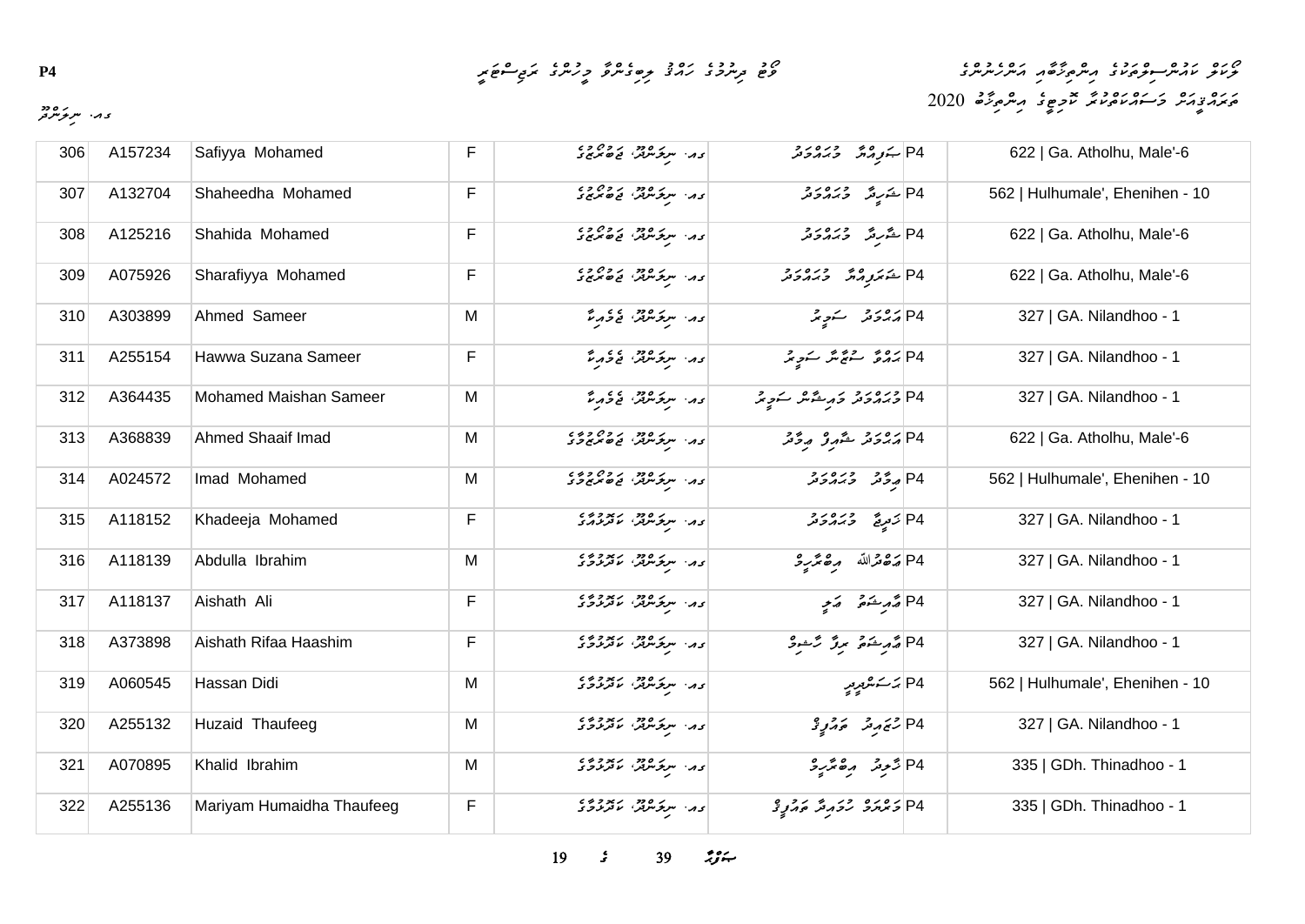*sCw7q7s5w7m< o<n9nOoAw7o< sCq;mAwBoEw7q<m; wBm;vB* م من المرة المرة المرة المرجع المرجع في المركبة 2020<br>مجم*د المريض المربوط المربع المرجع في المراجع المركبة* 

| 323 | A118252 | Muruthala                 | M           | وړ٠ سربوسربو ريووون                                                                                                               | P4 د نړۍ گ                              | 327   GA. Nilandhoo - 1       |
|-----|---------|---------------------------|-------------|-----------------------------------------------------------------------------------------------------------------------------------|-----------------------------------------|-------------------------------|
| 324 | A057308 | Thaufeeg Ibrahim          | M           | در سرکرسربر ریدون<br>در سرکرسربر، مافرنزوی                                                                                        | P4 <i>وَدُوِيْهِ م</i> ِهْ مُرْرِدْ     | 327   GA. Nilandhoo - 1       |
| 325 | A153213 | Ugail Ibrahim             | M           | ا د د سرخسین استاده در در دارد.<br>استاد سرخسین استرلاح د                                                                         | P4 مۇت <sub>ە</sub> رى مەھرىپى          | 325   GA. Vilin'gili - 3      |
| 326 | A118169 | Asma Mohamed              | $\mathsf F$ | د پر سرخ سرچ در دره دره<br>د پر سرخ سرچر او د سرس                                                                                 | P4 كەسىرى جەم دىر                       | 327   GA. Nilandhoo - 1       |
| 327 | A390218 | Faathimath Nizuna Mohamed | $\mathsf F$ | .<br>۱۵۶ - سرخ سرفر، ۱۵۶۲ سرس                                                                                                     | P4 زٌمودَة مِنْ مِنْ دَبَرُ دَدَ        | 622   Ga. Atholhu, Male'-6    |
| 328 | A228458 | Irufaan Mohamed           | M           | د پر سرخ سرچار د ده د د د کار د د کار د د کار د د د د کار د د کار د د کار د د کار د د کار د د کار د کار د کار<br>د کار د سرخ سرچر | P4 معروش وبرەر د                        | 327   GA. Nilandhoo - 1       |
| 329 | A118259 | <b>Mohamed Manik</b>      | M           | در سرخسین استان مرد.<br>استاد سرخسین استانی مرس                                                                                   | P4 دېم د دور سره                        | 327   GA. Nilandhoo - 1       |
| 330 | A118158 | Shahneeza Shareef         | $\mathsf F$ | د پر سرخ سرچار د ده د د د کار د د کار د د کار د د د د کار د د کار د د کار د د کار د د کار د د کار د کار د کار<br>د کار د سرخ سرچر | P4 ڪر <i>گري</i> نج ڪ <sub>لا</sub> پور | 622   Ga. Atholhu, Male'-6    |
| 331 | A255171 | Shifna Mohamed            | F           | در سروسربر به دره دره                                                                                                             | P4 خوتر متر 25,050                      | 622   Ga. Atholhu, Male'-6    |
| 332 | A040433 | Abdul Hakeem Ibrahim      | M           | ا دە سرگەشلى ئاتىرسرىدى                                                                                                           | P4 مەھىرى <i>مىرى مەھەرد</i>            | 327   GA. Nilandhoo - 1       |
| 333 | A061028 | Ahmed Jamsheed            | M           | ا دار استخدام در ۱۳۵۵ وراستاند.<br>استخدام استخدام میکند براستاند.                                                                | P4   پروژو کی و شیوٹر                   | 622   Ga. Atholhu, Male'-6    |
| 334 | A051296 | Moomina Abdul Hakeem      | $\mathsf F$ | ى مەسرى ھەدە بەر ھەم ئ                                                                                                            | P4 <i>جەمجەنگە مەھەر جەرى</i> ر بو      | 622   Ga. Atholhu, Male'-6    |
| 335 | A255094 | Fathimath Zuha Hamdoon    | $\mathsf F$ | ىمە سىزىكەن ئابىردى                                                                                                               | P4 تُجوحَمُ نَرْبٌ بَرُونَزْسُ          | 327   GA. Nilandhoo - 1       |
| 336 | A118080 | Mohamed Salih             | M           | ى مەسىر ئىرىشى ئابرىقى                                                                                                            | P4  3 <i>3 2 3 2 3 2 3 2 3</i>          | 327   GA. Nilandhoo - 1       |
| 337 | A303580 | Salah Salih               | M           | ى مەسىرى ئىگە ئەس ئارى                                                                                                            | P4  ہند تری سڈ پر                       | 244   ADh. Hangnaameedhoo - 1 |
| 338 | A303579 | Saleema Saalih            | $\mathsf F$ | ى مەسىرىكى ئىگە ئىگەنى                                                                                                            | P4 سَوِءٌ سُدَوِيْر                     | 122   B. Eydhafushi - 2       |
| 339 | A118132 | Salih Ahmed               | M           | ىمە سرىگەن ئابروكى                                                                                                                | P4 جنوبر برودير                         | 327   GA. Nilandhoo - 1       |

*20 sC 39 nNw?mS*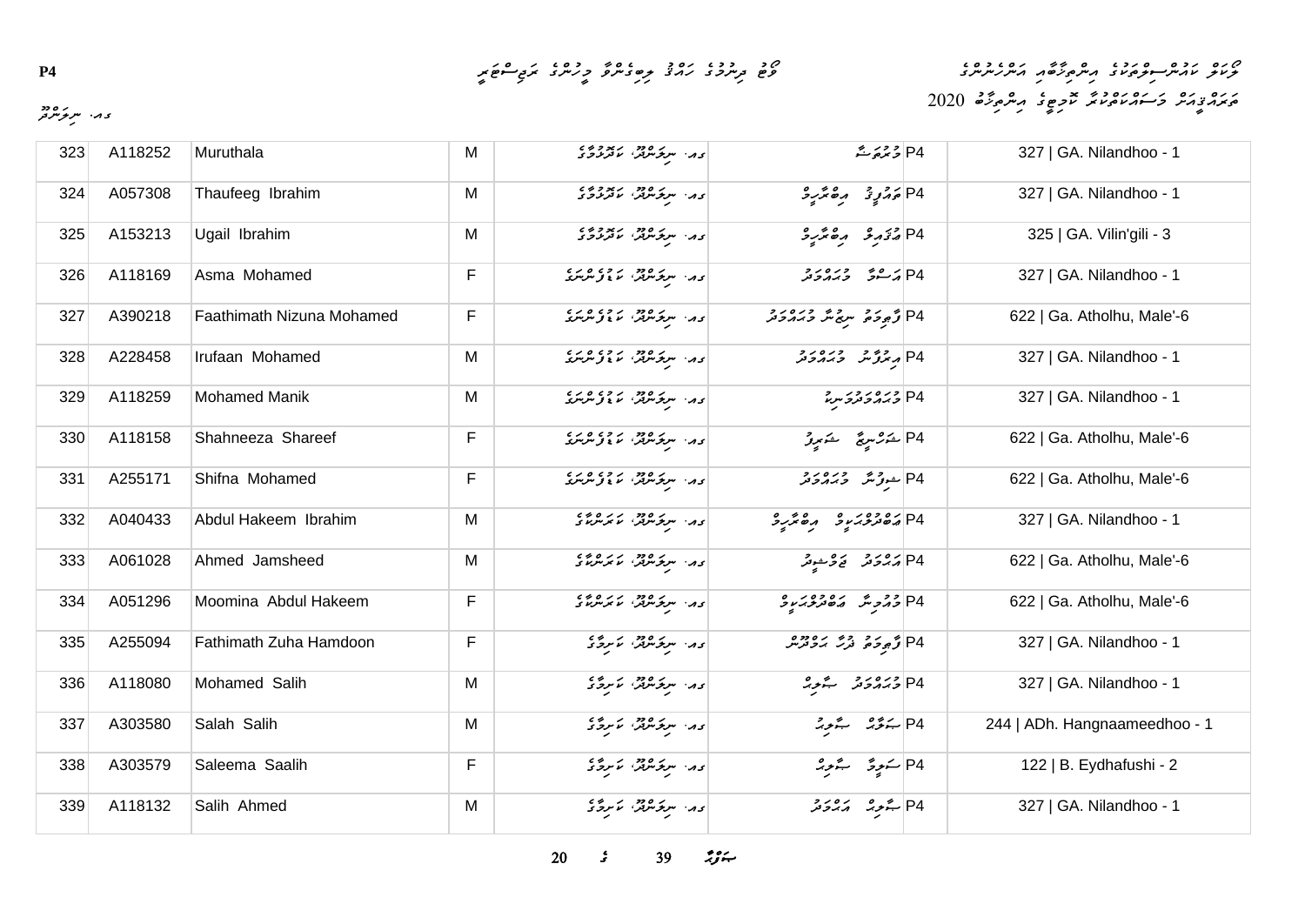*sCw7q7s5w7m< o<n9nOoAw7o< sCq;mAwBoEw7q<m; wBm;vB* م من المرة المرة المرة المرجع المرجع في المركبة 2020<br>مجم*د المريض المربوط المربع المرجع في المراجع المركبة* 

| 340 | A118023 | Ahmed Saeed                  | M            | ى مەسىر ھەقتى، ئەھمەم چى | P4 كەبرى ئەر سىكەر ئىگە                        | 622   Ga. Atholhu, Male'-6   |
|-----|---------|------------------------------|--------------|--------------------------|------------------------------------------------|------------------------------|
| 341 | A304274 | Aishath Saada                | F            | ىمە سىۋىلىكى ئاشلوپتى    | P4 مەم ئىق سىمەتىر                             | 622   Ga. Atholhu, Male'-6   |
| 342 | A118027 | Amsooda Saeed                | F            | ىما سرىگىرى ئاھىي ئى     | P4 كەر ئەيمى سىمبەتر                           | 622   Ga. Atholhu, Male'-6   |
| 343 | A118279 | Fathina Saeed                | $\mathsf F$  | ىمە سىزىكرى ئالقونم      | P4 وَّحِيشَ سَمَهِ مِّرْ                       | 622   Ga. Atholhu, Male'-6   |
| 344 | A118215 | Hafsa Abdul Hakeem           | $\mathsf{F}$ | ىما سرىكى ئاھىرىم        | P4 ئۇشە مەھىر <i>ۈر ب</i> و                    | 327   GA. Nilandhoo - 1      |
| 345 | A081635 | <b>Haseena Mohamed Saeed</b> | $\mathsf{F}$ | ى مەسرىكەنلەر كەشرىرىگە  | P4 كەسپەنگ 3 كەم3ىل سەمپەنگە                   | 622   Ga. Atholhu, Male'-6   |
| 346 | A118272 | Mohamed Saeed                | M            | ى ئەسىرىكى ئىگە ئەسىر    | P4 دُبَرْدُدَ مَدْ سَنَ سَرَ بِرَ              | 327   GA. Nilandhoo - 1      |
| 347 | A118214 | Samiya Mohamed Saeed         | $\mathsf{F}$ | ىمە سىۋىترى ئاشروپر      | P4 سُمْحِ مَرَ مُرَ مَرَ مِنْ مَسْرَ مِرْ مِرْ | 622   Ga. Atholhu, Male'-6   |
| 348 | A304276 | Shadheedha Mohamed Saeed     | F            | ىما سرىگىرى ئاھىي ئى     | P4 شَرَىږِ <i>ئُنْ دَوَنْز سَهِي</i> ْرَ       | 622   Ga. Atholhu, Male'-6   |
| 349 | A255220 | Aishath Eenash               | F            | ى مەسىر قىرىش بىر ئىگە   | P4 مَّ مِشَعْرِ مِسَّرْشَہِ                    | 622   Ga. Atholhu, Male'-6   |
| 350 | A118248 | Farahath Hassan              | $\mathsf F$  | ىما سرىگەنى باشىر        | P4 كۆتىرىمى كەسكەنلە                           | 622   Ga. Atholhu, Male'-6   |
| 351 | A045535 | Dhon Thakhkhan               | M            | ىە سىزىگە ئەرگە          | P4 تېرىئەچەر ئەتىر                             | 622   Ga. Atholhu, Male'-6   |
| 352 | A166512 | Fathimath Eama Thakhaan      | F            | ى ئەستۇش ئەرگە           | P4 <i>وَّجِودَة وِدُّ ءَدْ</i> دُسُ            | 327   GA. Nilandhoo - 1      |
| 353 | A165983 | Liyaurrahman                 | M            | در سرگرس در در در        | P4 خو <i>ره بره و ه</i>                        | 463   Srilanka / Colombo - 4 |
| 354 | A148854 | Shehenaz Waheed              | F            | ىە سرىگەن ئەرگە          | P4 ڪريمينج <sub>حربو</sub> ر                   | 270   M. Dhiggaru - 1        |
| 355 | A303730 | Adam Thakurufaan             | M            | ىد. سرىگەن بول           | P4 <sub>م</sub> ەترە بەر دەپر                  | 327   GA. Nilandhoo - 1      |
| 356 | A304283 | Ahmed Afsaan                 | M            | ىمىسىرىگەنگە بول         | P4 كەبروتىر كەنى ئەشر                          | 327   GA. Nilandhoo - 1      |

*21 sC 39 nNw?mS*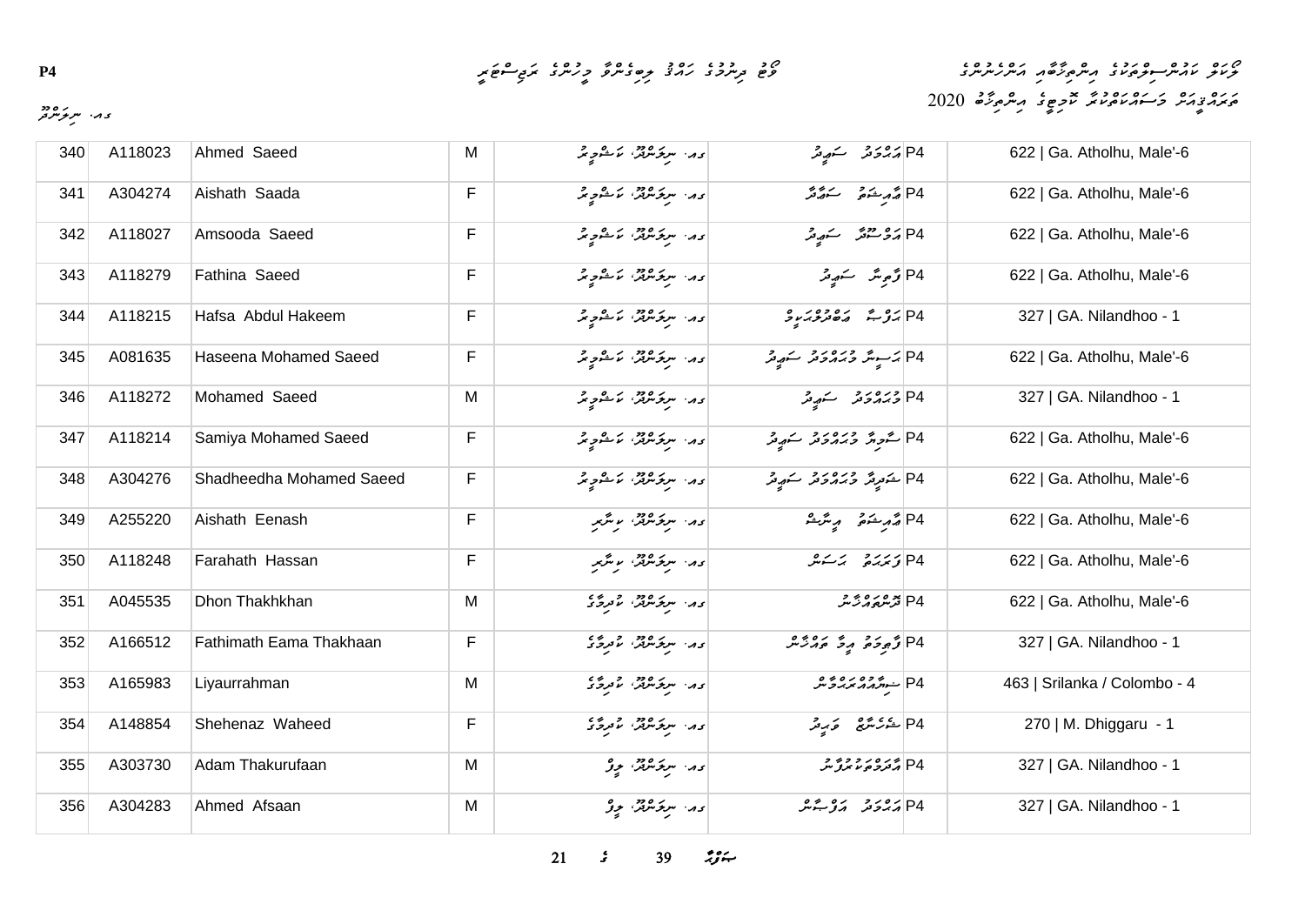*sCw7q7s5w7m< o<n9nOoAw7o< sCq;mAwBoEw7q<m; wBm;vB* م من المرة المرة المرة المرجع المرجع في المركبة 2020<br>مجم*د المريض المربوط المربع المرجع في المراجع المركبة* 

| 357 | A118121 | Aminath Moosa           | F           | ىد. سرۇشۇش مەمەك          | P4 أَمَّ مِسَمَّدٍ حَمَّدٌ      | 622   Ga. Atholhu, Male'-6      |
|-----|---------|-------------------------|-------------|---------------------------|---------------------------------|---------------------------------|
| 358 | A118133 | Ali Yoosuf              | M           | ىما سرىگەنى مەمەدى        | P4 کی پیم میں شوشوں<br>ا        | 622   Ga. Atholhu, Male'-6      |
| 359 | A055726 | Ashraf Ali              | M           | ىد سرقىدى وودى            | P4 كەشىمى كەم                   | 622   Ga. Atholhu, Male'-6      |
| 360 | A118076 | Naasira Ali             | $\mathsf F$ | ىد سرقىدى وودى            | P4 بٹر ہے کہ تھے ج              | 327   GA. Nilandhoo - 1         |
| 361 | A303581 | Afraah Farhaad          | M           | ىمە سۆشۈش كۈشكەتلەر       | P4 <i>ړوند ویرد</i>             | 327   GA. Nilandhoo - 1         |
| 362 | A217638 | Aishath Nafha Faruhaadh | $\mathsf F$ | ىمە سەئەس ئۇسمەتمەتى      | P4 مەم شەم سرور ئەسرىس          | 327   GA. Nilandhoo - 1         |
| 363 | A303583 | Faathmath Nafaa Farhaad | $\mathsf F$ | ىمە سەئەس ئۇسمەتمەتى      | P4 وَّجِعَةٍ حَمَّدٌ وَمَرْسُرٌ | 622   Ga. Atholhu, Male'-6      |
| 364 | A383182 | Fathumath Nafaa Farhadh | F           | ىمە سەئەس ئۇسمەتمەتى      | P4 وَجِعَةٍ حَمَدٍ وَمَرَسٌ     | 327   GA. Nilandhoo - 1         |
| 365 | A118075 | Salma Salih             | F           | ىمە سەكەش كەشمەتمەتى      | P4 سَوْوٌ سِرْمِهِ مِ           | 327   GA. Nilandhoo - 1         |
| 366 | A303876 | Aishath Falak Hussain   | $\mathsf F$ | ى مەسىر ئىش ئىچە ئەھم     | P4 مەم ئىققى توقرىق بر سىمبرىش  | 562   Hulhumale', Ehenihen - 10 |
| 367 | A120243 | Hussain Jamal           | M           | ى مەسىر ئىقلىق ئىچە ئىق   | P4 يُرْسَمَ مِنْ صَوَّرْ حَمَ   | 562   Hulhumale', Ehenihen - 10 |
| 368 | A118114 | Rugiyya Adam            | F           | ى مەسىر ئىقى ئەم ئەھ      | P4 برت <sub>و</sub> م برگ مرکزی | 562   Hulhumale', Ehenihen - 10 |
| 369 | A255121 | Shafag Hussain          | F           | ى مەسىر ئىرىمى ئەرەبىي    | P4 خۇتى ئەسكەرلىر               | 327   GA. Nilandhoo - 1         |
| 370 | A099459 | Ahmed Faiz              | M           | ى مەسىر ئىرلىق كەم ئىش ئى | P4 كەندى قىدىم ئىق              | 327   GA. Nilandhoo - 1         |
| 371 | A134645 | Aminath Raoofa          | F           | ى مەسىر ھەس كەھ شەشق      | P4 مُجِسَع بِرْمَرُوْ           | 327   GA. Nilandhoo - 1         |
| 372 | A118286 | Jinanath Hassan         | $\mathsf F$ | ىد. سرپۇس بەر             | P4 ي <i>ج مگرمکو تر سک</i> مبر  | 622   Ga. Atholhu, Male'-6      |
| 373 | A121229 | Khadeeja Didi           | F           | ا در سروسریں کرد          | P4 کرمرفج مرمر<br>14 ک          | 327   GA. Nilandhoo - 1         |

*22 sC 39 nNw?mS*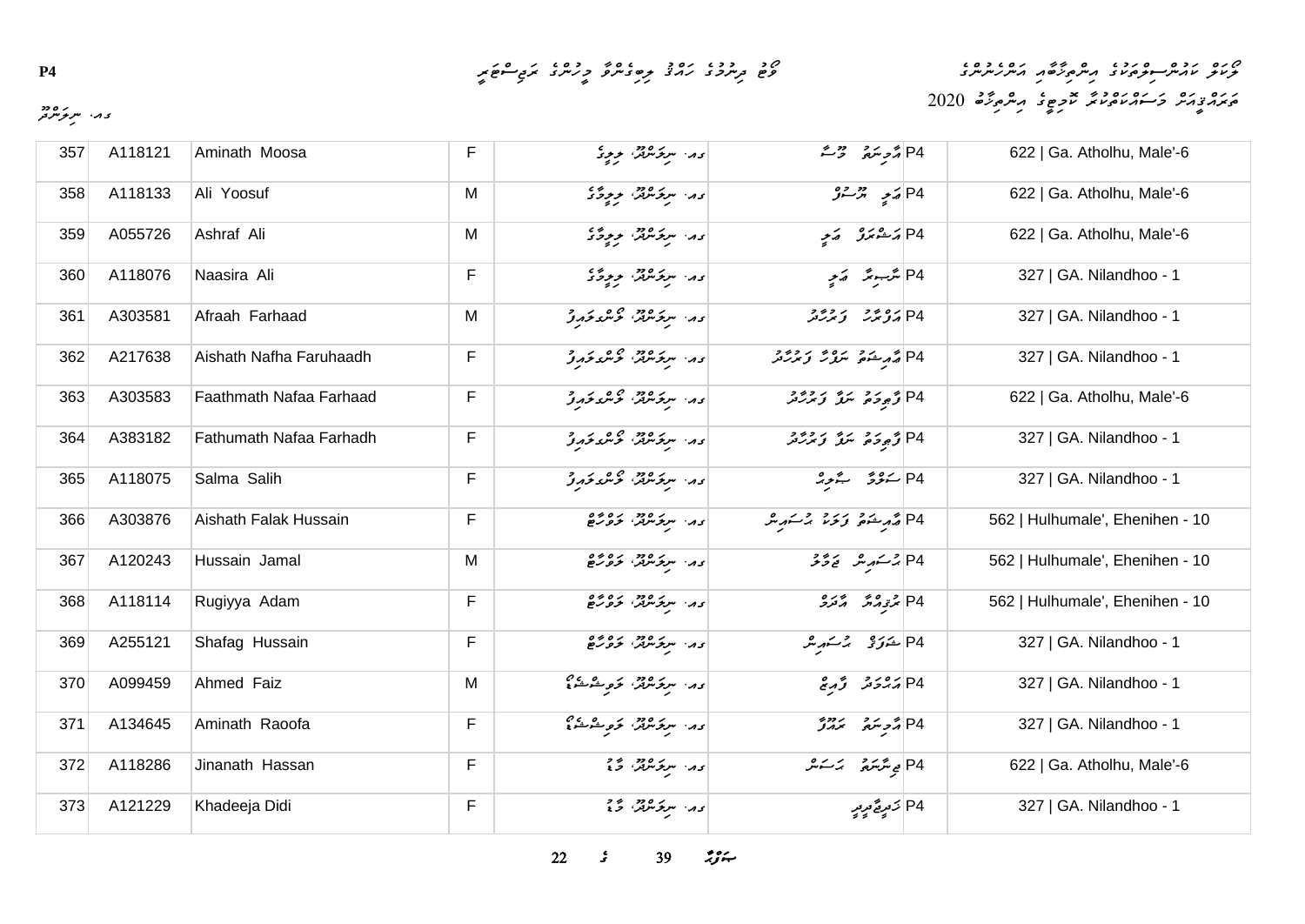*sCw7q7s5w7m< o<n9nOoAw7o< sCq;mAwBoEw7q<m; wBm;vB* م من المسجد المسجد المسجد المسجد المسجد العام 2020<br>مسجد المسجد المسجد المسجد المسجد المسجد المسجد المسجد المسجد ال

| 374 | A255219 | <b>Mohamed Maain Ahmed</b>    | M           | ى يەستۇشى ئ                      | P4 <i>دېن</i> مرکتر گړينگر <b>ډ</b> ېرکتر           | 327   GA. Nilandhoo - 1         |
|-----|---------|-------------------------------|-------------|----------------------------------|-----------------------------------------------------|---------------------------------|
| 375 | A304401 | Muammar Ahmed                 | M           | ىم سرىق شەدە                     | P4 دره د بره در د                                   | 454   Asseyri Jail - 1          |
| 376 | A304404 | Muaviyath Ahmed               | M           | ىد. سروسربى ود                   | P4 <i>وَهُوِمُرُوْ مُدُونُو</i> ْ                   | 327   GA. Nilandhoo - 1         |
| 377 | A304406 | Musannif Ahmed                | M           | ىم سرىق شەھقى ئەھم               | P4 ۇبەر سور مەدەر                                   | 622   Ga. Atholhu, Male'-6      |
| 378 | A304403 | Mushaffau Ahmed               | M           | ىد. سرپۇس بەر                    | P4 وحده ده بره دور                                  | 327   GA. Nilandhoo - 1         |
| 379 | A255221 | Raani Thaala Ahmed            | F           | ىم سرىق شەھقى ئەھم               | P4 تَرْسٍ بِرُبُّرَ <sub>م</sub> ُرَدَّدَ           | 622   Ga. Atholhu, Male'-6      |
| 380 | A118276 | Mohamed Saeed                 | M           | ىما سرىگىرى كەلگەن ئە            | P4 <i>وُبَرُوْدَوْ</i> سَمَ <i>مِ</i> تْرُ          | 327   GA. Nilandhoo - 1         |
| 381 | A303881 | Sanaa Mohamed                 | F           | ر ده ده دود کرد و د د د د د د    | P4 سەشر بەرەبەر بورىتە                              | 622   Ga. Atholhu, Male'-6      |
| 382 | A303882 | Shaniya Mohamed               | F           | وړ . سرنوکري د وه ده د           | P4 شَمْسِرَّ وَبَرْدُونَر                           | 622   Ga. Atholhu, Male'-6      |
| 383 | A303885 | Shifa Mohamed                 | F           | در سرگرموژ دوه بده               | P4 خوتر وبرود و                                     | 622   Ga. Atholhu, Male'-6      |
| 384 | A303880 | Shiyana Mohamed               | $\mathsf F$ | در سرگرموژ دوه بده               | P4 خەترىتر ئ <i>ەتمەدىر</i>                         | 622   Ga. Atholhu, Male'-6      |
| 385 | A303883 | Sinaanu                       | M           | ىما سرىگىرى كەلگەن ئە            | P4 سبهگریگر                                         | 562   Hulhumale', Ehenihen - 10 |
| 386 | A153095 | Sunan Mohamed                 | M           | وړ سرگرمون د وه بره.<br>وړ سرگرس | P4 كەشرىر مەمدەرد                                   | 622   Ga. Atholhu, Male'-6      |
| 387 | A303886 | Vishal Mohamed                | M           | در سرگرموژ دوه بده               | P4 وڅو <i>وره دو</i>                                | 622   Ga. Atholhu, Male'-6      |
| 388 | A071432 | Aminath Didi                  | F           | ىما سركەشكە كەسىر                | P4   پژو سرچ مرمر                                   | 622   Ga. Atholhu, Male'-6      |
| 389 | A118237 | Fathmath Zeena                | F           | ىما سرىكروه بەشھ                 | P4 ژ <sub>ېوخ</sub> و پ <sub>ې</sub> تر             | 346   GDh. Gahdhoo - 1          |
| 390 | A255216 | <b>Hussain Fahzam Latheef</b> | M           | ىما سرىرىدى بەشقى                | P4 يُرْسَمَ مِيرْ تَرْبَى \$ تَحْرَ وَ الْمَجْمَعِي | 562   Hulhumale', Ehenihen - 10 |

**23** *s* **39** *n***<sub>s</sub>***n***<sub>s</sub>**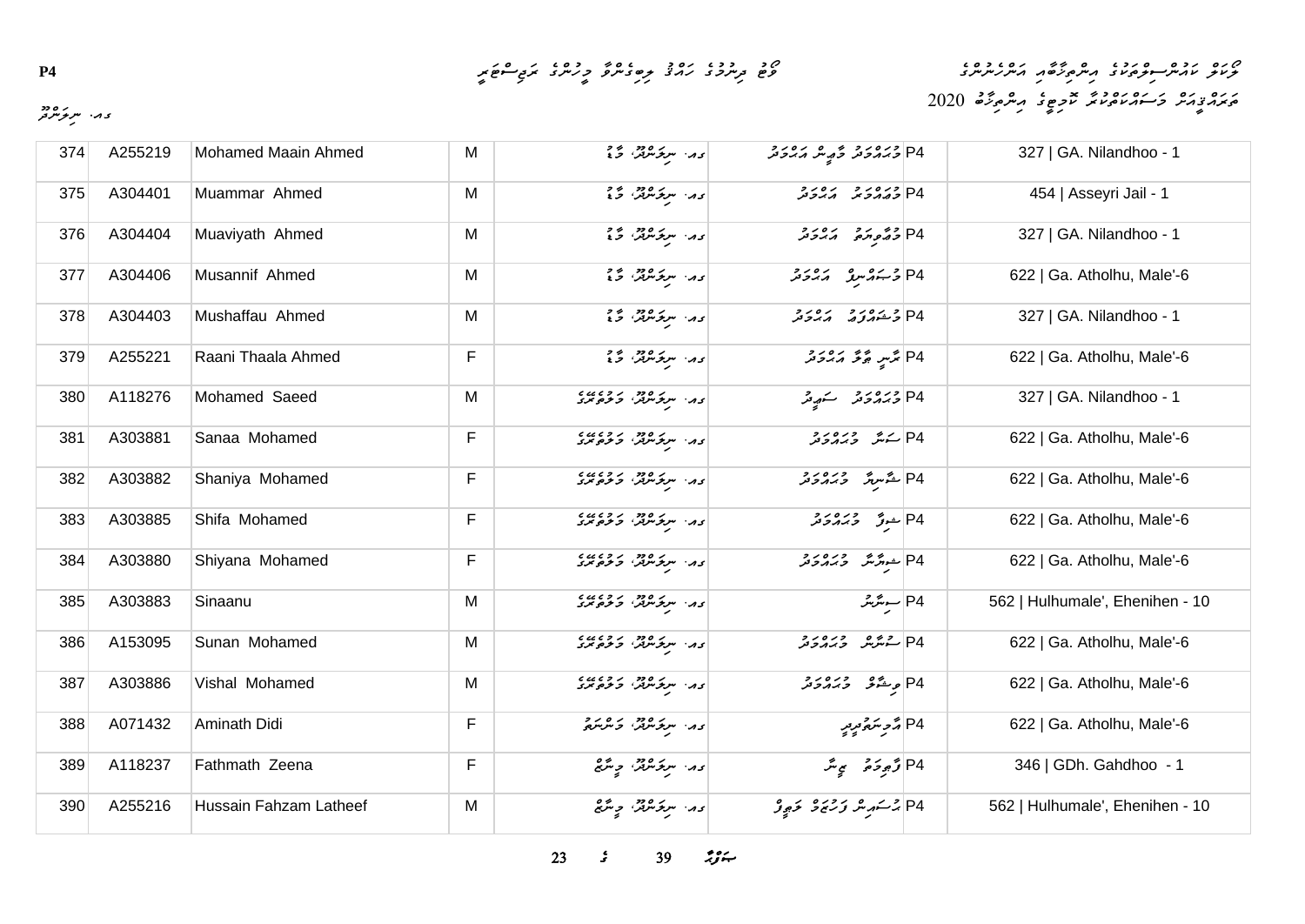*sCw7q7s5w7m< o<n9nOoAw7o< sCq;mAwBoEw7q<m; wBm;vB* م من المرة المرة المرة المرجع المرجع في المركبة 2020<br>مجم*د المريض المربوط المربع المرجع في المراجع المركبة* 

| 391 | A075058 | Ibrahim Shiaz     | M           | ى. سرىگرىق چەگھ         | P4 م <i>ِ هُ مُّرِ دُ</i> مُش <i>ِ مُ</i> مُ     | 622   Ga. Atholhu, Male'-6      |
|-----|---------|-------------------|-------------|-------------------------|--------------------------------------------------|---------------------------------|
| 392 | A118236 | Inayath Latheef   | M           | ىما سرىگرى بەشى         | P4 م <i>ېنگونو خو</i> ړو                         | 562   Hulhumale', Ehenihen - 10 |
| 393 | A304308 | Mariyam Mizna     | F           | ىمە سۆسرىتى بېشى        | P4 <i>خ</i> مبرد و په ش                          | 562   Hulhumale', Ehenihen - 10 |
| 394 | A113731 | Mohamed Latheef   | M           | ىمە سۆسىگە جىگىج        | P4 دېم دې د توپون                                | 327   GA. Nilandhoo - 1         |
| 395 | A069839 | Nasrulla Latheef  | M           | دە. سرۇشۇر ئەسىم        | P4 ىتربىجىتى\للە <del>ك</del> رې <sub>و</sub> تر | 327   GA. Nilandhoo - 1         |
| 396 | A118285 | Niuma Latheef     | $\mathsf F$ | ىما سركرى ئۇيگى         | P4 سرقە ئى ئۇچۇ ئى                               | 562   Hulhumale', Ehenihen - 10 |
| 397 | A304323 | Hussain Ibrahim   | M           | ىم سركان ودى كالمحمد    | P4 يُرْسَمبر شَر مِرْهُ مَدْرِ دَّ               | 562   Hulhumale', Ehenihen - 10 |
| 398 | A148809 | Ibrahim Waheed    | M           | وړ٠ سروسربر٥ ده کړه ک   | P4 مەھم <i>گى</i> ر قىمىق                        | 327   GA. Nilandhoo - 1         |
| 399 | A304324 | Mamdhooh Ibrahim  | M           | ىم سركە ئەھم كەن        | P4  رەددە مەھم <i>گى</i> رۇ                      | 622   Ga. Atholhu, Male'-6      |
| 400 | A121785 | Mohamed Ibrahim   | M           | ىم سركان ود بالمحمد و   | P4 دُبَرْدُونَ مِعْبَرِدْ                        | 622   Ga. Atholhu, Male'-6      |
| 401 | A121741 | Rishma Waheed     | $\mathsf F$ | ىد. سركەشكى دوممەر      | P4 مرشرمح قربرتر                                 | 622   Ga. Atholhu, Male'-6      |
| 402 | A132359 | Yumna Ibrahim     | F           | ىم سركان ودى كالمحمد    | P4 مرونٹر م <i>ی مڈی</i> رو                      | 622   Ga. Atholhu, Male'-6      |
| 403 | A118212 | Aminath Rasheeda  | F           | בו יינביתה כיינביתה     | P4 مُتَّحِسَمَةٌ مَمَسْوِمُّ                     | 162   K. Guraidhoo-3            |
| 404 | A118268 | Ali Rasheed       | M           | ىم سركان به سركان دارد. | P4 <i>ھَ۔ پرَجو</i> ٹر                           | 327   GA. Nilandhoo - 1         |
| 405 | A376861 | Faruhaadh Rasheed | M           | ى مەسرىمىتى، جەسھ سمەن  | P4 كۆيۈرگە كەن يىتى بىر                          | 327   GA. Nilandhoo - 1         |
| 406 | A255239 | Faruhan Rasheed   | M           | ىم سركوش وسركومۇ        | P4 ۇىر <i>گىر</i> ئىر <sub>شو</sub> تر           | 622   Ga. Atholhu, Male'-6      |
| 407 | A373449 | Faruhana Rasheed  | F           | ىما سركرى ئەسكەن ئەر    | P4 كَرْمَرْدَّسَّرْ - مَرْشِيْتْرْ               | 622   Ga. Atholhu, Male'-6      |

*24 sC 39 nNw?mS*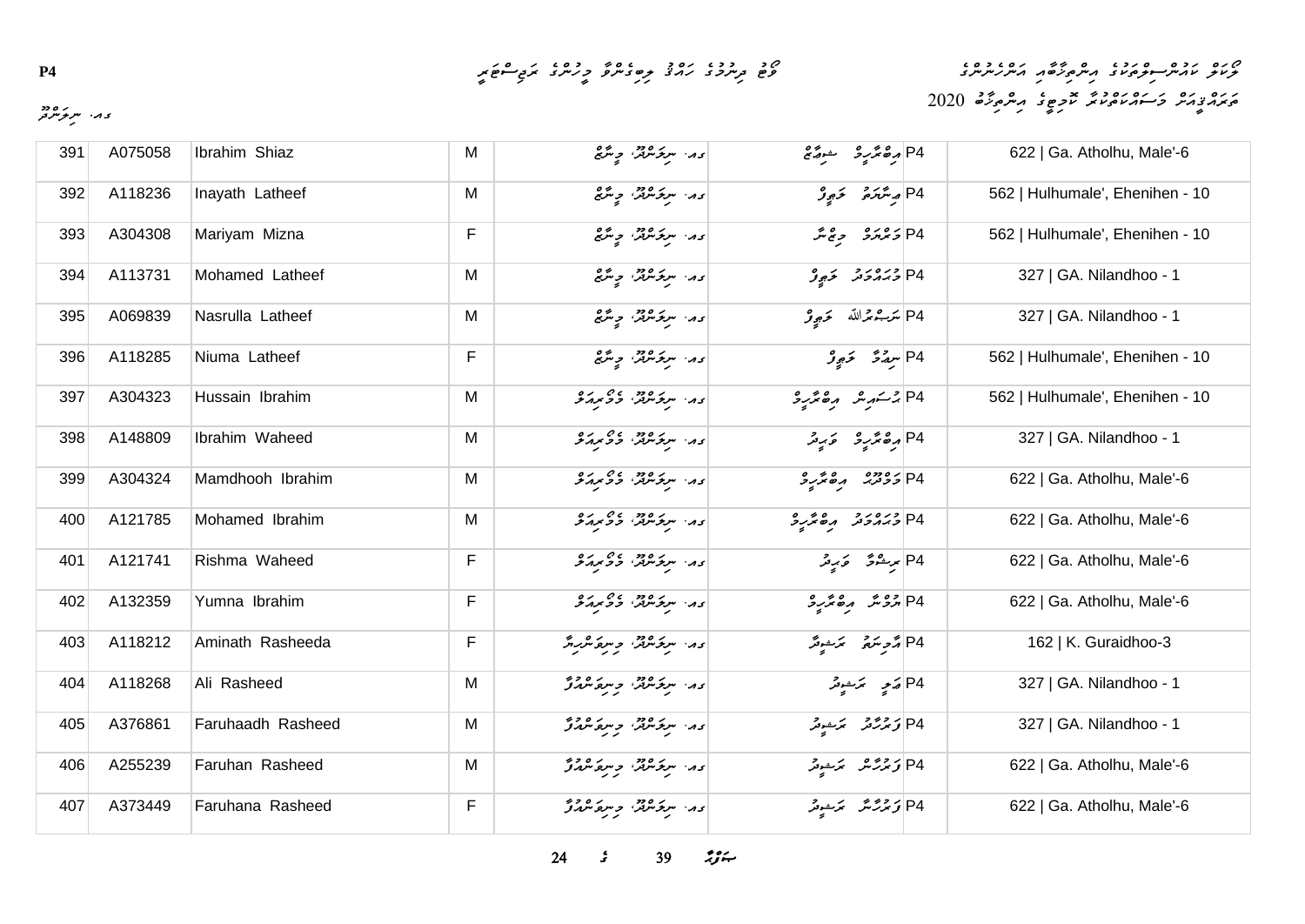*sCw7q7s5w7m< o<n9nOoAw7o< sCq;mAwBoEw7q<m; wBm;vB* م من المسجد المسجد المسجد المسجد المسجد العام 2020<br>مسجد المسجد المسجد المسجد المسجد المسجد المسجد المسجد المسجد ال

| 408 | A118142 | Fathimath Rasheed       | F           | ىما سركەنگە دىسكەنگەن     | P4 <i>وَّجودَة مَرْ</i> حِيقَ          | 327   GA. Nilandhoo - 1         |
|-----|---------|-------------------------|-------------|---------------------------|----------------------------------------|---------------------------------|
| 409 | A379748 | Aishath Safwaa Luthufee | F           | دە. سرىگەنگر، جاڭگى       | P4 مەم شەكەر بىردە ئىچ ئوجۇر           | 622   Ga. Atholhu, Male'-6      |
| 410 | A073937 | Mohamed Luthufee        | M           | ى مەسىر ئىرلىق بەرگە      | P4 <i>\$222 قوم</i> ور                 | 327   GA. Nilandhoo - 1         |
| 411 | A304265 | Safwath Mohamed         | F           | ى مەسترىسى ئەركى          | P4 يتووه وبره دو                       | 327   GA. Nilandhoo - 1         |
| 412 | A128227 | Shabeena Mohamed        | F           | در سروکتری و پر م         | P4 شَوْمٍ مَنْ دَبَرْ دَور             | 308   L. Gan - 1                |
| 413 | A075834 | Shafia Mohamed          | $\mathsf F$ | ىد. سرىگرىقى جادى         | P4 شَوِرَ وَبَرُودَرَ                  | 622   Ga. Atholhu, Male'-6      |
| 414 | A118280 | Shaira Mohamed          | F           | ى مەسىر ئىرلىق بەرگە      | P4 شەمەتتى ئ <i>ەندە</i> تىر           | 327   GA. Nilandhoo - 1         |
| 415 | A132421 | Shamna Mohamed          | $\mathsf F$ | ىد. سرىگرى دەرى           | P4 خۇش <i>دىمەدەر</i>                  | 622   Ga. Atholhu, Male'-6      |
| 416 | A304257 | Shaneez Mohamed         | M           | ىد. سرىگرى دەرى           | P4 خەسرىج ئ <i>ۇنەم</i> ۇتر            | 327   GA. Nilandhoo - 1         |
| 417 | A118229 | Shazima Mohamed         | F           | ى مەسرىكى ئەركىتى ئ       | P4 شَمِعَ وَرَمْدَوْرٌ                 | 122   B. Eydhafushi - 2         |
| 418 | A304263 | Shuhudha Mohamed        | $\mathsf F$ | ى مەسترىسى ئەركى          | P4 شەرىر دىرەرد                        | 622   Ga. Atholhu, Male'-6      |
| 419 | A118260 | Ahmed Riza              | M           | در سروسربر، وسروره        | P4 كەندى كىمى مېرىگە                   | 327   GA. Nilandhoo - 1         |
| 420 | A367958 | Hassan Sabaah Ahmed     | M           | ور سروسربر، وسروره        | P4 يَرْسَسْ سَنَصْرُ مَدَوْمُر         | 622   Ga. Atholhu, Male'-6      |
| 421 | A255231 | Mohamed Shimahu Ahmed   | M           | أور سركر سركر والمركز وهي | P4 ويرەبرو جوڭ مەدوم                   | 327   GA. Nilandhoo - 1         |
| 422 | A303953 | Najah Ahmed             | M           | ور سروسربر، وسروره        | P4 سَهَّ پَر دَر دَو                   | 327   GA. Nilandhoo - 1         |
| 423 | A336428 | Ramiz Ahmed             | M           | ور سروسرين وسروره         | P4 بَرَّ <sub>حِ</sub> بِهِ مَدْدَمَّر | 622   Ga. Atholhu, Male'-6      |
| 424 | A373435 | Sajidh Ahmed            | M           | ىما سركرسرفرا وسركرما ع   | P4 ڪيمي تر <i>مرد و</i> تر             | 562   Hulhumale', Ehenihen - 10 |

*25 sC 39 nNw?mS*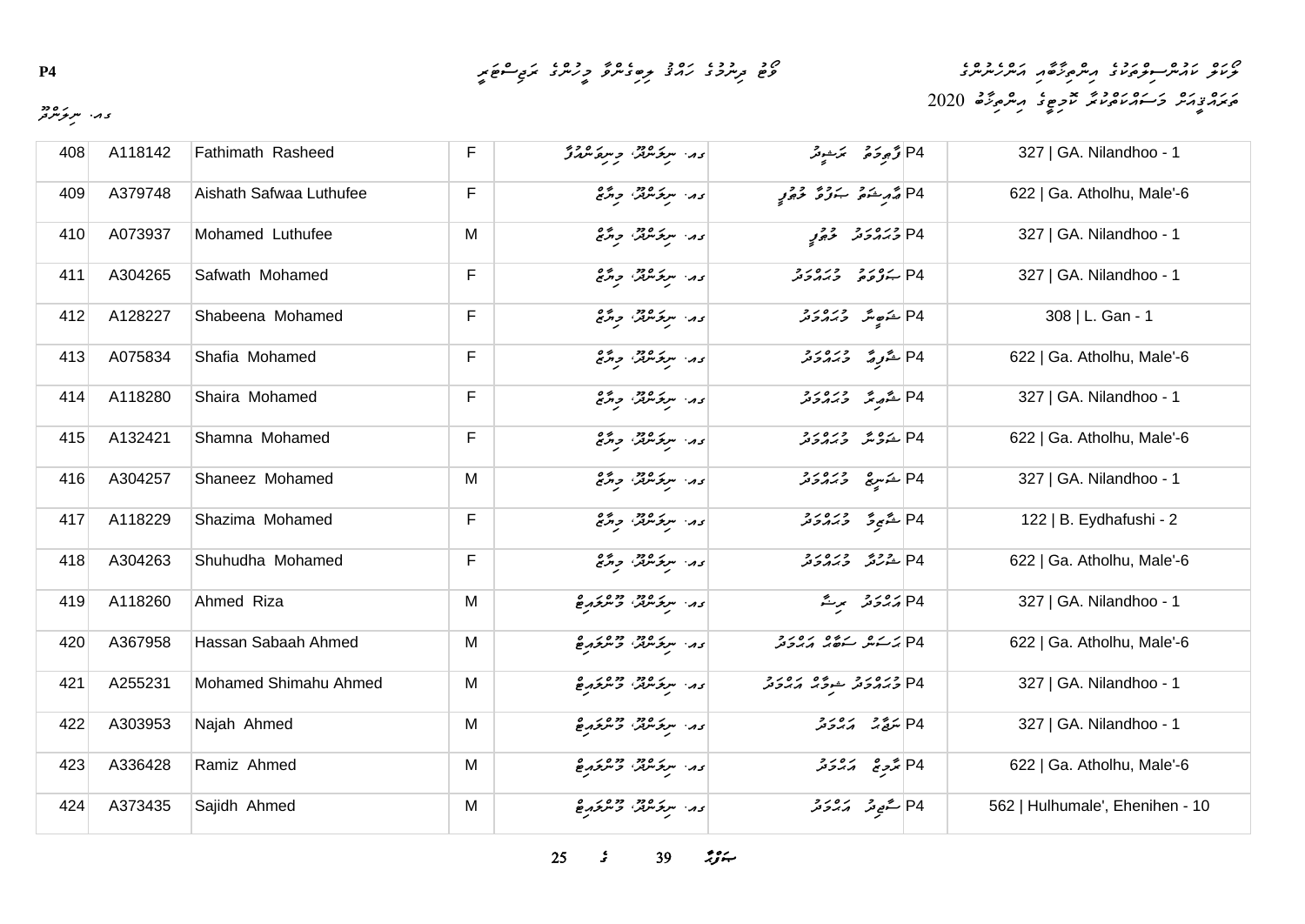*sCw7q7s5w7m< o<n9nOoAw7o< sCq;mAwBoEw7q<m; wBm;vB* م من المرة المرة المرة المرجع المرجع في المركبة 2020<br>مجم*د المريض المربوط المربع المرجع في المراجع المركبة* 

| 425 | A373389 | Shamna Ahmed           | F           | در سروسري وسروره                                 | P4 خۇمىگە كەندى تەر                    | 562   Hulhumale', Ehenihen - 10 |
|-----|---------|------------------------|-------------|--------------------------------------------------|----------------------------------------|---------------------------------|
| 426 | A303956 | Shamoon Ahmed          | M           | وړ٠ سربرسربر٬ وسربر ده                           | P4 شەخ ھەر كەردىتە                     | 562   Hulhumale', Ehenihen - 10 |
| 427 | A303951 | Shujau Ahmed           | M           | وړ٠ سربرسربر٬ وسربر ده                           | P4 شوق پر پر پر د                      | 327   GA. Nilandhoo - 1         |
| 428 | A304078 | Jaishaam Shahid        | M           | ىم سركان به كسر مى سكار                          | P4 فَي مِسْتَوْسِ سُتَمَرِيْر          | 562   Hulhumale', Ehenihen - 10 |
| 429 | A373444 | Jumana Shahid          | F           | ىم سركان به كسر مى سكار                          | P4 فِرْحَمَّدَ شَرِيرُ                 | 327   GA. Nilandhoo - 1         |
| 430 | A118177 | Shahid Ali             | M           | در سرکرسرفرا و سرسر<br>در سرکرسرفرا و سرسر       | P4 يَشْرِيْرُ صَعِي                    | 327   GA. Nilandhoo - 1         |
| 431 | A304142 | Aishath Haifa Mohamed  | F           | أورسير ودود وتراوي                               | P4 مُمبِّحْمَةٍ رَمِزٌ وَرَمْدَوْرٌ    | 622   Ga. Atholhu, Male'-6      |
| 432 | A339093 | Mariyam Umna Ismail    | F           | د ۱۸ سرخ سره ور ۲۵ ور<br>دار سرخ سربل و خر سرچ د | P4 كەمەرە مەمگە مەش <i>ۇم</i> ۇ        | 327   GA. Nilandhoo - 1         |
| 433 | A044351 | <b>Mohamed Manik</b>   | M           | ىدا سرىكى ئەرەپ                                  | P4 دېم د دور سره                       | 622   Ga. Atholhu, Male'-6      |
| 434 | A094631 | Abdulla Rashid         | M           | ى مەسىرى ھەدە ئىسى                               | P4 \$ \$ قرالله گرشونر                 | 622   Ga. Atholhu, Male'-6      |
| 435 | A304295 | Aishath Shimza         | F           | ى مەسىرى ئۆز ئىسى                                | P4 مُرمِشَمُو سُودُمَّ                 | 622   Ga. Atholhu, Male'-6      |
| 436 | A341062 | Aishath Shanifa Rashid | F           | أى ما سر كارود من من المرجع                      | P4 مُرمِ شَمَعٌ مُرَسِّرٌ مُرَسِّدِتْر | 622   Ga. Atholhu, Male'-6      |
| 437 | A102232 | <b>Fathimath Didi</b>  | $\mathsf F$ | ى مەسىرى ھەدە ئىسى                               | P4   قُرْجوحَ حُوبور                   | 463   Srilanka / Colombo - 4    |
| 438 | A304294 | Sharuneel Rashid       | M           | ى مەسىر ئىرى ئىسى                                | P4 ڪنگرسري گرھونگر                     | 463   Srilanka / Colombo - 4    |
| 439 | A304292 | Shazuma Raashidh       | $\mathsf F$ | ى مەسىرى ھەدىرى ئىس                              | P4 شۇنرۇ گرىئونر                       | 622   Ga. Atholhu, Male'-6      |
| 440 | A101209 | Shifaz Rashid          | M           | ى مەسىرى ئۆز ئىسى                                | P4 شورٌ مُحْ سُمْ مِحْرِ مِحْرٍ مِ     | 381   Maradhoo - 3              |
| 441 | A104570 | Shirumeena Raashidh    | F           | ىمە سۆسىگە شى                                    | P4 سوټرو پنگر گر شوتر                  | 622   Ga. Atholhu, Male'-6      |

*26 sC 39 nNw?mS*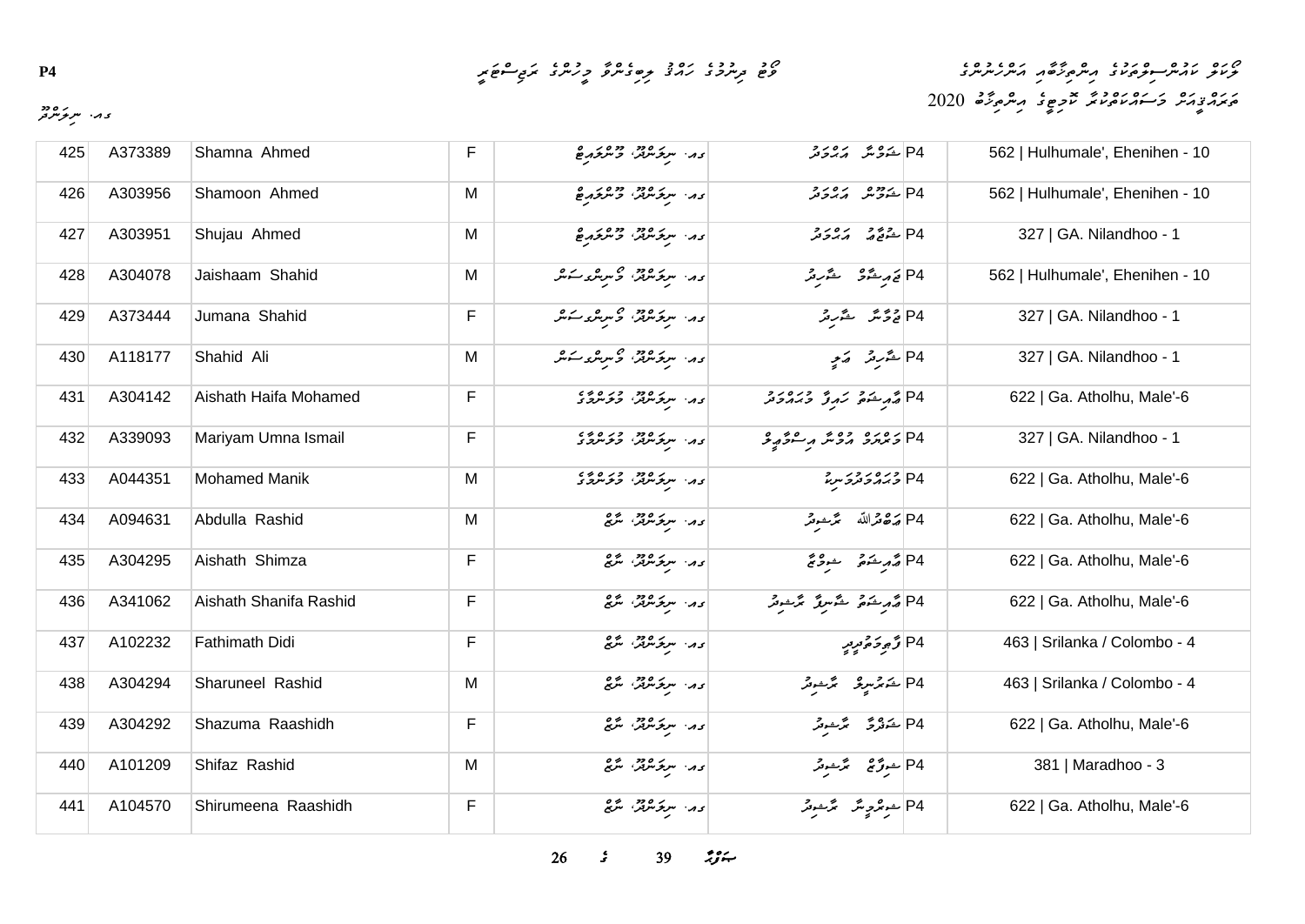*sCw7q7s5w7m< o<n9nOoAw7o< sCq;mAwBoEw7q<m; wBm;vB 2020<sup>, م</sup>وجدة المصرورة المجموعة المستورجة والم*جموعة والمجموعة والمجموعة والمجموعة والمجموعة والمجموعة والمجموعة

| 442 | A304430 | Abdulla Nafeez      | M           | ى مەسىرىگەنى سىزىر س                                                                                          | P4 مَەقْدَاللە سَمَع <sub>ْي</sub> غْر   | 622   Ga. Atholhu, Male'-6                  |
|-----|---------|---------------------|-------------|---------------------------------------------------------------------------------------------------------------|------------------------------------------|---------------------------------------------|
| 443 | A304435 | Adam Ibrahim        | M           | ى مەسىرىگەنى سىزىر بىر                                                                                        | P4 مُترَد مِنْ مِرْرِدْ                  | 327   GA. Nilandhoo - 1                     |
| 444 | A304433 | Ahmed Naseeh        | M           | ىمە سەكەشكە سەكرىد                                                                                            | P4 كەبروتى - س <i>ربى</i> دى             | 327   GA. Nilandhoo - 1                     |
| 445 | A304434 | Ibrahim Naeedh      | M           | ى مەسىرىگەنىڭ سىرىگەنگە                                                                                       | P4 م <i>ِرەْ ئُرْرٍدْ سَمِي</i> ْتُر     | 327   GA. Nilandhoo - 1                     |
| 446 | A304428 | Mohamed Naeem       | M           | ى مەسىرى ئىرىگە ئىرىگە ئىر                                                                                    | P4  3223 سَمِي <sup>و</sup>              | 327   GA. Nilandhoo - 1                     |
| 447 | A128269 | Mohamed Naseem      | M           | ى مەسىرىگەنىڭ سىرىكى سە                                                                                       | P4 <i>وُبَهُ دُوَ</i> تَرَ سَرَسِيوْ     | 432   Waldorf Astoria Maldives Ithaafushi - |
| 448 | A118239 | Naseer Adam         | M           | ى مەسىرىگەنىڭ سىرىگەنگە                                                                                       |                                          | 622   Ga. Atholhu, Male'-6                  |
| 449 | A118238 | Raziyya Razeen      | $\mathsf F$ | ى مەسىر ئەھىرى سىرى بىر                                                                                       | P4 <i>بترسوم مگر بتر بی</i> ر شر         | 327   GA. Nilandhoo - 1                     |
| 450 | A118128 | Azhara Mohamed      | $\mathsf F$ | ىما سرىگرى ئىر ئىر ئىر                                                                                        | P4 كەنتى ئەرگە دەر د                     | 327   GA. Nilandhoo - 1                     |
| 451 | A303896 | Hareera Ibrahim     | F           | ى مەسرىق سىر شەھىر بىرى ئىستىدىن كىيەت كىيەت كىيەت كىيەت كىيەت كىيەت كىيەت كىيەت كىيەت كىيەت كىيەت كىيەت كىيە |                                          | 327   GA. Nilandhoo - 1                     |
| 452 | A060866 | Maajid Mohamed      | M           | ى مەسىر ئىقى ئىكەن ئىر ئىرىم ئ                                                                                | P4 وَّمِهِ تَرَ وَبَرَ وَمَرَ وَمَدَ     | 327   GA. Nilandhoo - 1                     |
| 453 | A303904 | Mohamed Zihan       | M           | ى مەسىرى ھەر ئىس بىر ئىس بىر                                                                                  | P4 <i>5 جام 25 مئ</i> ي محمد من محمد الس | 562   Hulhumale', Ehenihen - 10             |
| 454 | A303895 | Mohamed Thakhkhaanu | M           | ى مەسرىق سىر شەھىر بىرى ئىستىدىن كىيەت كىيەت كىيەت كىيەت كىيەت كىيەت كىيەت كىيەت كىيەت كىيەت كىيەت كىيەت كىيە | P4 دېم د د ده وره شر                     | 327   GA. Nilandhoo - 1                     |
| 455 | A159889 | Nafiz Mohamed       | M           | ى مەسرىكرىمى سەسرىي ئ                                                                                         | P4 سَمَّدِجْ حَمَدَ حَرَفَ               | 327   GA. Nilandhoo - 1                     |
| 456 | A303901 | Zameer Mohamed      | M           | ى مەسىر ئىقى ئىكەن ئىر ئىرىم ئ                                                                                | P4 يَحوِيمُ وَيَرْدُونَرُ                | 562   Hulhumale', Ehenihen - 10             |
| 457 | A118129 | Zameera Mohamed     | F           | ى مەسرىق سىر شەھىر بىرى ئىستىدىن كىيەت كىيەت كىيەت كىيەت كىيەت كىيەت كىيەت كىيەت كىيەت كىيەت كىيەت كىيەت كىيە | P4 يَحرِ بَرٌ حَ بَرَ مَرَ وَ بَرَ مَرَ  | 622   Ga. Atholhu, Male'-6                  |
| 458 | A303902 | Zareer Mohamed      | M           | ى مەسرىۋىلوپى، سەنگرىي يونى                                                                                   | P4 ك <sup>ى</sup> مىيەتمە ئەمەد تىر      | 327   GA. Nilandhoo - 1                     |

*27 sC 39 nNw?mS*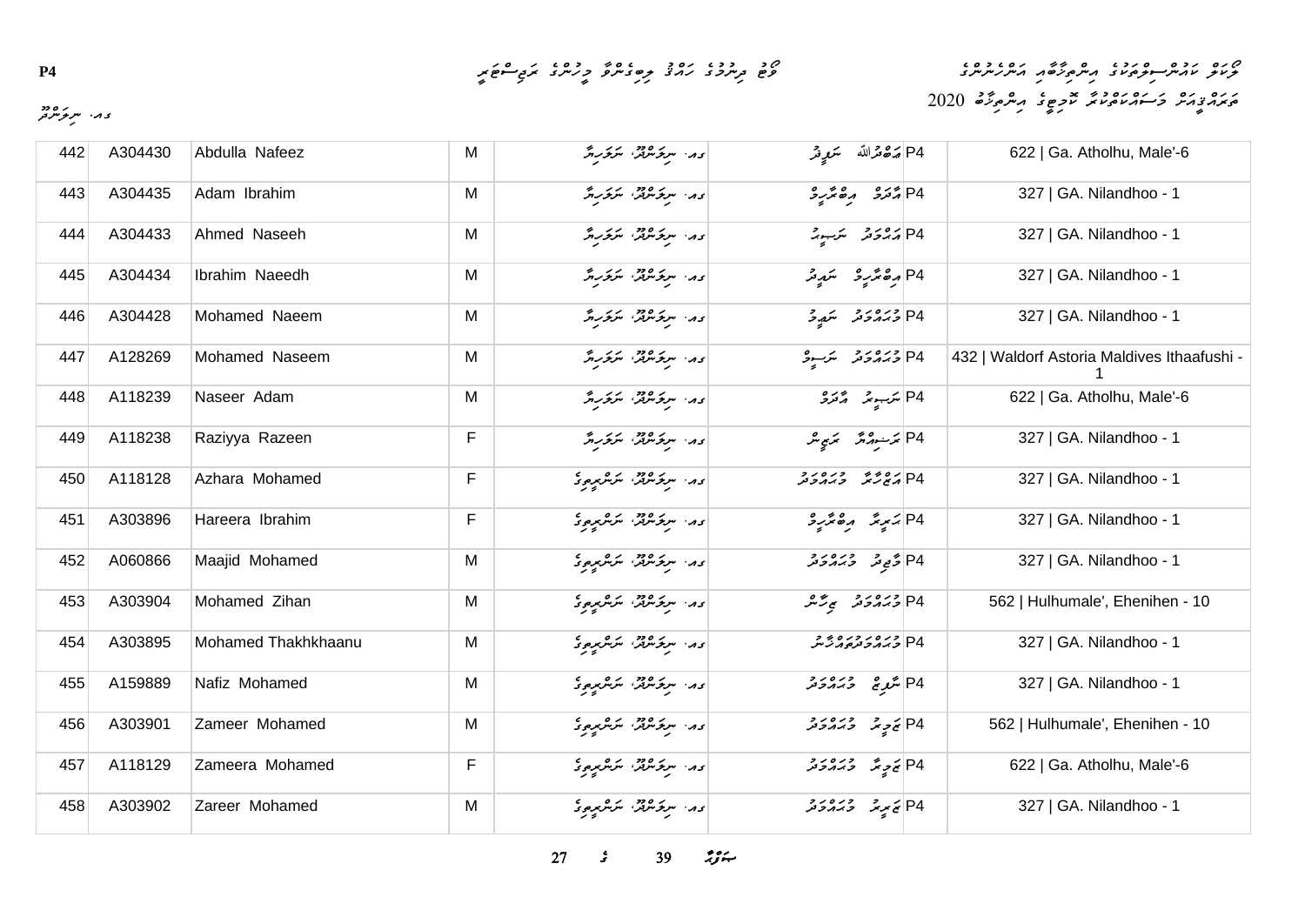*sCw7q7s5w7m< o<n9nOoAw7o< sCq;mAwBoEw7q<m; wBm;vB* م من المسجد المسجد المسجد المسجد المسجد العام 2020<br>مسجد المسجد المسجد المسجد المسجد المسجد المسجد المسجد المسجد ال

| 459 | A117980 | Ahmed Ameez                    | M | ى مەسكەن سەھ تەھ                             | P4  پ <i>روی تر پر چ</i>                       | 622   Ga. Atholhu, Male'-6      |
|-----|---------|--------------------------------|---|----------------------------------------------|------------------------------------------------|---------------------------------|
| 460 | A303786 | Ameen Musthafa                 | M | وړ. سروسربر، سرم وده<br>در سروسربر، سرم ووسر | P4 كەچ شەھ قەسبۇ ق                             | 622   Ga. Atholhu, Male'-6      |
| 461 | A303783 | Fathmath Zoona Musthafa        | F | وړ٠ سربرسربر، سرم وده.<br>د مربرس            | P4 ۇ <sub>ج</sub> وخۇ ئېتر ۋېدۇرۇ              | 622   Ga. Atholhu, Male'-6      |
| 462 | A128553 | Mohamed Nisham                 | M | ور سروسربو شرم وده<br>در سروسربو شرم ودس     | P4 وَيَرْدُونَرُ سِنْتُورُ                     | 335   GDh. Thinadhoo - 1        |
| 463 | A219450 | <b>Mohamed Mauroof Hussain</b> | M | ا دار سرکر سر مربع و ده د                    | P4 כממים מכנס כי מה                            | 327   GA. Nilandhoo - 1         |
| 464 | A118079 | Musthafa Ahmed                 | M | در سرگرس شروم وره<br>در سرگرس                | P4 ۋېتبوتۇ مەردىر                              | 327   GA. Nilandhoo - 1         |
| 465 | A303788 | Samaha Musthafa                | F | وړ. سروسربر، سرم وده<br>در سروسربر، سرم ووسر | P4 كەنزىق تەسبوق                               | 622   Ga. Atholhu, Male'-6      |
| 466 | A303789 | Shafaha Musthafa               | F | و مسرور مرد ده وده<br>د مسروسربر شهر ه وسر   | P4 خۇتر ئەسبەر ئ                               | 622   Ga. Atholhu, Male'-6      |
| 467 | A118108 | Zulfa Ibrahim                  | F | و مسرور مرد ده وده<br>د مسروسربر شهر ه وسر   | P4 ج و و م م محمد بر د                         | 622   Ga. Atholhu, Male'-6      |
| 468 | A373439 | Aishath Naufa Zahir            | F | ور سرومبرد شریع شیخ د                        | P4 مەم شەمۇر سىم ئىچى بىر                      | 622   Ga. Atholhu, Male'-6      |
| 469 | A118270 | Ali Zahir                      | M | ى مەسرىكرى ئىكرى ئىككى                       | P4 کھیے گھریٹر                                 | 327   GA. Nilandhoo - 1         |
| 470 | A255217 | Hawwa Nahuza Ali Zahir         | F | ىم سركوم مركز كالمحال                        | P4 بَرْدُوٌ سَرَدْجٌ <sub>مَ</sub> حِ جُرِيْرٌ | 327   GA. Nilandhoo - 1         |
| 471 | A304320 | Mariyam Naveeza                | F | ور سروسرين سرم ه شيخ مر                      | P4 كەبىر بىر كىم ئىس ئىس ئىس ئىس ئىس ئىس ئىس   | 622   Ga. Atholhu, Male'-6      |
| 472 | A304319 | Mohamed Nazeel                 | M | ى مەسرىكرى ئىكرى ئىككى                       | P4  352,3 \$ سَمْدِ تَرَ مَرْدِ                | 562   Hulhumale', Ehenihen - 10 |
| 473 | A304322 | Naween Zahir                   | M | ى مەسرىكرى ئىكرى ئىككى                       | P4 سَمِرِ سَمَّ سِمَّ سِمَّ                    | 622   Ga. Atholhu, Male'-6      |
| 474 | A304321 | Nihaal Zahir                   | M | ور سرومبرد شریع شیخ د                        | P4 س <i>ربر ب</i> ح مع سر بر                   | 562   Hulhumale', Ehenihen - 10 |
| 475 | A118135 | Abdul Razzag                   | M | זו ייתבייטר. די 25                           | P4 مەھەمەم بەرە يوج                            | 327   GA. Nilandhoo - 1         |

**28** *s* **39** *n***<sub>s</sub>***n***<sub>s</sub>**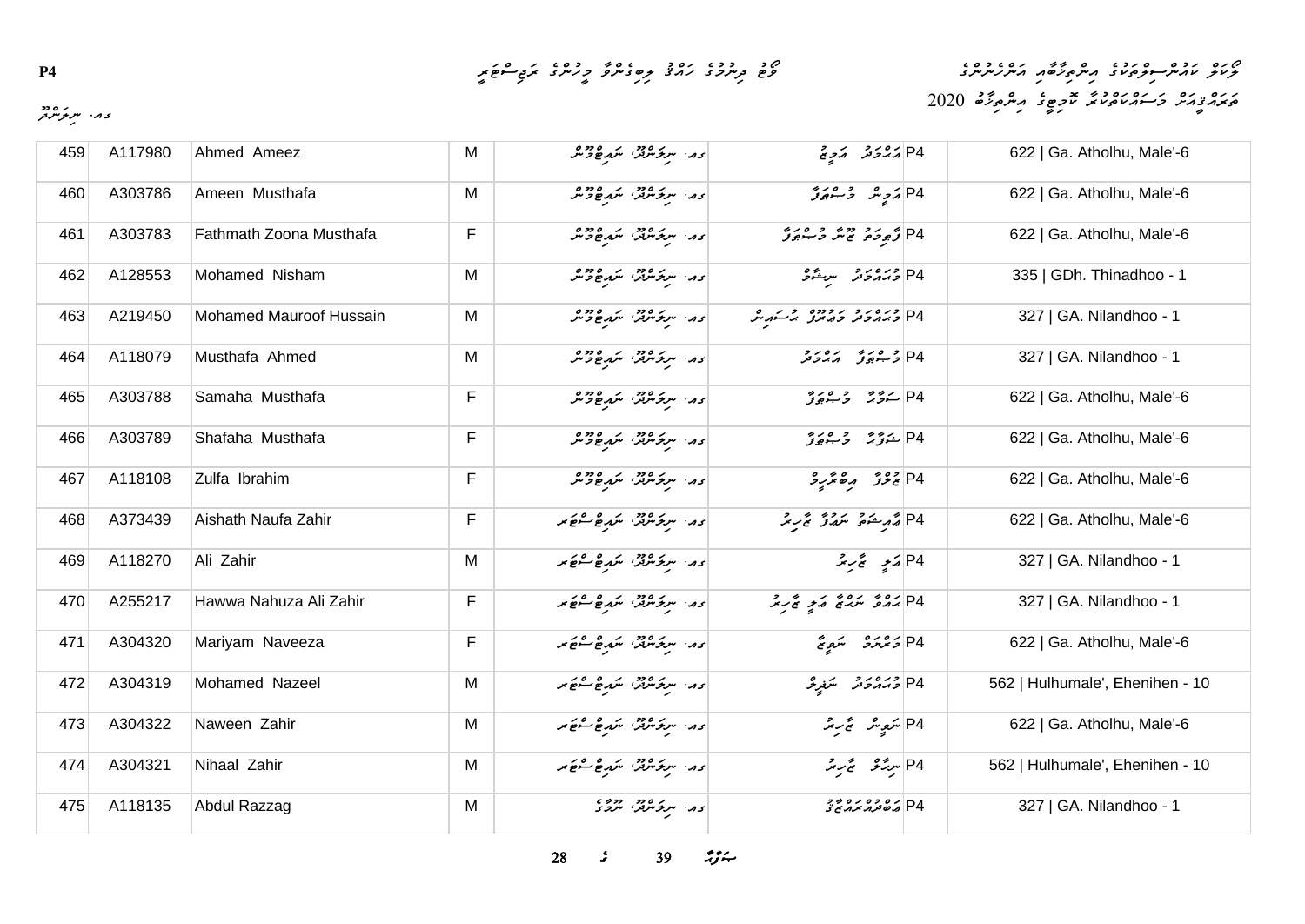*sCw7q7s5w7m< o<n9nOoAw7o< sCq;mAwBoEw7q<m; wBm;vB* م من المرة المرة المرة المرجع المرجع في المركبة 2020<br>مجم*د المريض المربوط المربع المرجع في المراجع المركبة* 

| 476 | A254303 | Aishath Raufa Abdul Razzaq | F           | دړ٠ سرکرسرګڼ شرحر د      | P4 ה'ה ג'ור ה' הם <i>נה זה ביצ</i>          | 327   GA. Nilandhoo - 1         |
|-----|---------|----------------------------|-------------|--------------------------|---------------------------------------------|---------------------------------|
| 477 | A078800 | Afeefa                     | $\mathsf F$ | ىم سرىگەن سرگەرى         | P4 ړَوِرَّ                                  | 622   Ga. Atholhu, Male'-6      |
| 478 | A285356 | Aishath Yizoo Ahmed        | $\mathsf F$ | .<br>15. سرچسرفر، سرچسری | P4 مەم شەھ بىرى مەردىر                      | 562   Hulhumale', Ehenihen - 10 |
| 479 | A118243 | Fathimath                  | $\mathsf F$ | ىم سرىگەن سرگەرى         | P4 وَجوحَ                                   | 562   Hulhumale', Ehenihen - 10 |
| 480 | A083814 | Haula Thuthu Didi          | F           | ىم سركەشتە ھەر بول       | P4 كەرگە ئەم قىرىر                          | 622   Ga. Atholhu, Male'-6      |
| 481 | A285355 | Hawwa Yaana Ahmed          | F           | ىم سرىگرىنى سرىگىرىگە    | P4 يَهُمَّ مَنْ يَهْدَدُ وَ                 | 562   Hulhumale', Ehenihen - 10 |
| 482 | A304089 | Ibrahim                    | M           | ىم سرىگەن سرگەرى         | P4 م <i>وڭ مۇر</i> ۇ                        | 622   Ga. Atholhu, Male'-6      |
| 483 | A304088 | Naazil                     | M           | ىم سرىگەن سرگەرى         | P4 سٌمٍ پُر                                 | 622   Ga. Atholhu, Male'-6      |
| 484 | A304090 | Yazulan Ahmed              | M           | ىم سرىگەن سرگەرى         | P4 يرتم تۇبىر بەر دىر                       | 562   Hulhumale', Ehenihen - 10 |
| 485 | A118176 | Aishath Anwar              | F           | ىمە سۆسىگە مىلمىمۇ       | P4 مەم ئىق ئەم ئەس ئىس ئىس ئىس ئىس          | 327   GA. Nilandhoo - 1         |
| 486 | A118173 | Anwar Mohamed              | M           | ىمە سىزىس كەرەپ ئوق      | P4 كەشھەر مەدەرە                            | 327   GA. Nilandhoo - 1         |
| 487 | A118175 | Fathimath Moosa            | $\mathsf F$ | ىمە سىزىكىن كەرلەپمۇ     | P4 وَجِعَة وَ حَيْثَة                       | 327   GA. Nilandhoo - 1         |
| 488 | A304039 | Maziyya Anwar              | $\mathsf F$ | ىمە سىزىكىن كەرلەپمۇ     | P4 كرىم <i>مەشكە</i> كەرم                   | 562   Hulhumale', Ehenihen - 10 |
| 489 | A102709 | Nadhiyya Anwar             | $\mathsf F$ | ىمە سۆسىلى كەن ئوق       | P4 سَعدِ مَشْرَ مَسْرَ مَسْرِ مِسْرِ مِسْرِ | 622   Ga. Atholhu, Male'-6      |
| 490 | A304043 | Nafiyaa Anwar              | $\mathsf F$ | ىمە سۆشۈش كەرەم ئوق      | P4 سَمَعِ جَمَّ مَسْمَعَ سَمَّ              | 327   GA. Nilandhoo - 1         |
| 491 | A304045 | Thuhufa Anwar              | $\mathsf F$ | ىمە سىزىس كەرەپ ئونۇ     | P4 جريز كم شهر ج                            | 335   GDh. Thinadhoo - 1        |
| 492 | A304040 | Yaameen Anwar              | M           | ىمە سرىگىرى كەر ياھ ئى   | P4 مَّرِجِسْ مَسْعَدَ مِ                    | 622   Ga. Atholhu, Male'-6      |

**29** *s* **39** *n***<sub>3</sub>***s*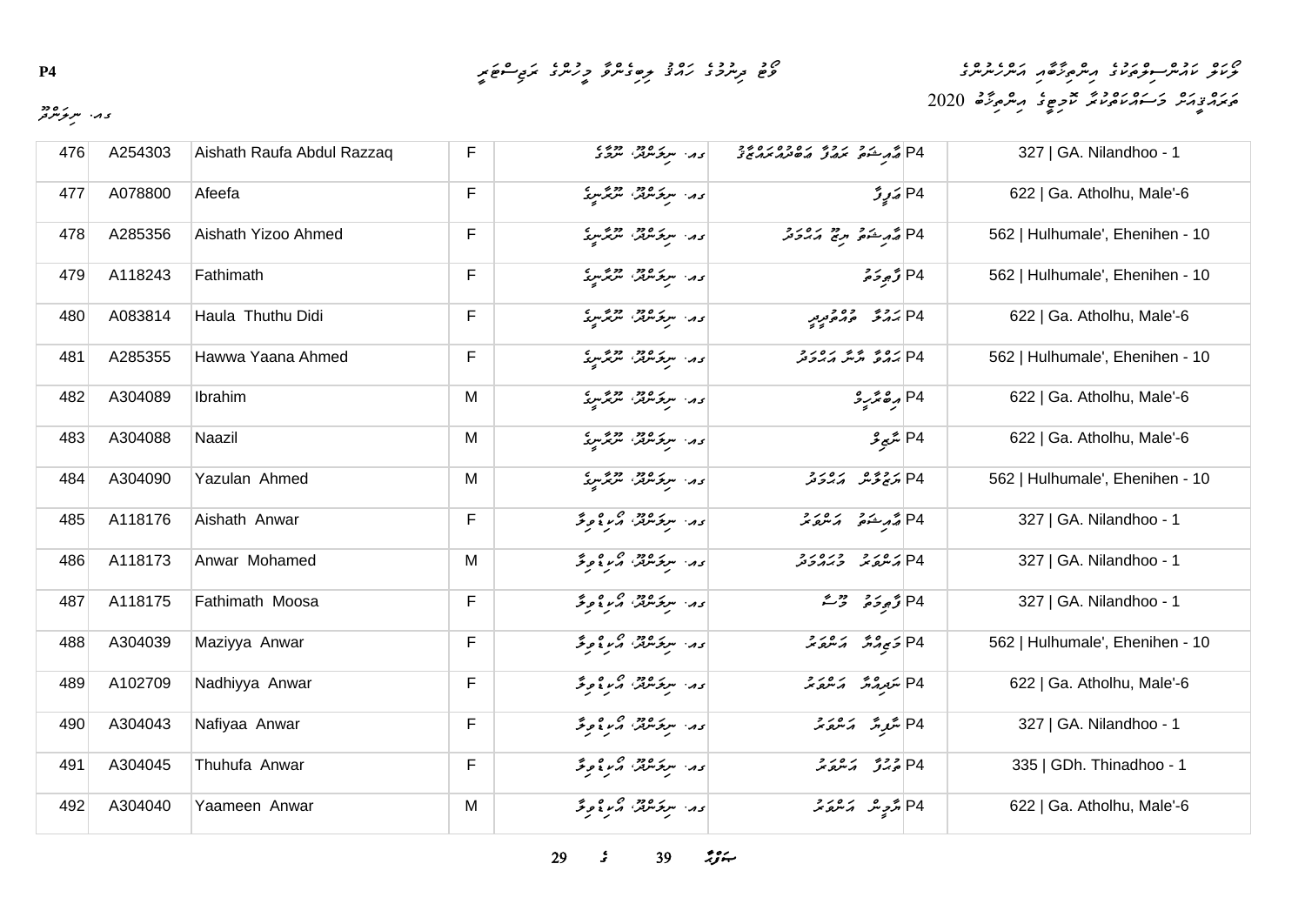*sCw7q7s5w7m< o<n9nOoAw7o< sCq;mAwBoEw7q<m; wBm;vB* م من المرة المرة المرة المرجع المرجع في المركبة 2020<br>مجم*د المريض المربوط المربع المرجع في المراجع المركبة* 

| 493 | A304042 | Yoonus Anwar            | M           | ىمە سرىگەنگە كەنبا ئوڭ       | P4 ټرین په ټروند                                           | 327   GA. Nilandhoo - 1                   |
|-----|---------|-------------------------|-------------|------------------------------|------------------------------------------------------------|-------------------------------------------|
| 494 | A118178 | Yooshau Anwar           | M           | ىمە سىزىكىن كەرەپمۇ          | P4 ترشيه برمبر د                                           | 76   N. Landhoo - 1                       |
| 495 | A118225 | Abdulla Saneef          | M           | وړ سرنوسونې نورونه د د       | P4 ض&قرالله سَمْسِيْرٌ                                     | 562   Hulhumale', Ehenihen - 10           |
| 496 | A118041 | Adila Saeed             | F           | ى پەر سوپۇسۇق ئەممەي ب       | P4 صَّعِرة سَمَّدٍ صَ                                      | 327   GA. Nilandhoo - 1                   |
| 497 | A304245 | Hassan Saeed            | M           | ى پەر سوپۇشۇش ئىرى بۈرى      | P4 پرستمبر سنہ <i>و</i> تر                                 | 161   K. Guraidhoo - 2                    |
| 498 | A118224 | Mohamed Saeed           | M           | ى دا سرىگەنى ئەندە ئ         | P4 <i>322.5 مئير شورة</i>                                  | 327   GA. Nilandhoo - 1                   |
| 499 | A118226 | Nasheedha Mohamed Saeed | $\mathsf F$ | .<br>۱۸۶ سرخ سربی مرد برد در | P4 سَرَشِيعٌ وَبَرَبَرُونَرَ سَرَرٍيْرَ                    | 327   GA. Nilandhoo - 1                   |
| 500 | A304243 | Noorannahar             | $\mathsf F$ | وړ سرنوسونې نورونه د د       | P4 تېر <i>ىز مەرتى</i> ر                                   | 327   GA. Nilandhoo - 1                   |
| 501 | A118242 | Ahmed Ibrahim           | M           | ىمەسىرىكەن ئىتمى سىرىمى ئ    | P4  رَبْر دَ مَر مِرْهُ بَرْرِ دَ                          | 327   GA. Nilandhoo - 1                   |
| 502 | A158585 | Aishath Ibrahim         | F           | ى مەسرىكەن ئىھىمەس ھەم       | P4 مەم شەھ مەھەر ي <sup>و</sup>                            | 622   Ga. Atholhu, Male'-6                |
| 503 | A304423 | Ali Ibrahim             | M           | ى مەسرىكەن ئىھىمەس ھەم       | P4 <i>ڇَجِ په ڇُئ</i> ِ و                                  | 327   GA. Nilandhoo - 1                   |
| 504 | A118267 | Fathimath Fareeda       | F           | ى مەسرىكەن ئىھىمەس ھەم       | P4 وَج <i>وحَمْ وَم</i> ِيمَّر                             | 327   GA. Nilandhoo - 1                   |
| 505 | A118241 | Ibrahim Fauzee          | M           | ى مەسرىكەن ئىھىمەس ھەم       | P4  <sub>مەھ</sub> مَّر <sub>ىپ</sub> و ز <sup>و</sup> مىي | 327   GA. Nilandhoo - 1                   |
| 506 | A148383 | Khadeeja Ibrahim        | F           | ىمەسىرىكەن ئىتروپىلاشقا      | P4 دَمِيعٌ مِنْ صُرِّرِ \$                                 | 327   GA. Nilandhoo - 1                   |
| 507 | A373339 | Mariyam Nuhaa Ibrahim   | F           | ى مەسرىكەن ئىقجۇ سرىم ھەم    |                                                            | 327   GA. Nilandhoo - 1                   |
| 508 | A118032 | Mohamed Ibrahim         | M           | ىمە سۆس بەرەپ مەدەب          | P4 ديرورو مەھرىرى                                          | 425   One & Only Reethi Rah, Maldives - 1 |
| 509 | A122228 | Ahmed Rasheed           | M           | ىە سۆسىگە ئەسمە              | P4 كەبرى كىم ئىر ئىرىدىگر                                  | 327   GA. Nilandhoo - 1                   |

**30** *s* **39** *n***<sub>s</sub>**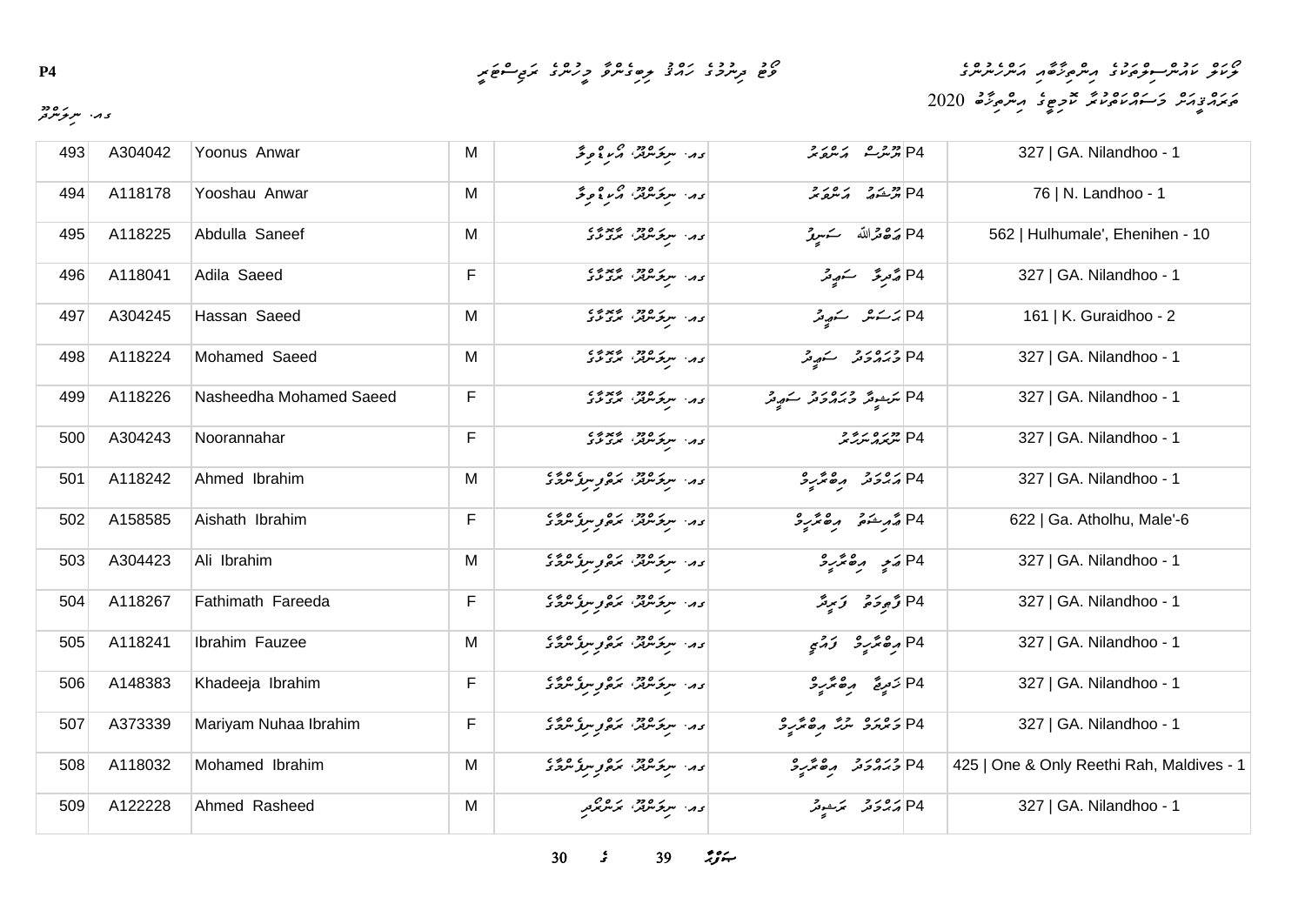*sCw7q7s5w7m< o<n9nOoAw7o< sCq;mAwBoEw7q<m; wBm;vB* م من المرة المرة المرة المرجع المرجع في المركبة 2020<br>مجم*د المريض المربوط المربع المرجع في المراجع المركبة* 

| 510 | A118164 | Mohamed Labeeb        | M            | ىمە سرىگەنگە مرىر ئومۇ                        | P4 دُبَرْدَدَتْرَ تَحْرَمُوْهُ    | 327   GA. Nilandhoo - 1    |
|-----|---------|-----------------------|--------------|-----------------------------------------------|-----------------------------------|----------------------------|
| 511 | A165564 | Aishath Ulya Munawwar | $\mathsf F$  | ى مەسرىكرىلىق ئوسكەسىگە                       | P4 مەم شەم مەم ئەمدە دىر          | 327   GA. Nilandhoo - 1    |
| 512 | A111039 | Ali Zahir             | M            | ىم سرىگەنى ئۇخەسرى                            | P4 <i>ھَ۔</i> جَ سِمَّر           | 622   Ga. Atholhu, Male'-6 |
| 513 | A048154 | Dhon Didi             | $\mathsf{F}$ | ى مەسىرى ئىگەن ئىگەنلىرى ئى                   | .<br>P4 قريرور                    | 327   GA. Nilandhoo - 1    |
| 514 | A148958 | Mohamed Mueen         | M            | ى ئەستۇش ئۇي ئىسكىرى                          | P4  دېرو د د و پر                 | 622   Ga. Atholhu, Male'-6 |
| 515 | A118084 | Ali Moosa             | M            | ى مەستىر سىر سىر ئ                            | P4 <sub>ھ</sub> ُنوِ جُنَّتُ      | 327   GA. Nilandhoo - 1    |
| 516 | A118092 | Kadhdhaa Didi         | F            | ى مەستىر سىر سىر ئ                            | P4   مَ وُقَرِّمِرِ مِرِ          | 327   GA. Nilandhoo - 1    |
| 517 | A120325 | Samir Ali             | M            | ى مەستىر سىر سىر ئەل                          | P4 گجويز ک <i>ړې</i>              | 622   Ga. Atholhu, Male'-6 |
| 518 | A080829 | Sifaad Ali            | M            | ورستومبرد برنام                               | P4 سودٌ مَد صَدِ                  | 622   Ga. Atholhu, Male'-6 |
| 519 | A125002 | Simaaz Ali            | M            | ورستوش بردود                                  | P4 سوڈی کھیے                      | 327   GA. Nilandhoo - 1    |
| 520 | A078343 | Siyad Ali             | M            | ورستوش بردود                                  | P4 س <i>وژنر م</i> َرمٍ           | 622   Ga. Atholhu, Male'-6 |
| 521 | A059125 | Zahida Ali            | $\mathsf{F}$ | در سرگرس در ۲۶۵ وی                            | P4 تج برقد - <sub>م</sub> حرم بر  | 327   GA. Nilandhoo - 1    |
| 522 | A374041 | Fathimath Sinaaya Ali | F            | وړ سرنومونو وه يوه وه<br>وړ سرنومونو مرد ترمر | P4 ژ <sub>ّجو</sub> ځنم سوشر زمني | 327   GA. Nilandhoo - 1    |
| 523 | A118205 | Gamarunnisa Ali       | $\mathsf{F}$ | در سرپژمرن ده ده بدد .<br>در سرپژمرن مرد ترس  | P4 تزىر <i>مەربىشەھى</i> چ        | 327   GA. Nilandhoo - 1    |
| 524 | A255172 | Hawwa Vineesha Naseem | $\mathsf F$  | در سرپژسرین بردوری<br>  در سرپژسرین بردورس    | P4 كَيْرُهُمُ وَسِرِيقُ مَرَسِودُ | 327   GA. Nilandhoo - 1    |
| 525 | A118208 | Latheefa              | $\mathsf{F}$ | در سرپژمرتر، بردورد.<br>در سرپژمرتر، بردوربرد | P4 كَرْجِوگر                      | 327   GA. Nilandhoo - 1    |
| 526 | A118209 | Mariyam Didi          | F            | وړ سربوسربی وه یو وه<br>وړ سربوسربی مرد ترس   | P4  كەچرىك <sub>ە</sub> تورىيە    | 327   GA. Nilandhoo - 1    |

**31** *s* **39** *n***<sub>s</sub> <b>***n*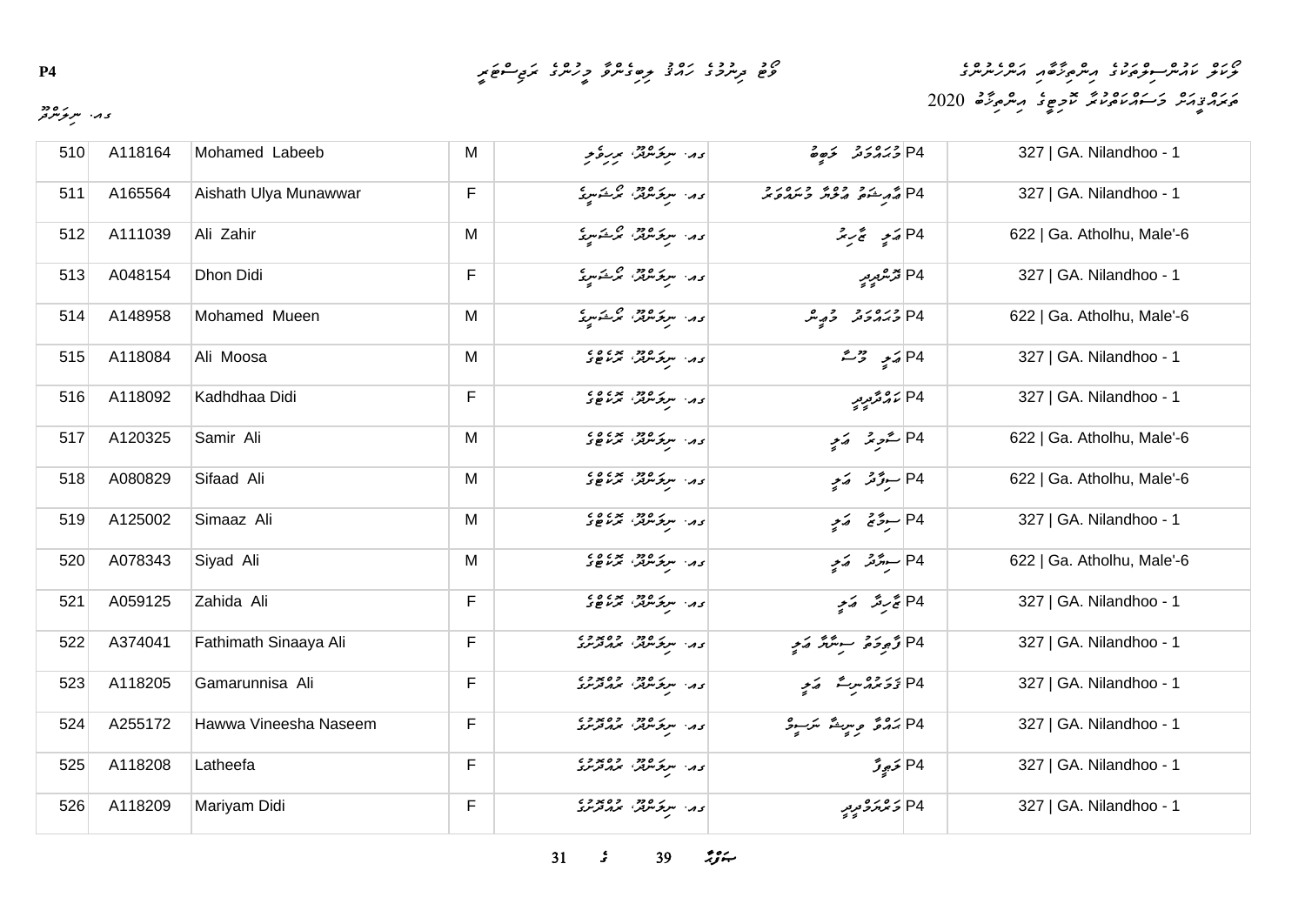*sCw7q7s5w7m< o<n9nOoAw7o< sCq;mAwBoEw7q<m; wBm;vB* م من المرة المرة المرة المرجع المرجع في المركبة 2020<br>مجم*د المريض المربوط المربع المرجع في المراجع المركبة* 

| 527 | A320138 | Mohamed Haneef            | M            | وړ٠ سربوسرتر٬ وه پود و                               | P4 \$ 32,25 سَرِيق                                    | 161   K. Guraidhoo - 2                 |
|-----|---------|---------------------------|--------------|------------------------------------------------------|-------------------------------------------------------|----------------------------------------|
| 528 | A118204 | Muneera Ali               | $\mathsf F$  | وړ . سربوسربو . وه پوو ،<br>وړ . سربوسربو . مربر ترس | P4 دُسِمَّہ کہ یہ                                     | 327   GA. Nilandhoo - 1                |
| 529 | A118206 | Shifaza Ali               | F            | وړ . سربوسربو . وه پوو ،<br>وړ . سربوسربو . مربر ترس | P4 شو <i>رٌجَ م</i> َر <sub>َمٍ</sub>                 | 327   GA. Nilandhoo - 1                |
| 530 | A304190 | Shizma Ali                | $\mathsf F$  | وه به مرکز ده ده بدوه<br>وه مرکز مرکز مرد ترمرد      | P4 شوچ تر کرم پر                                      | 649   The Residence Maldives-1         |
| 531 | A118134 | Aminath                   | F            | وړ سرخس کره وره ور                                   | P4 مُج بَنَعْهِ                                       | 308   L. Gan - 1                       |
| 532 | A118106 | Aswad Mohamed             | M            | وړ سربوسربی کے ملازی                                 | P4 كەسىر بول دىرە دىر                                 | 327   GA. Nilandhoo - 1                |
| 533 | A118157 | Muaz                      | M            | وړ سربوسربې کره ۶۶۲ و.<br>د پر سربوسربر              | P4 ترڅنگر                                             | 622   Ga. Atholhu, Male'-6             |
| 534 | A118105 | Sabiyya                   | F            | وړ سربوسربې کره ۶۶۲ و.<br>د پر سربوسربر              | $22.2$ P4                                             | 622   Ga. Atholhu, Male'-6             |
| 535 | A304050 | Aishath Ibrahim           | $\mathsf F$  | ى مەسرىكەنلەر ئەسكەرى                                | P4 مەم شەھ مەھەرد                                     | 327   GA. Nilandhoo - 1                |
| 536 | A105196 | Aishath Afunan Ibrahim    | $\mathsf F$  | ى مەسرىكەنلەر ئىسكەرى                                | P4 مەم شەم مەر مەمگەر مەھەر بو                        | 622   Ga. Atholhu, Male'-6             |
| 537 | A118172 | Ali Ibrahim               | M            | ى مەسرىكەنلەر كەنبەرى                                | P4 <i>ڇَجِ په ڇُئپ</i> و                              | 327   GA. Nilandhoo - 1                |
| 538 | A118171 | <b>Ibrahim Didi</b>       | M            | ى مەسرىكەنلەر كەنبەرى                                | P4 مەھ ئۇر دىرىر                                      | 327   GA. Nilandhoo - 1                |
| 539 | A304048 | Mohamed Ibrahim           | M            | ى مەسرىكەنلەر كەنبەرى                                | P4  <i>درەرو م</i> ەھرىرى                             | 622   Ga. Atholhu, Male'-6             |
| 540 | A058826 | Nuzuhath Ibrahim          | $\mathsf F$  | ى مەسرىكەنلەر ئەسكەرى                                |                                                       | 622   Ga. Atholhu, Male'-6             |
| 541 | A104562 | Wadeena Ibrahim           | $\mathsf{F}$ | ى مەسرىكرى ئىگەرى                                    | P4 كۆمىرىگە مەھەمگەرى <sub>د</sub> ى                  | 622   Ga. Atholhu, Male'-6             |
| 542 | A255145 | Zahaana Ibrahim           | $\mathsf F$  | ى مەسرىكەنلەش كەنگەرى                                | P4 ئۈر ئىگە مەھ <i>مگرى</i> ۋ                         | 327   GA. Nilandhoo - 1                |
| 543 | A255163 | Abdulla Sharuwath Shihaab | M            | ى يە سوڭسىڭ سېشى                                     | P4 يَرْجْعَرْاللَّهُ شَوَمِرْحَ مِّ شَ <i>رْحَ</i> حَ | 740   Ellaidhoo Maldives By Cinnamon-1 |

**32** *s* **39** *n***<sub>s</sub>***n***<sub>s</sub>**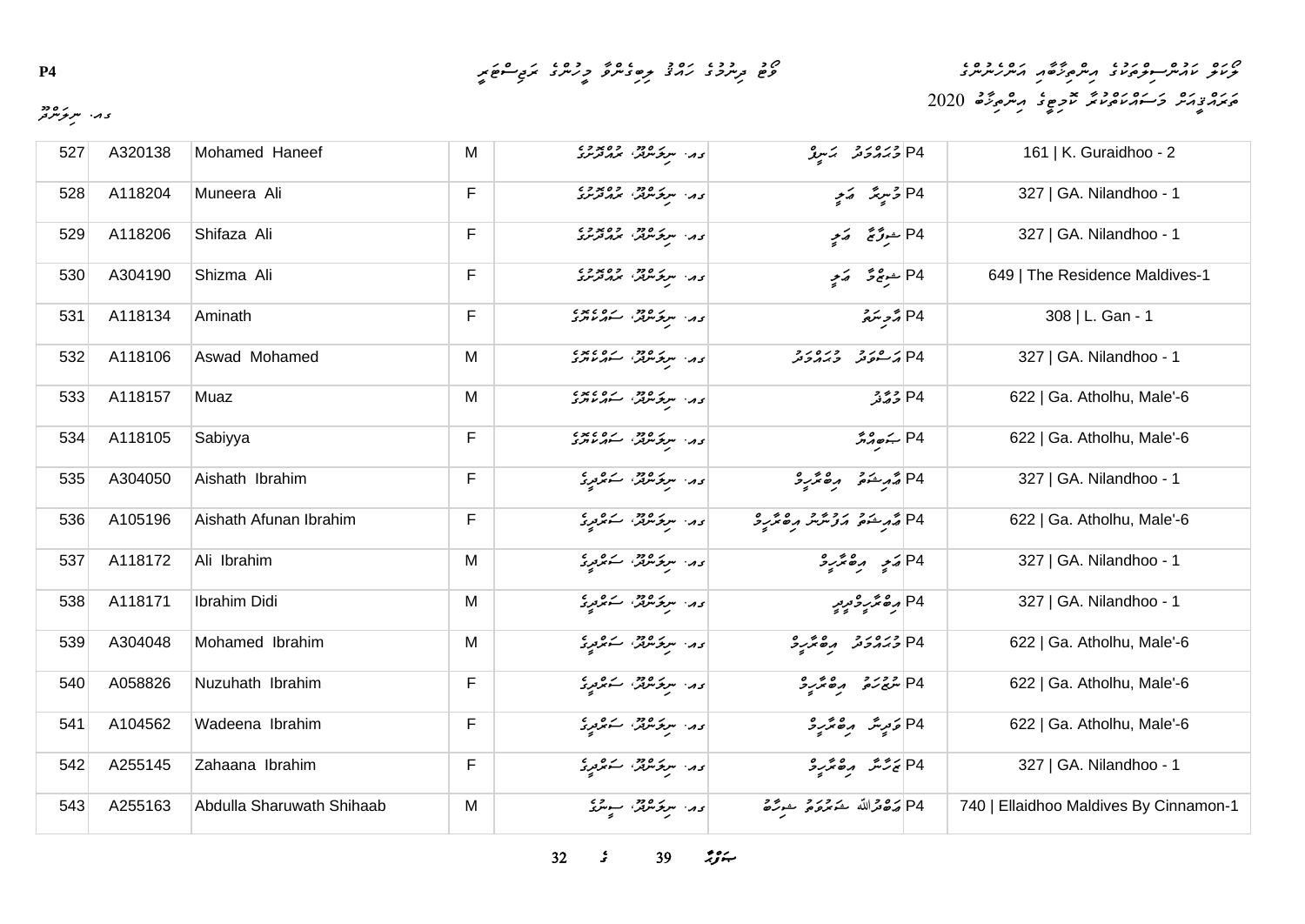*sCw7q7s5w7m< o<n9nOoAw7o< sCq;mAwBoEw7q<m; wBm;vB* م من المسجد المسجد المسجد المسجد المسجد العام 2020<br>مسجد المسجد المسجد المسجد المسجد المسجد المسجد المسجد المسجد ال

| 544 | A255165 | Ahmed Shahubaan Shihaab      | M           | ى يە سوڭلىرىش سولىرىگە      | P4   پر بر دی گردگانگر شوگرہ               | 622   Ga. Atholhu, Male'-6      |
|-----|---------|------------------------------|-------------|-----------------------------|--------------------------------------------|---------------------------------|
| 545 | A138654 | Jeeza Mohamed                | F           | ى مەسرىگەنگە سوسرى          | P4 مي پچ د <i>جن</i> دوند                  | 327   GA. Nilandhoo - 1         |
| 546 | A061008 | Mariyath Mohamed             | F           | ى مەسرىكى ھەر ئەسرى         | P4 <i>وُسِهُمْ وَسُمُوَتَر</i>             | 562   Hulhumale', Ehenihen - 10 |
| 547 | A255162 | Mohamed Saifudheen           | M           | دە. سرگەشلىر، سوسرى         | P4 <i>32.5 كمبر قرومبر شهر ق</i> رير       | 327   GA. Nilandhoo - 1         |
| 548 | A255169 | Mohamed Sharuwaan Shihaab    | M           | دور سرگرسرفرم سوسری         | P4 وبروبر و مرکز شرکت شرکت                 | 622   Ga. Atholhu, Male'-6      |
| 549 | A058743 | Sharaful Hudha Mohamed       | $\mathsf F$ | ا دە. سركۇشۇش سوسرى         | P4 شەيروەرەر بەرەردە چەرەپىر               | 622   Ga. Atholhu, Male'-6      |
| 550 | A097335 | Mohamed Nishan               | M           | ى مەسرىكرىلىقى سوسكىلىكى    | P4 <i>وُبروونو</i> سِيشَمَّر               | 327   GA. Nilandhoo - 1         |
| 551 | A303737 | Sauma Hussain                | F           | ور سرخسیں سوسکسی            | P4 جن <sub>د</sub> ومح بر مشهر مثر         | 327   GA. Nilandhoo - 1         |
| 552 | A304034 | Aishath Anoosha Zubair       | $\mathsf F$ | ى بەر سرىۋىترى ھەمرە ئ      | P4 مەم شەھ مەس شەھ بىھ بىر                 | 562   Hulhumale', Ehenihen - 10 |
| 553 | A255142 | Aishath Maanoo Moosa         | $\mathsf F$ | دە. سرىگرىقى شەرەپ          | P4 مەم شەھ كەنتر كەشتە                     | 622   Ga. Atholhu, Male'-6      |
| 554 | A304033 | Aishath Rifsha Abdul Latheef | $\mathsf F$ | دە. سرىگەنگە ھەمرە ئ        | P4 مُستَوْمٌ مِرْكَتْ مُصْرِمْ مُحِيرٌ     | 622   Ga. Atholhu, Male'-6      |
| 555 | A255143 | Aminath Maaee Moosa          | F           | ى بەسىرىگەنىڭ ھەمرە ئى      | P4 مُوسَع وُمٍ وَسَمَّ                     | 327   GA. Nilandhoo - 1         |
| 556 | A118282 | Ashiya Abdul Latheef         | $\mathsf F$ | ى مەسىر ئىرلىرى ئىشتېر بولۇ | P4 مُشِيعٌ مُصْرَمْ مُحْجَوْرٌ             | 622   Ga. Atholhu, Male'-6      |
| 557 | A118174 | Hushaira Abdul Latheef       | $\mathsf F$ | ى بەر سرىۋىترى ھەمرە ئ      | P4 جَسْمَهِ مَدَّ مَصْعَرْ مَعْرَفَ مِي وَ | 327   GA. Nilandhoo - 1         |
| 558 | A118165 | Ibrahim Latheef              | M           | ى بە سرىۋىترىش شەيرە ئ      | P4 مەھەمگەيى ئىمب <i>و</i> ر               | 622   Ga. Atholhu, Male'-6      |
| 559 | A118167 | Mariyam Manike               | $\mathsf F$ | دەسرىق سەھرەتى              | P4 كەنگە <i>مەڭگەنى</i> ر                  | 327   GA. Nilandhoo - 1         |
| 560 | A118287 | Safiyya Abdul Latheef        | F           | ى مەسىرىكەنلەر ھەمدە ئى     | P4 ب <i>ەرەش مەمەم كې</i> رو               | 327   GA. Nilandhoo - 1         |

**33** *s* **39** *n***<sub>y</sub> <b>***n*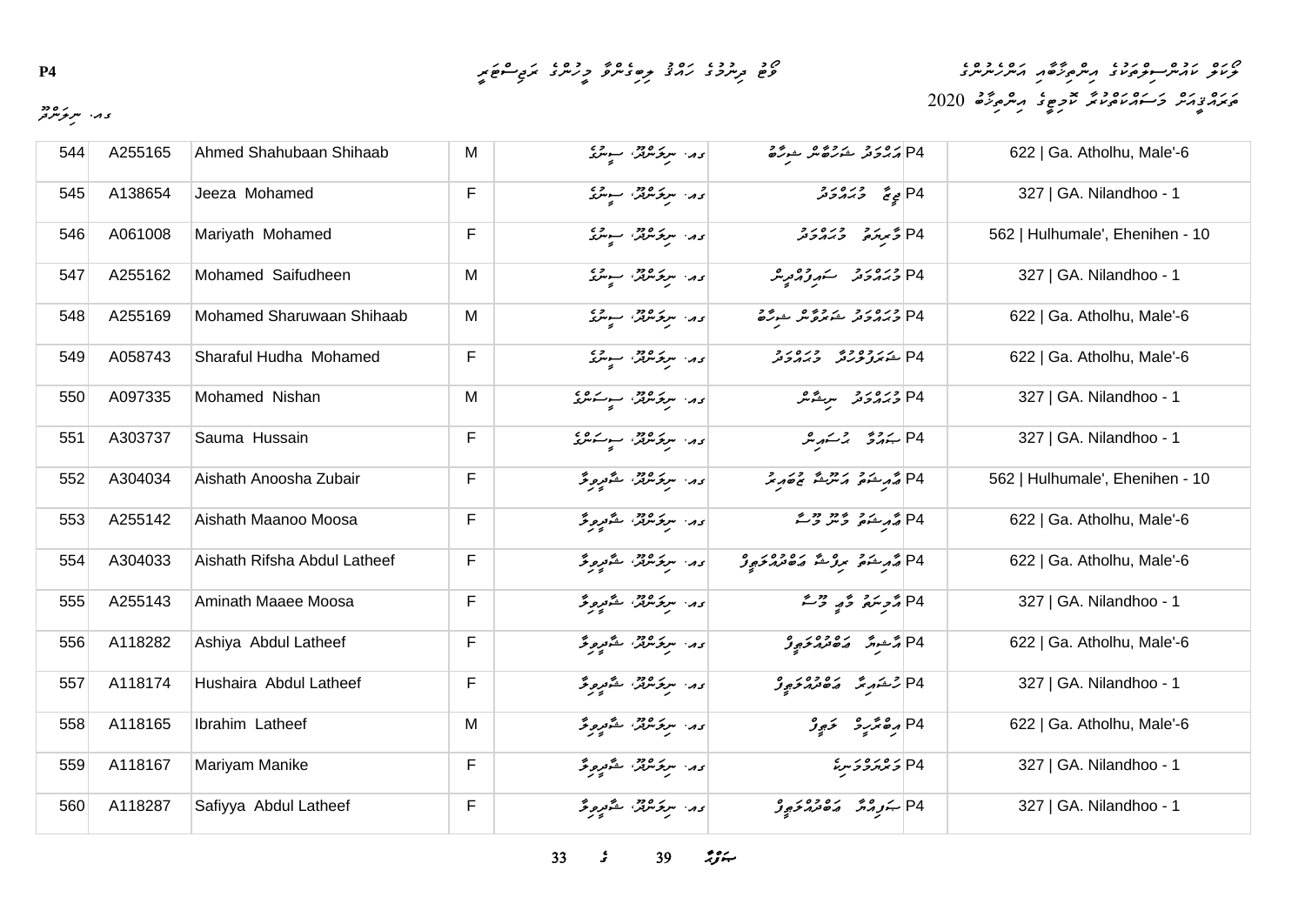*sCw7q7s5w7m< o<n9nOoAw7o< sCq;mAwBoEw7q<m; wBm;vB* م من المرة المرة المرة المرجع المرجع في المركبة 2020<br>مجم*د المريض المربوط المربع المرجع في المراجع المركبة* 

| 561 | A118161 | Wafiyya Abdul Latheef     | F | ى مەسىرى ئىرگە ئىش ئىر بولۇ                                                                                    | P4 <i>قَرِمْهُ مُ</i> مُقْرَ <i>مُ جَمِيْ</i> رُ                                                                                                                                                                                 | 622   Ga. Atholhu, Male'-6 |
|-----|---------|---------------------------|---|----------------------------------------------------------------------------------------------------------------|----------------------------------------------------------------------------------------------------------------------------------------------------------------------------------------------------------------------------------|----------------------------|
| 562 | A255105 | Hussain Nuhadh            | M | ى مەسرىكرىلىقى ئەھلىرى                                                                                         | P4 بر مسمور شرکت میں محمد اللہ ا                                                                                                                                                                                                 | 327   GA. Nilandhoo - 1    |
| 563 | A126776 | Nahida Moosa              | F | ى مەسىر ئەرەبى ئەھ ئىرو                                                                                        | P4 بَدَّرِيدٌ حَيْثٌ                                                                                                                                                                                                             | 622   Ga. Atholhu, Male'-6 |
| 564 | A118220 | Hassan Thakhkhaanu        | M | ىمە سىگەنگە خىمىرگەكلىمى گ                                                                                     | P4 ئەسىر مەرەبچە بىر                                                                                                                                                                                                             | 327   GA. Nilandhoo - 1    |
| 565 | A118221 | Ibrahim Ali               | M | ىمە سىگەنگە خىمىرگەكلىمى گ                                                                                     | P4 ب <i>رھنڙپ</i> و <i>پي</i> و                                                                                                                                                                                                  | 327   GA. Nilandhoo - 1    |
| 566 | A118218 | Moosa Hassan              | M | ىمە سۆسى ئىسكىرۇكىلىدۇ                                                                                         | P4 خرمے پر میر                                                                                                                                                                                                                   | 327   GA. Nilandhoo - 1    |
| 567 | A118219 | Nafeesa                   | F | ىمە سۆسى ئىسكىرۇكىلىدۇ                                                                                         | P4 سَمِي مَّہُ                                                                                                                                                                                                                   | 327   GA. Nilandhoo - 1    |
| 568 | A304233 | Zulaikha Hassan           | F | ىمە سىگەنگە خىمىرگەكلىمى گ                                                                                     | P4 تح تحرم بحر محد شرکت بر استر بر استر بر استر بر استر بر استر بر استر بر استر بر استر بر استر بر استر بر است<br>مستر بر استر بر استر بر استر بر استر بر استر بر استر بر استر بر استر بر استر بر استر بر استر بر استر بر استر ب | 622   Ga. Atholhu, Male'-6 |
| 569 | A255227 | Ahmed Shafneez Mohamed    | M | ىما سركاندا شومرسكى سى كى                                                                                      | P4 ג' <i>ב</i> ב شور سرچ و د د د د                                                                                                                                                                                               | 327   GA. Nilandhoo - 1    |
| 570 | A285352 | Fathimath Shaliya Mohamed | F | ى مەسرى ئىرگى سىيە ئىر ئىگرى ئىرىم ئى                                                                          | P4 تُجِرِّدَةً شُعِرَةً وَبَرَمُرُونَز                                                                                                                                                                                           | 327   GA. Nilandhoo - 1    |
| 571 | A303597 | Irushad Mohamed           | M | ى يەر سۆكىرى سوپرىگە كىرى ئ                                                                                    | P4 مریزشکس ویره در د                                                                                                                                                                                                             | 327   GA. Nilandhoo - 1    |
| 572 | A118074 | Khadeeja Moosa            | F | ىما سركانترنى سوبر سركا سراكو                                                                                  | P4 زَمرِيحٌ حَمْ شَمَّ                                                                                                                                                                                                           | 327   GA. Nilandhoo - 1    |
| 573 | A303600 | Mashitha Mohamed          | F | ى مەسىر كەرەم ھەم ئىر كىرى كى                                                                                  | P4 ۇھبۇ <i>دېزەدىر</i>                                                                                                                                                                                                           | 622   Ga. Atholhu, Male'-6 |
| 574 | A274446 | Mohamed Hassan            | M | ى مەسرى ئىرگى سىي ئىر ئىر ئىر ئىر ئىر ئىر                                                                      | P4 دېم د دي برک مر                                                                                                                                                                                                               | 327   GA. Nilandhoo - 1    |
| 575 | A255228 | Nasreena Mohamed          | F | ى مەسىر كەرەم ھەم ئىر كىلىمى ئى                                                                                | P4 ىترىشمېرىش تە <i>مەدەت</i> ر                                                                                                                                                                                                  | 327   GA. Nilandhoo - 1    |
| 576 | A303593 | Sheereen Mohamed          | F | ى مەسرىكى ئىش سىر ئىگە ئىگەنچە ئىگەن ئىگەن ئىگەن ئىگەن ئىگەن ئىگەن ئىگەن ئىگەن ئىگەن ئىگەن ئىگەن ئىگەن ئىگەن ئ | P4 ڪيپرين <i>دي ور</i> و                                                                                                                                                                                                         | 327   GA. Nilandhoo - 1    |
| 577 | A118073 | Thasleem Mohamed          | M | ى يەر سركەنگەن ھېرسگەكسى گ                                                                                     | P4  ي مشموٍ حدد المحمد حالم المحمد الم                                                                                                                                                                                           | 327   GA. Nilandhoo - 1    |

**34** *s* 39  $23$  *n*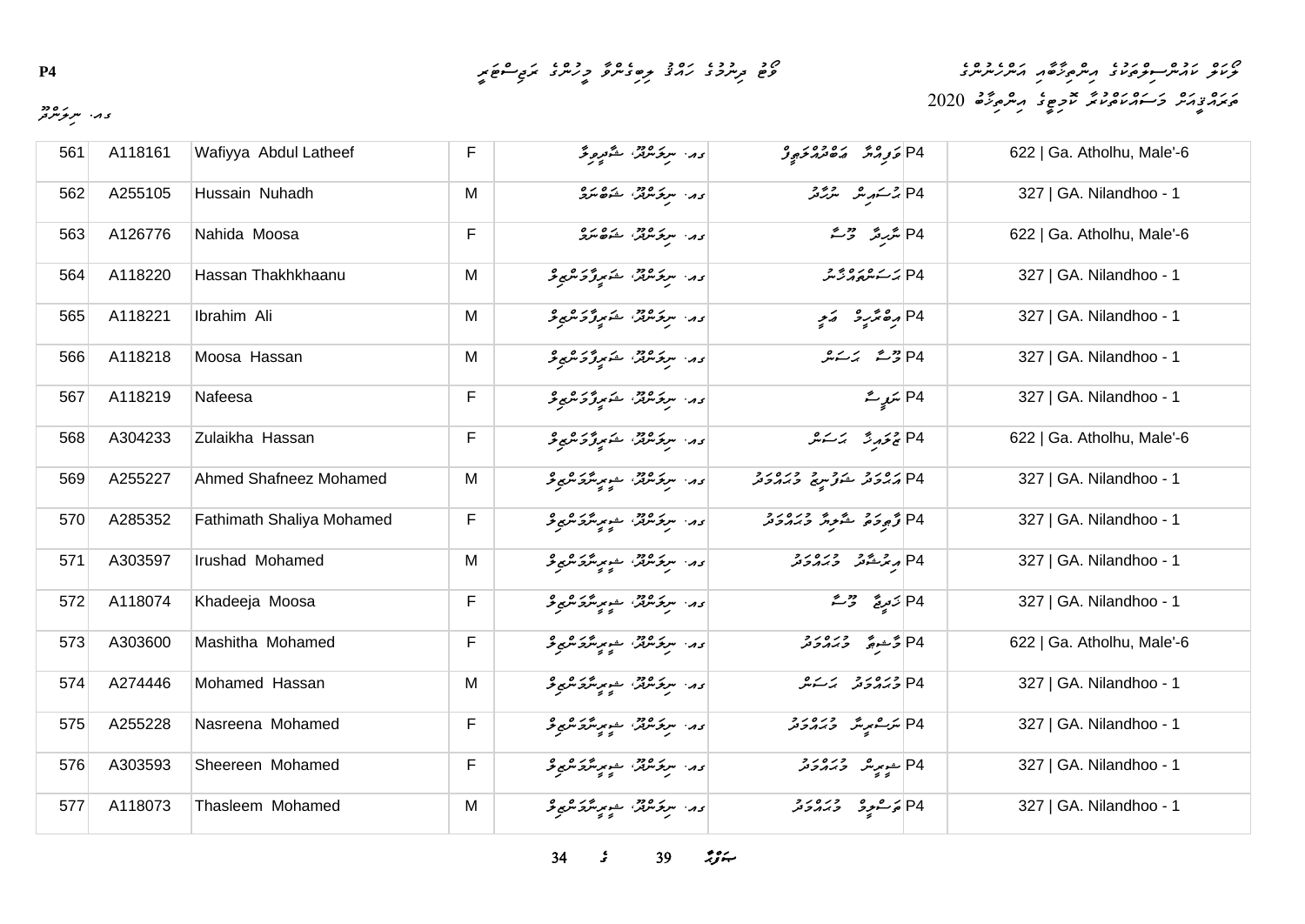*sCw7q7s5w7m< o<n9nOoAw7o< sCq;mAwBoEw7q<m; wBm;vB* م من المسجد المسجد المسجد المسجد المسجد العام 2020<br>مسجد المسجد المسجد المسجد المسجد المسجد المسجد المسجد المسجد ال

| 578 | A118071 | Thasleema Mohamed                  | F           | ى يەر سۆكەتكە ھېرىگە كىلى ئى | P4  يَرْسُوِيَّ - وَبَرْدُوَيْرَ               | 327   GA. Nilandhoo - 1      |
|-----|---------|------------------------------------|-------------|------------------------------|------------------------------------------------|------------------------------|
| 579 | A373350 | Fathimath Nihaayath                | F           | ور سروسرين سركرمشره          | P4 وَّجِوحَةَ مِسْرَمَّةٍ                      | 622   Ga. Atholhu, Male'-6   |
| 580 | A304197 | Haanim                             | M           | ور سروسرين سن ريم            | P4 گېږ§                                        | 327   GA. Nilandhoo - 1      |
| 581 | A118231 | Hameelath Manike                   | F           | ى مەسرى مەركى ئىس ئى         | P4   يَرجٍ وَجُودَ سِرْءَ                      | 327   GA. Nilandhoo - 1      |
| 582 | A118244 | Hussain Mohamed                    | M           | ور سركر مركز كريم كرديم      | P4 يُرْسَمْ مِنْ وَيَرْدُونَدْ                 | 622   Ga. Atholhu, Male'-6   |
| 583 | A118083 | Hussain Rasheed                    | M           | ور سروسرين سماير دي          | P4 پرڪيريش ڪرش <sub>ي</sub> وٽر                | 327   GA. Nilandhoo - 1      |
| 584 | A303733 | Ibrahim Rasheed                    | M           | ور سروسرين سنذري             | P4 مەھەرىرى كىيىسى بىر                         | 378   Hithadhoo Ehenihen - 1 |
| 585 | A304204 | Aishath Naajila Rasheed            | F           | ىم سركر موجود كەسكىرىدىگر    | P4 مَّەمِ شَمَعٌ مِّسْمَعٍ مَّى مَرْسُونْد     | 622   Ga. Atholhu, Male'-6   |
| 586 | A255176 | Aminath Shazaa Rasheedh            | F           | ىم سركرودى كەسكىرى ئى        | P4 مَّ حِ سَمَّةً حَسَّةً سَمَّتَ حَمَّةٍ مِنْ | 327   GA. Nilandhoo - 1      |
| 587 | A304205 | Fathimath Saara Mohamed<br>Rasheed | F           | دەسرىۋىلوقۇ، سەسكىلىھونج     | P4 وَجِعِدَةٍ صَمَعٌ وَرَهِ رَوْ يَرْسُونَ     | 622   Ga. Atholhu, Male'-6   |
| 588 | A038998 | Juwairiyya Rasheed                 | $\mathsf F$ | ىم سركر موجود كەسكىرىدىگر    | P4 في <i>قرم بعره مگر م</i> حر شونتر           | 327   GA. Nilandhoo - 1      |
| 589 | A149128 | Mariyam Naseera                    | F           | ىم سركر موجود كەسكىرىدىگر    | P4 <i>قاندە</i> ر ھەسىبەتر                     | 327   GA. Nilandhoo - 1      |
| 590 | A118263 | Mohamed Rasheed                    | M           | ىم سركر موجود كەسكىرىدىگر    | P4 <i>\$22.2 برّىغونر</i>                      | 327   GA. Nilandhoo - 1      |
| 591 | A146200 | Shaniz                             | M           | ى مەسكەن ئەسكەر ئە           | P4 ڪشبرچ                                       | 327   GA. Nilandhoo - 1      |
| 592 | A084379 | Ahmed Azeem                        | M           | ى سوكى بولادى كەن كەن        | P4 كەندى قىرىم ئىلىن ئىل                       | 327   GA. Nilandhoo - 1      |
| 593 | A373450 | Farish Ahmed                       | M           | ىد. سرىر مەر ھىكەندى         | P4 وَمَرِيْثَةَ مَدَّدَوْرَ                    | 622   Ga. Atholhu, Male'-6   |
| 594 | A255152 | Fauzan Ahmed                       | M           | ى مەسرىكرى ھەر ھەر           | P4 زَرَجَ شَرَ دَرَ حَرَ مَرَ                  | 327   GA. Nilandhoo - 1      |

**35** *s* 39 *n***<sub>y</sub>** *n***<sub>y</sub>**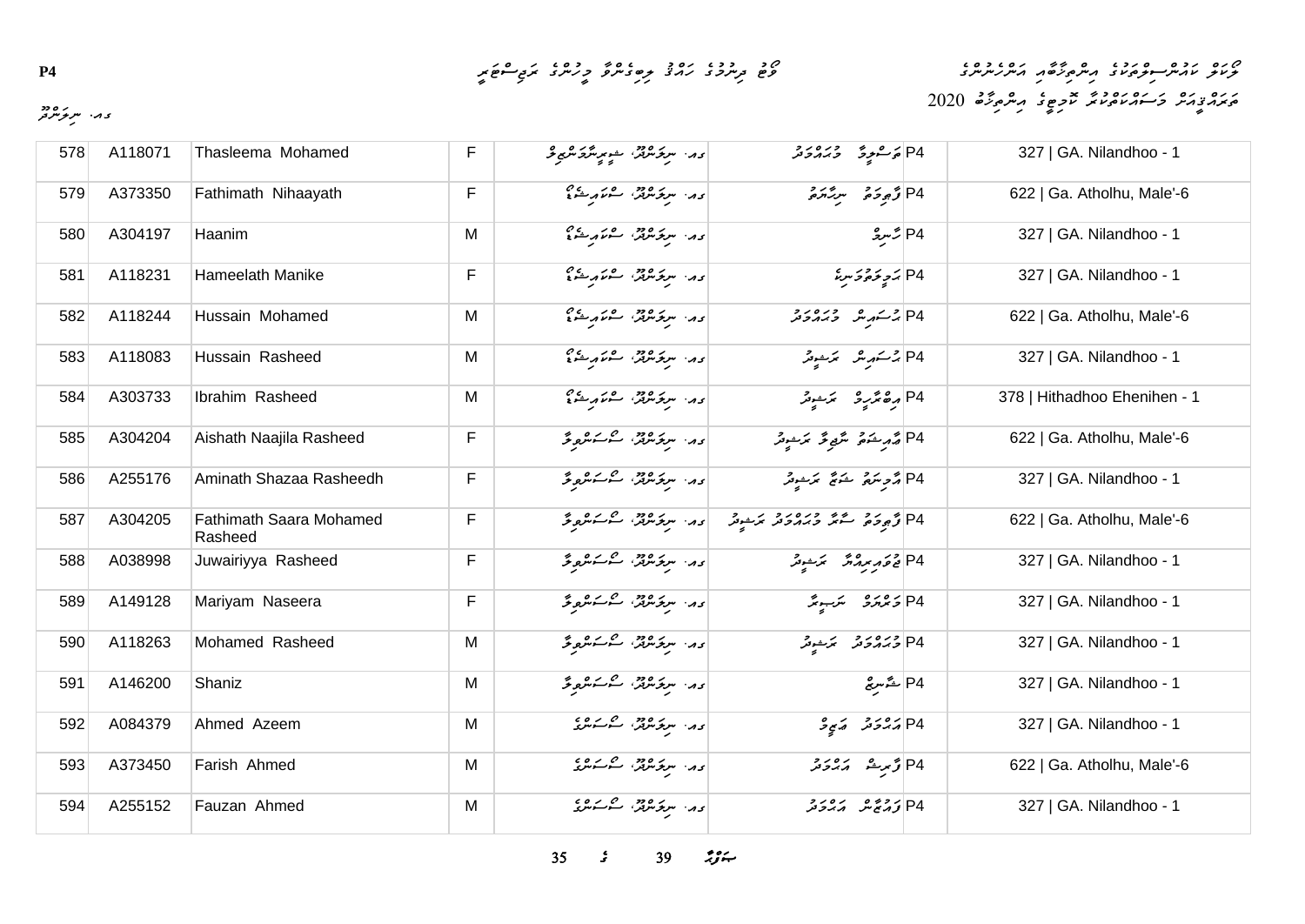*sCw7q7s5w7m< o<n9nOoAw7o< sCq;mAwBoEw7q<m; wBm;vB 2020*<br>*په پوهر وسوډيرونو لومو د موجو د مرمونه* 2020

| 595 | A118195 | <b>Thuththu Didi</b>    | M           | وړ. سروسري کرکسوره د                             | P4 ۾ ۾ جو مرمر                               | 327   GA. Nilandhoo - 1        |
|-----|---------|-------------------------|-------------|--------------------------------------------------|----------------------------------------------|--------------------------------|
| 596 | A118123 | Adnan Ibrahim           | M           | ومن سركر مردم المستضمر كرمر هي                   | P4 كەنترىترىتر ب <i>ەھ ئ</i> رىرى            | 327   GA. Nilandhoo - 1        |
| 597 | A303924 | Aishath Shifla Adhnan   | F           | ور سروسرين سكوروه                                | P4 ۾ پرڪو ڪوري ڪورگريگر                      | 622   Ga. Atholhu, Male'-6     |
| 598 | A255230 | Hawwa Shuzee Adhnan     | $\mathsf F$ | ور سروسرتى سقط مركز مى                           | P4 كەشرىگە شەيپە مەنىرىكىتىر                 | 622   Ga. Atholhu, Male'-6     |
| 599 | A118111 | Ilhama Adnan            | F           | ىم سركر موجد مى مركز مى                          | P4 م <i>وترڈ مقرنٹرنٹر</i>                   | 327   GA. Nilandhoo - 1        |
| 600 | A303923 | Mariyam Shazla          | $\mathsf F$ | ور سروسرين سق مرکز مع                            | P4 كەندىرى ھەيمۇ                             | 622   Ga. Atholhu, Male'-6     |
| 601 | A304297 | Hassan Didi             | M           | ىمە سۆسرىل سەر شەھرىگە                           | P4 ټرسکوهیږی <sub>ږ</sub>                    | 622   Ga. Atholhu, Male'-6     |
| 602 | A285366 | Hoodh Shahuzaan Abdulla | M           | ىم سرىسى ئىگىگە ئ                                | P4 رُقْرٌ خَوْرَبَّجْ شَرْ مَرْهُ قَرْاللَّه | 649   The Residence Maldives-1 |
| 603 | A118233 | Salma                   | $\mathsf F$ | ىمە سرىر سەر ئەرگە ئىچە ئى                       | $332$ P4                                     | 327   GA. Nilandhoo - 1        |
| 604 | A118150 | Fathimath               | F           | ی در سرخ سرق کرده ده ده د                        | P4 وَجوحَد                                   | 327   GA. Nilandhoo - 1        |
| 605 | A118146 | Moosa Ahmed             | M           | وړ سرخسرن د ده ده.<br>د په سرخسرن د وه مروو د    | P4 تخريج بروبرد                              | 327   GA. Nilandhoo - 1        |
| 606 | A118145 | Shaneeza Ahmed          | F           | وړ سرخسرن د وه ده ده.<br>د په سرخسرن د وه مروح د | P4 ڪَسِرِيجَ <i>525</i> مَر                  | 599   Fuvammulah Ehenihen-1    |
| 607 | A066985 | Aishath Shabana         | F           | ىما سرىكى ئەس ئوم                                | P4 مُرْمِسْمَ صُوَّمَّرٌ                     | 327   GA. Nilandhoo - 1        |
| 608 | A118160 | Asif Mohamed            | M           | ىما سرىگەن كۆسۈم                                 | P4 مُسِورٌ وَيَمْدَوَنَّرَ                   | 327   GA. Nilandhoo - 1        |
| 609 | A255138 | Mohamed Zayaan Asif     | M           | ى مەسرىكرىلىقى كۆرگۈچى                           | P4 <i>دېره د د</i> په کار کاب                | 622   Ga. Atholhu, Male'-6     |
| 610 | A118265 | Ahmed Didi              | M           | ىد. سرىكى ئۇسرىر ئى                              | P4 كەبرى تۇتوپور                             | 327   GA. Nilandhoo - 1        |
| 611 | A304206 | Aishath Naila           | F           | ىد. سرىرتىرتى ھەسرىدە ئ                          | P4 مَّەرْ شَمَّةَ مَّسْرَدَّ                 | 327   GA. Nilandhoo - 1        |

**36** *s* 39 *n***<sub>3</sub> <b>***n*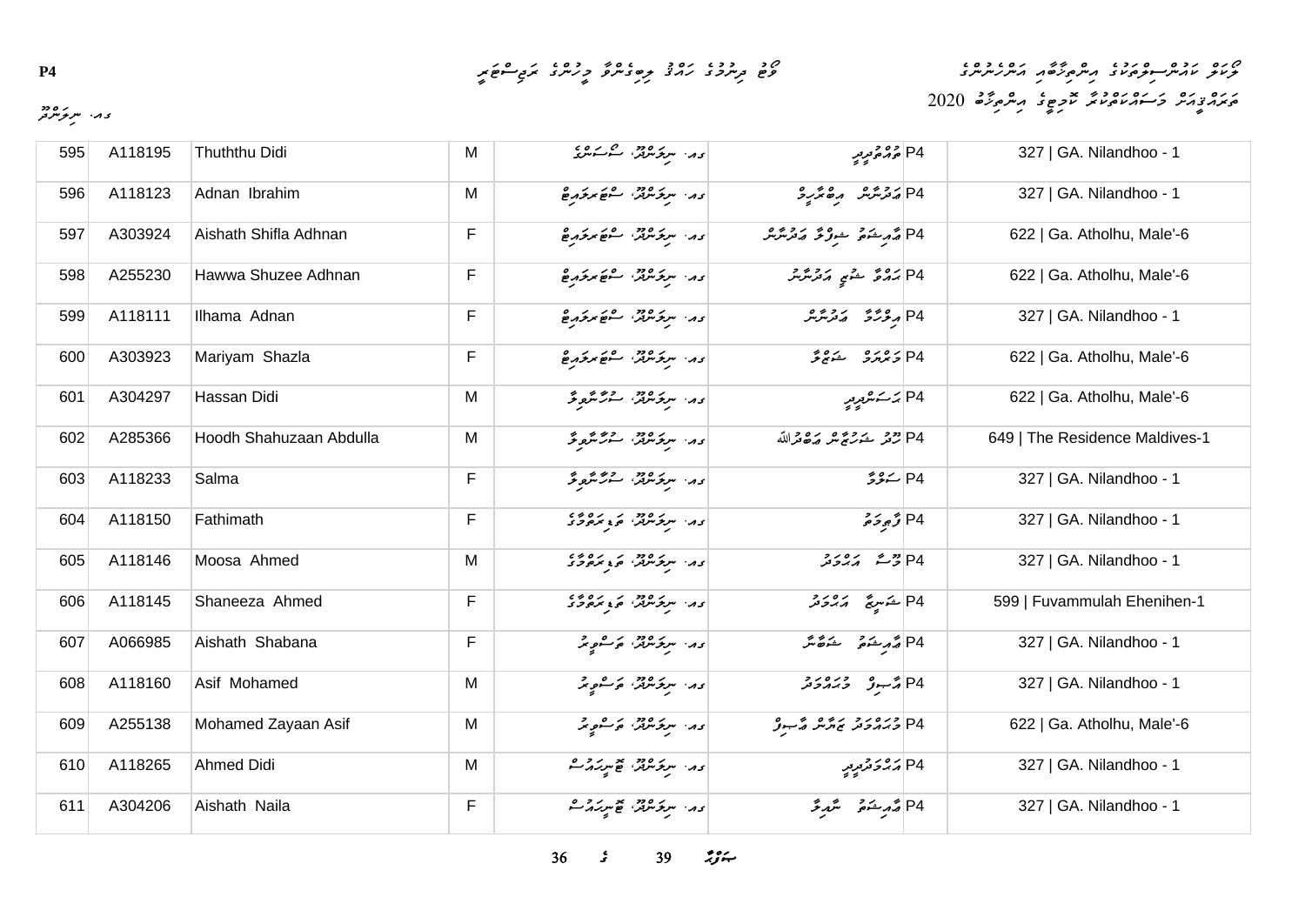*sCw7q7s5w7m< o<n9nOoAw7o< sCq;mAwBoEw7q<m; wBm;vB* م من المرة المرة المرة المرجع المرجع في المركبة 2020<br>مجم*د المريض المربوط المربع المرجع في المراجع المركبة* 

| 612 | A118217 | Ali Nail         | M            | ى مەسرىق سىز ئەسرىدىن ئىس  | P4 <i>ڇَ ڇَ سُمُ</i> ج                       | 378   Hithadhoo Ehenihen - 1                |
|-----|---------|------------------|--------------|----------------------------|----------------------------------------------|---------------------------------------------|
| 613 | A304211 | Fathimath Nadiya | F            | ور سروسربر، کم سربر و ه    | P4 <i>وَّجِ دَمَّةَ</i> سَمَّدِي <i>دَ</i> ّ | 327   GA. Nilandhoo - 1                     |
| 614 | A118210 | Hawwa Zahira     | F            | ور سروسرير المسرد و        | P4   يَهُرُّوَ مَعَ سِمَّرَ                  | 327   GA. Nilandhoo - 1                     |
| 615 | A255188 | Hussain Naaiz    | M            | ور سروسرير موسر و ه        | P4 بر <i>کے ہر بلہ مگر</i> یج                | 327   GA. Nilandhoo - 1                     |
| 616 | A304218 | Hussain Nihad    | M            | ىما سرىم مەدە سرىرو ق      |                                              | 327   GA. Nilandhoo - 1                     |
| 617 | A304209 | Ibrahim Nashid   | M            | ور سروسرير المسرد و        | P4 م <i>وھنڑر پ</i> و سگرشونٹر               | 432   Waldorf Astoria Maldives Ithaafushi - |
| 618 | A255184 | Mariyam Naamiza  | F            | ور سروسرير المسرد و        | P4  <i>5 بح</i> م <i>رد محمد مر</i> قح       | 327   GA. Nilandhoo - 1                     |
| 619 | A255186 | Mohamed Naamiz   | M            | ور سروسرير المسرد و        | P4 دېرو د سره پخ                             | 327   GA. Nilandhoo - 1                     |
| 620 | A112376 | Mariyam Shareefa | F            | ى ئەستۇس ئەھمە ئەھمىدىن ئە | P4 <i>وَ بُرْمَرْ وَ</i> سُمَبِر <i>ِوْ</i>  | 622   Ga. Atholhu, Male'-6                  |
| 621 | A123748 | Maimoona Hassan  | F            | در سرگرس و ترویر           | P4  <i>خەرق ئەسكىگ</i> ە                     | 327   GA. Nilandhoo - 1                     |
| 622 | A122796 | Yaamin Mohamed   | M            | در سرگرس و ترویر           | P4 مُرْحِ مُد دُبَرْ دَور د                  | 568   Villimale' Ehenihen - 3               |
| 623 | A011674 | Ali Shareef      | M            | ى مەسترىكى ئەسكى           | P4 <i>ھَ جِ</i> شَمَعِيوُنَ                  | 622   Ga. Atholhu, Male'-6                  |
| 624 | A106117 | Adhyb Ibrahim    | M            | ىم سركان بەر ئەھم          | P4 كەندە مەھەردى<br>P4                       | 622   Ga. Atholhu, Male'-6                  |
| 625 | A118240 | Faseeh Ibrahim   | M            | ىمە سرىگەنى قەر ئەھرىگە    | P4 وَسِدٍ مِنْ مِرْضِرَ مِنْ                 | 622   Ga. Atholhu, Male'-6                  |
| 626 | A304326 | Hawwa Faanu      | $\mathsf{F}$ | ىە سۆسى قەنبۇغۇر           | P4 پزوگو تر                                  | 622   Ga. Atholhu, Male'-6                  |
| 627 | A304332 | Ihsan Ibrahim    | M            | ىم سرومان قەر ئەھم         | P4 مربر شهر معانی میگرید                     | 562   Hulhumale', Ehenihen - 10             |
| 628 | A304330 | Ishaag Ibrahim   | M            | ىم سركر مەركە ئۇر كەنگە    | P4 م <i>وسٹی تقویم میں می</i> ر              | 327   GA. Nilandhoo - 1                     |

**37** *s* 39 *n***<sub>s</sub>**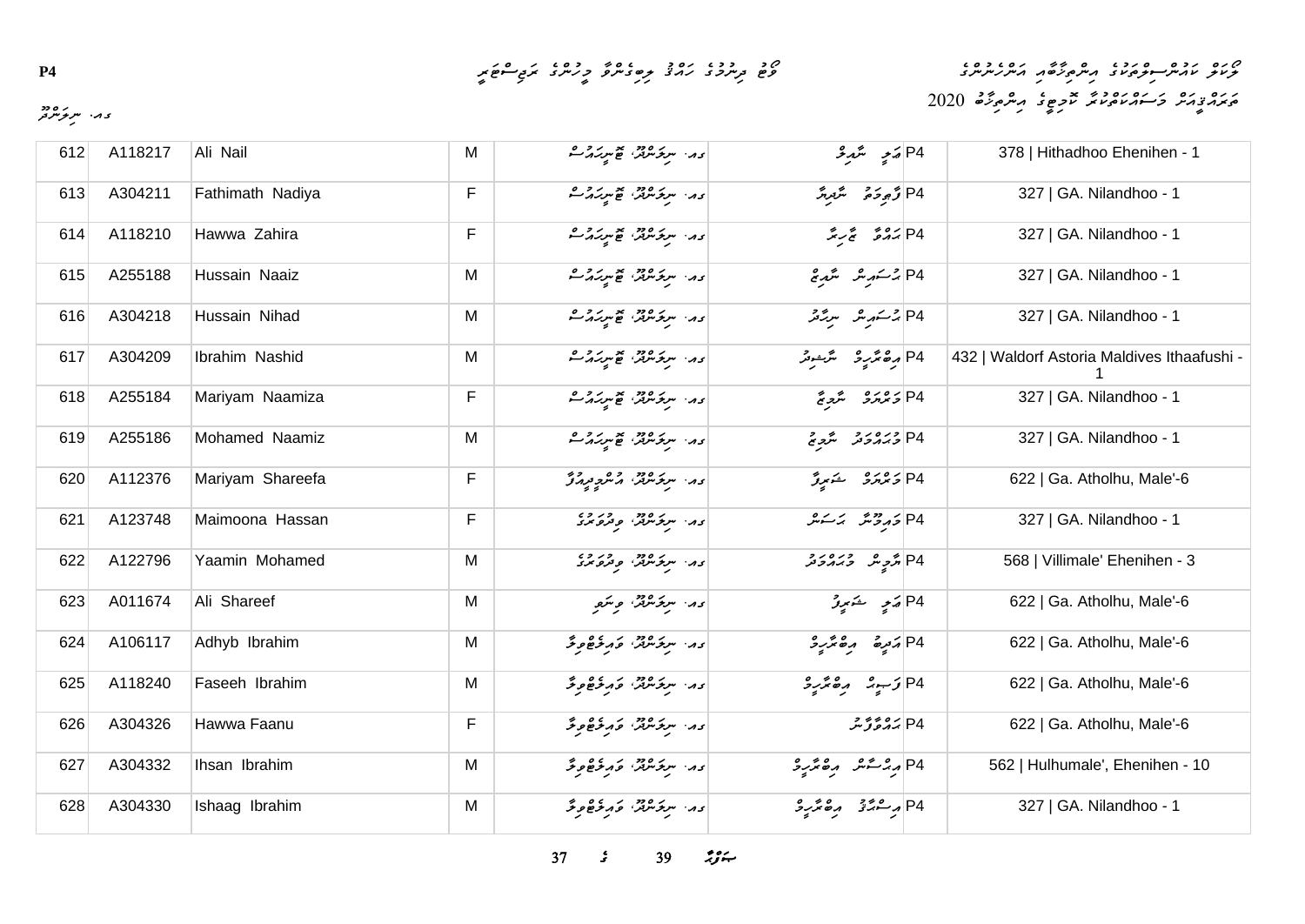*sCw7q7s5w7m< o<n9nOoAw7o< sCq;mAwBoEw7q<m; wBm;vB* م من المرة المرة المرة المرجع المرجع في المركبة 2020<br>مجم*د المريض المربوط المربع المرجع في المراجع المركبة* 

| 629 | A304333 | Izzath Ibrahim        | F            | ىم سركىلىق قەر كەنج     | P4 مەمىم مەھەر ي                                                                                     | 622   Ga. Atholhu, Male'-6 |
|-----|---------|-----------------------|--------------|-------------------------|------------------------------------------------------------------------------------------------------|----------------------------|
| 630 | A099518 | Nasih Ibrahim         | M            | ىمە سۆشى قەدق ھوڭ       | P4 سَّرْسِهِ مِنْ مِنْ مَحْرِ فِي 15                                                                 | 327   GA. Nilandhoo - 1    |
| 631 | A304334 | Shius Ibrahim         | M            | ىما سرىتىلىقى ئەركەھ ئ  | P4 خوړے م <i>ی پرچ</i> پر                                                                            | 622   Ga. Atholhu, Male'-6 |
| 632 | A125228 | Shuaib Ibrahim        | M            | ىە سۆس ئەرتقۇر          | P4 ش <i>ەمەھەم ھەتگە</i> ر 3                                                                         | 622   Ga. Atholhu, Male'-6 |
| 633 | A304151 | <b>SINAN RAFEEU</b>   | M            | ىما سرىمىدى قەر ئەھرىگە | P4 سومئرنٹر کمزور <sup>2</sup>                                                                       | 327   GA. Nilandhoo - 1    |
| 634 | A149270 | Ahmed Shihaam Rasheed | M            | ى سوكى مەر دە           | P4   كەشكە ئىر ئىر ئىر ئىر ئىرىدىن ئىرىدىن ئىرىدىن ئىرىدىن ئىرىدىن ئىرىدىن ئىرىدىن ئىرىدىن ئىرىدىن ئ | 622   Ga. Atholhu, Male'-6 |
| 635 | A118197 | Aishath Shihama       | F            | دە سروس پەر دەر دە      | P4 مُ مِسْرَةٌ مُ سِرْرَةٌ ۖ                                                                         | 327   GA. Nilandhoo - 1    |
| 636 | A304128 | Amany Rasheed         | $\mathsf{F}$ | ى سوڭلىرى ھەر دە        |                                                                                                      | 622   Ga. Atholhu, Male'-6 |
| 637 | A118196 | Hawwa Manike          | $\mathsf{F}$ | ى مەسرىكى بىر كەردە     | P4 ئەرمۇ ئەس <sup>ب</sup> ۇ                                                                          | 327   GA. Nilandhoo - 1    |
| 638 | A120247 | Mohamed Rasheed       | M            | ى سوكى مەر دە           | P4 <i>وُبَرُوْدُوَ</i> مَرْشِي <sup>و</sup> ُرُ                                                      | 327   GA. Nilandhoo - 1    |
| 639 | A118198 | Safoora Rasheed       | F            | ى سوكى مەر دە           | P4 جۇنۇش ئېزىش <sub>و</sub> تر                                                                       | 327   GA. Nilandhoo - 1    |
| 640 | A304127 | Saniyya Rasheed       | $\mathsf{F}$ | ىد. سرىگىرى مەر دە      | P4 س <i>تمبرمگر</i> تمرش <sub>و</sub> مر                                                             | 622   Ga. Atholhu, Male'-6 |
| 641 | A304126 | Shifan Rasheed        | M            | ى سوكى سرە دەر دە       | P4 شوتر مگر مگر میگرد                                                                                | 622   Ga. Atholhu, Male'-6 |
| 642 | A080841 | Shiyama Rasheed       | F            | ى سوكى سرە دەر دە       | P4 شوم <i>رٌوٌ مَرَ</i> شوِت <i>رٌ</i>                                                               | 622   Ga. Atholhu, Male'-6 |
| 643 | A152803 | Abdul Azeez Mohamed   | M            | ى مەسرىكىرى ئەڭ جىر     | P4 גەدەر ەردەرد<br>P4 גەرگەر                                                                         | 622   Ga. Atholhu, Male'-6 |
| 644 | A092194 | Ali Shazlee           | M            | ىمە سىزىكرى ئاۋىر       | P4 كەير شەۋرىي                                                                                       | 622   Ga. Atholhu, Male'-6 |
| 645 | A045365 | Mohamed Arif          | M            | ىمە سۆسىدە ئەم ئ        | P4 <i>3525 قريرو</i>                                                                                 | 622   Ga. Atholhu, Male'-6 |

**38** *s* **39** *n***<sub>y</sub> <b>***n*